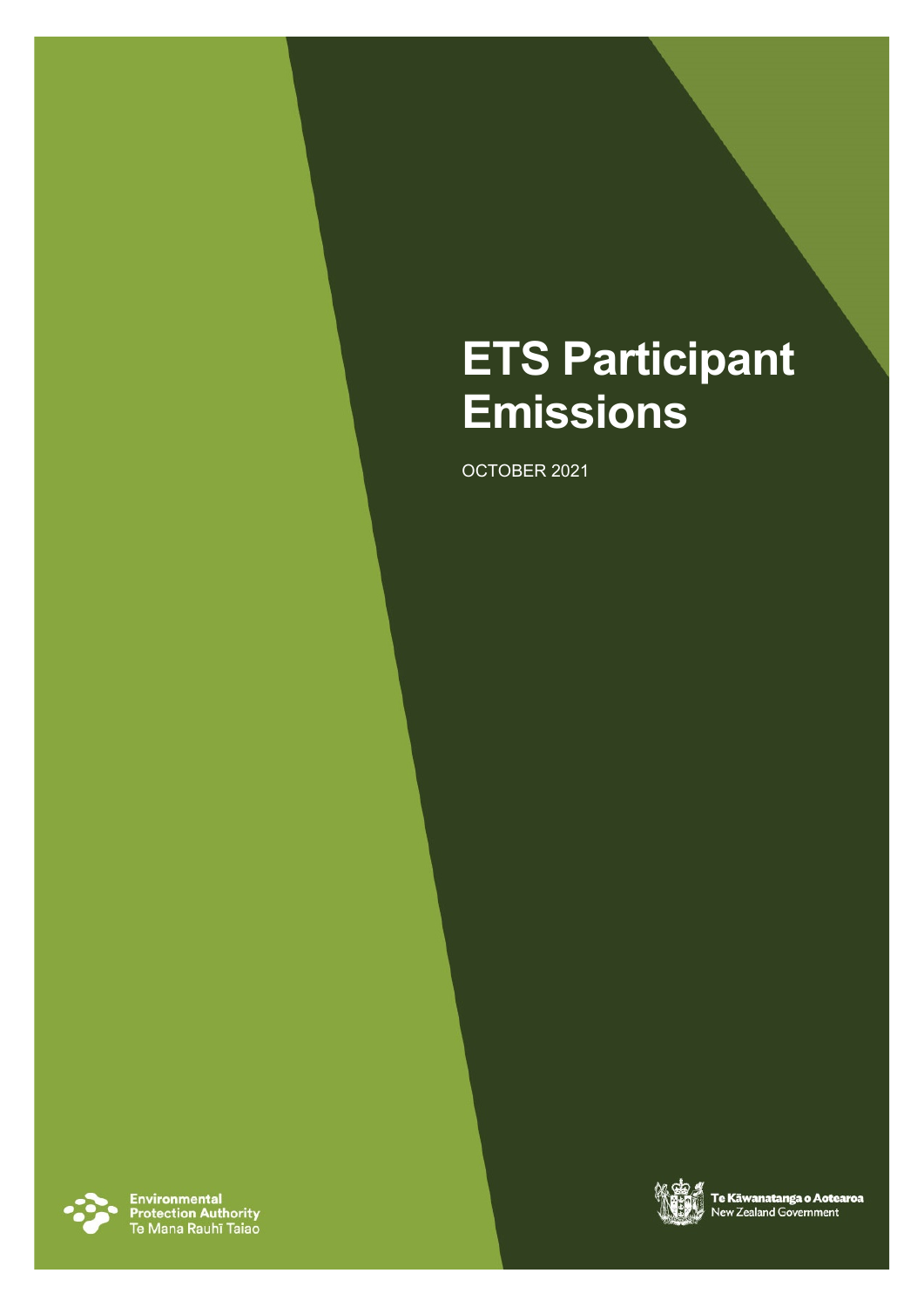Published in October 2021 by the Environmental Protection Authority Te Mana Rauhī Taiao Private Bag 63002 Wellington 6140 New Zealand

© Copyright Environmental Protection Authority 2021.



 $BY$ This work is licensed under the Creative Commons Attribution-ShareAlike 4.0 International licence. In essence, you are free to copy, distribute and adapt the work, as long as you attribute the work to the Environmental Protection Authority (EPA) and abide to the other licence terms. This does not give you permission to use the EPA's logo or the New Zealand Government logo in any way that breaches the Flags, Emblems and Names Protection Act 1981. This work includes photographs, images, or other supplied material for which the EPA does not hold full copyright.

[epa.govt.nz](http://www.epa.govt.nz/)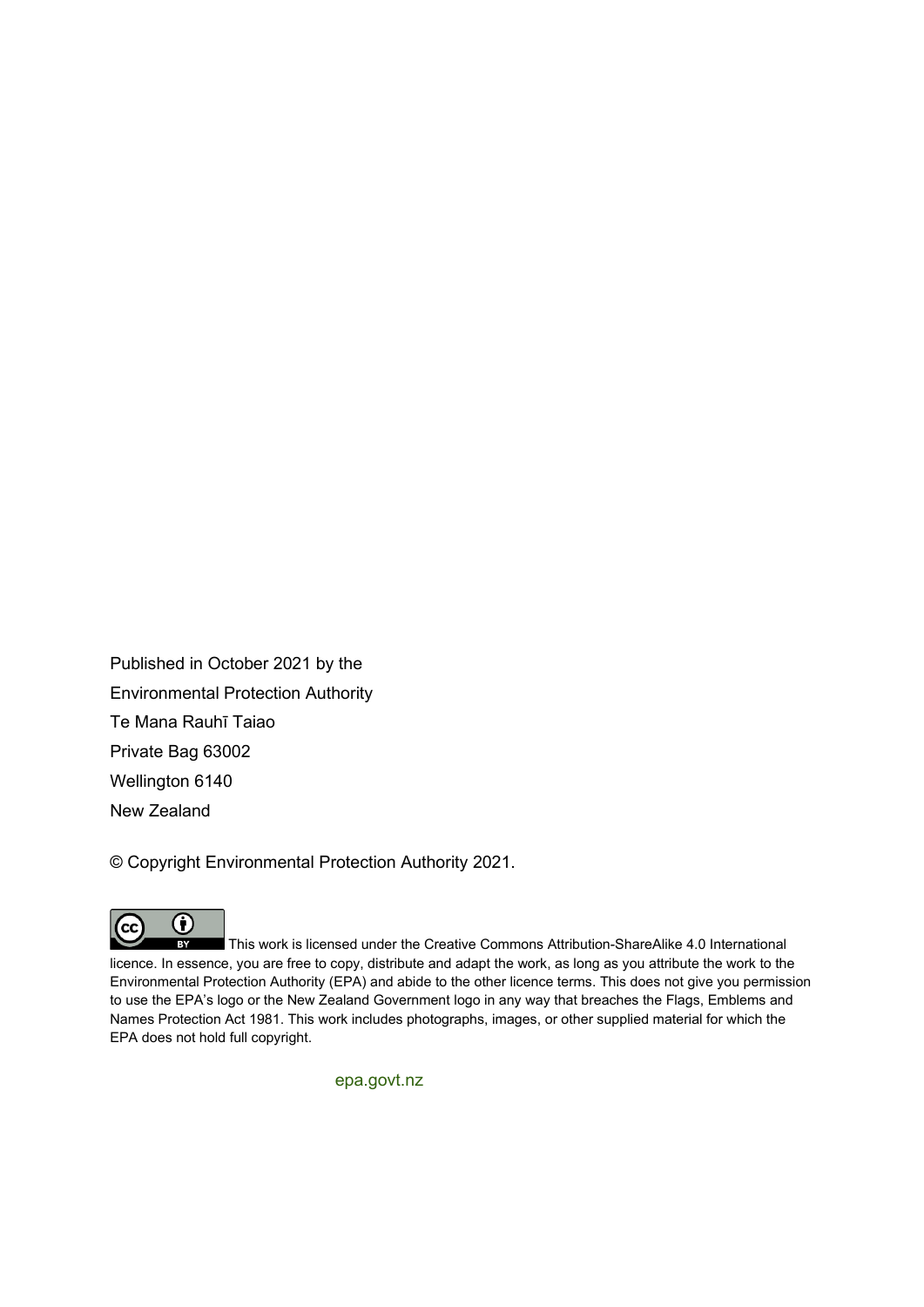## **Contents**

| The Emissions Trading Scheme and New Zealand's Greenhouse Gas Inventory 9 |  |
|---------------------------------------------------------------------------|--|
|                                                                           |  |
|                                                                           |  |
|                                                                           |  |
|                                                                           |  |
|                                                                           |  |
|                                                                           |  |
|                                                                           |  |
|                                                                           |  |
|                                                                           |  |
|                                                                           |  |
|                                                                           |  |
|                                                                           |  |
|                                                                           |  |
|                                                                           |  |
|                                                                           |  |
|                                                                           |  |
| NZUs and emissions and removals of carbon dioxide equivalents 41          |  |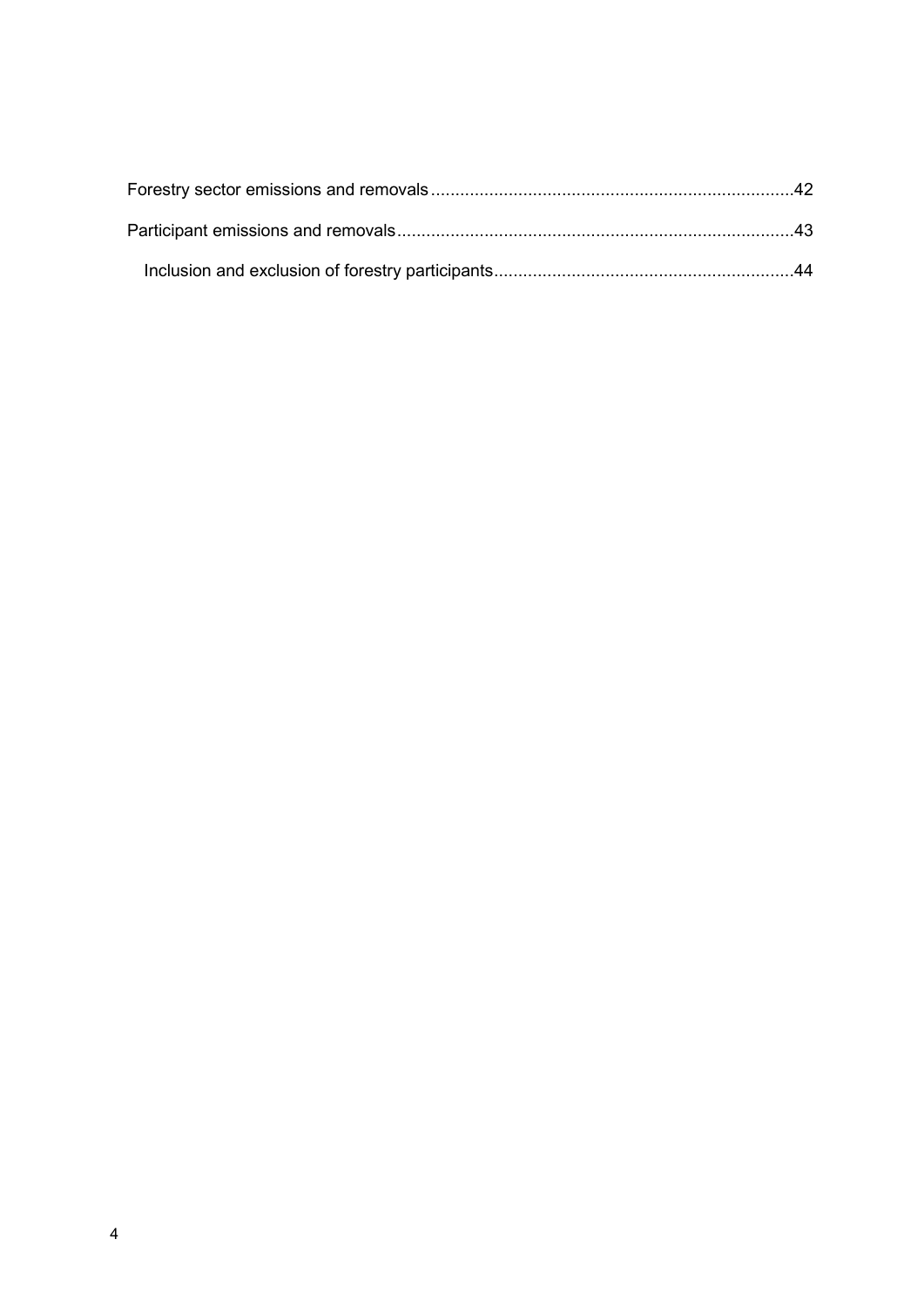## <span id="page-4-0"></span>**Introduction**

This report details the emissions and removals of greenhouse gases reported by participants for their registered activities in the New Zealand Emissions Trading Scheme (ETS), measured in tonnes of carbon dioxide equivalents ( $tCO<sub>2</sub>e$ ).

Participants in the ETS must collect and record information on their activities. This data is recorded via emissions returns, which contain data about the emissions, and about removals of greenhouse gases from the atmosphere, caused by the participants carrying out their activity.

Five sectors have obligations to report and surrender units to the Government for their emissions:

- 1. pre-1990 forestry
- 2. stationary energy
- 3. industrial processes
- 4. liquid fossil fuels
- 5. waste.

The agriculture sector is required to report emissions only.

In addition, there are four sectors where people can opt-in to become participants in the ETS. These sectors are:

- 1. post-1989 forestry
- 2. liquid fossil fuels
- 3. stationary energy
- 4. other removal activities.

We are publishing the emissions and removals reported by these participants for the first time in 2021. This is due to the introduction of [section 89A](https://www.legislation.govt.nz/act/public/2002/0040/latest/LMS368127.html) in the Climate Change Response Act 2002 ('the Act'), which stipulates the publication of this data.

## **Reporting period**

This report covers emissions return information received and approved in the 2020/2021 reporting year, which runs from 1 July 2020 – 30 June 2021. For all sectors except forestry, the data in the emissions returns relates to activities that occurred exclusively in the 2020 calendar year. In the forestry sector, emissions returns can relate to longer date periods. Future amendments and assessments of emissions returns may result in updates to this data.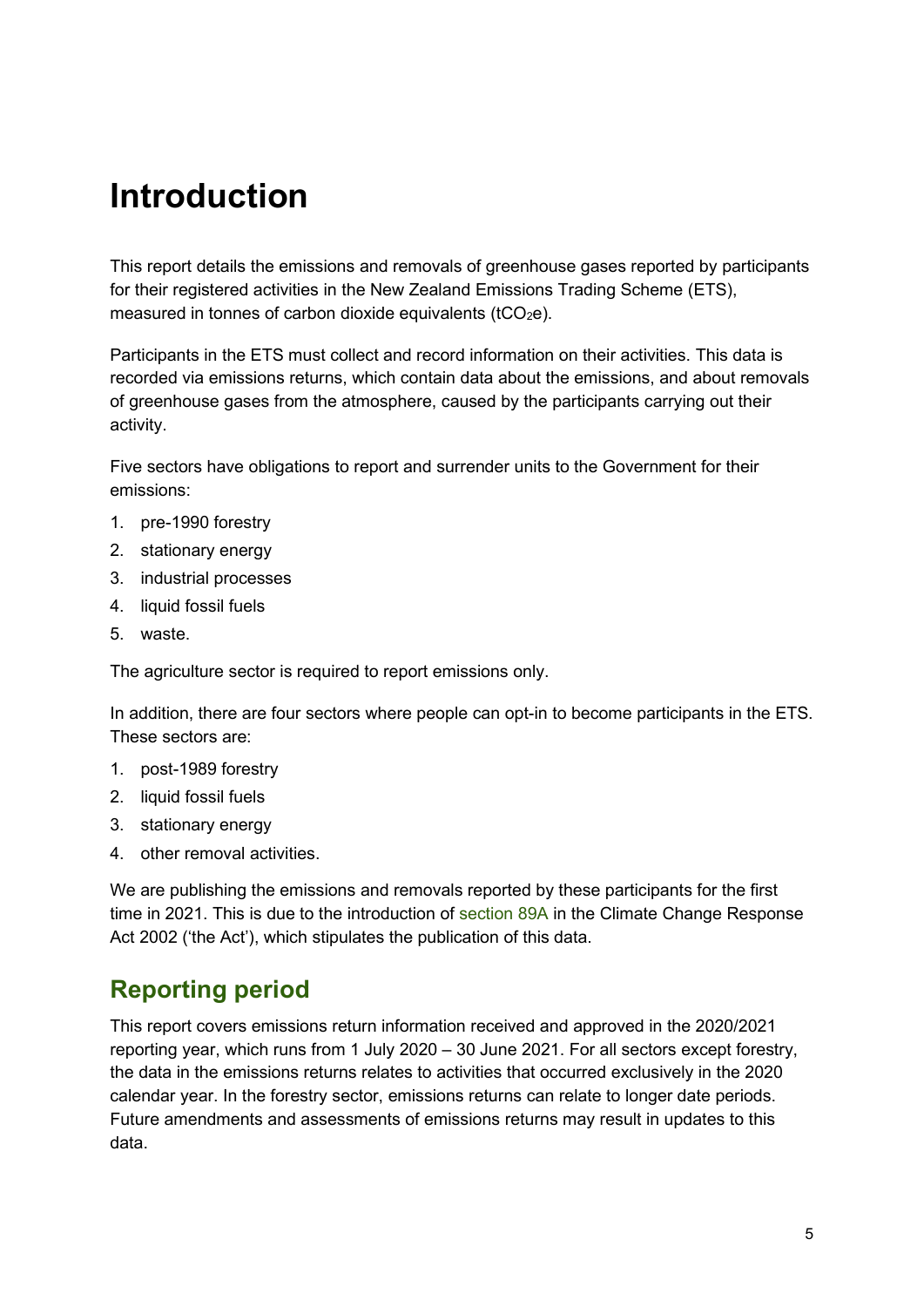As this is the first year, participant specific data has been provided, historical comparisons are not available at this level.

## <span id="page-5-0"></span>**Structure of this report**

This report provides an overview of the ETS, followed by a summary of the emissions and removals reported across the ETS in this reporting year.

The report provides a breakdown of emissions and removals at sector level, as well as for individual participants in each sector in three parts:

- mandatory participants
- voluntary participants
- forestry.

Forestry includes both mandatory participants (pre-1990 forestry) and voluntary participants (post-1989 forestry). However, due to some factors listed below, we have presented the forestry data separately in this report.

- The surrender and transfer of New Zealand Units is a good proxy for emissions and removals in other sectors, but not in forestry.
- Post-1989 forestry is on a different reporting cycle to other sectors in the scheme, and is the only activity to include both mandatory and voluntary emissions returns.
- [s89A\(1\)\(c\)\(ii\)](https://www.legislation.govt.nz/act/public/2002/0040/latest/LMS368127.html) and [Schedule 1AA \(10\)\(2\) and \(3\)](https://www.legislation.govt.nz/act/public/2002/0040/latest/LMS282075.html) of the Act relate specifically to, or have particular implications for forestry.

The implications of these factors are detailed in *[The Forestry Sector](#page-39-0)* section of this report.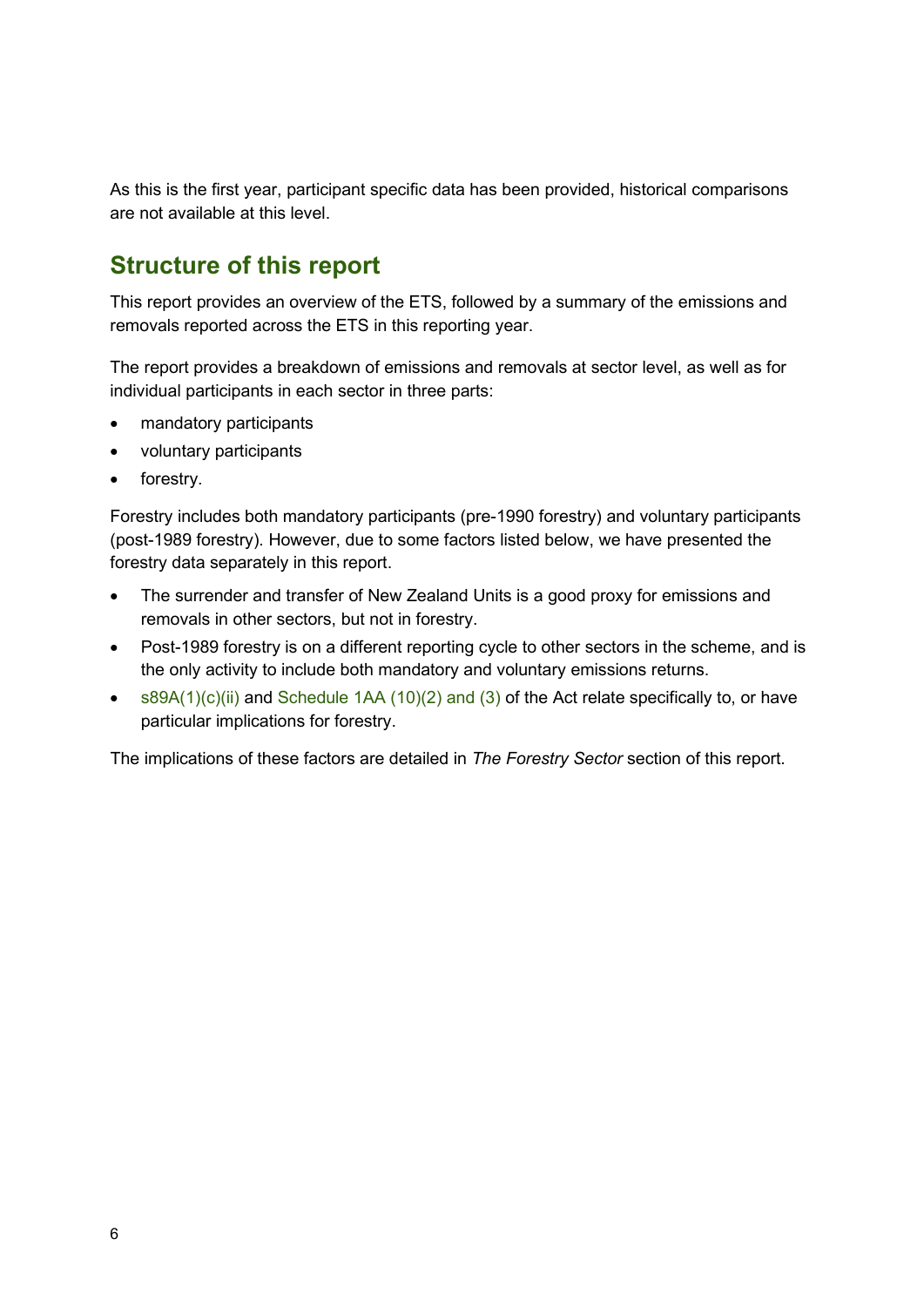## <span id="page-6-0"></span>**Participant emissions in context**

## <span id="page-6-1"></span>**An overview of the Emissions Trading Scheme**

The ETS is one of the primary mechanisms used by the Government to encourage reduction of net greenhouse gas emissions in New Zealand. The ETS helps reduce emissions by requiring participants to measure and report on their greenhouse gas emissions and surrender one New Zealand Unit (NZU) to the Government for each tonne of emissions they report

The Climate Change Response Act 2002 established the ETS, which came into effect in 2008 and by 2010 included all major sectors and emissions.

Participants in the ETS are required to report on their emissions and surrender NZUs to cover their emissions. The exception to this is the agriculture sector, where emissions need to be reported on, but there is no corresponding surrender of NZUs.

### <span id="page-6-2"></span>**Surrenders and transfers of New Zealand Units**

The ETS is based on the trading of New Zealand Units (NZUs). Each NZU corresponds to one tonne of  $CO<sub>2</sub>$  equivalent emissions.

Mandatory participants must surrender emission units under the ETS, following the submission of an annual emissions return, before 31 May each year in respect of the emissions they reported for the previous year.

While participants who cause emissions must surrender NZUs to the government, those who remove greenhouse gases (eg, those who regenerate or grow forests or export synthetic greenhouse gases) can receive units. These units are issued by the government and transferred to participants, who can keep them or trade them. The price for units reflects the market supply and demand in the scheme.

In the year 1 July 2020 – 30 June 2021, a total of 38,868,093 units were transferred from private holding accounts to the government's surrender crown account. Participants could choose to pay a fixed price per unit instead of surrendering or repaying units to meet their 2020 emissions, which is referred to as the "fixed price option" or FPO. The FPO is being phased out with the introduction of auctioning in 2021. The breakdown into unit type and fixed price surrenders is shown in [figure 1](#page-7-0) below.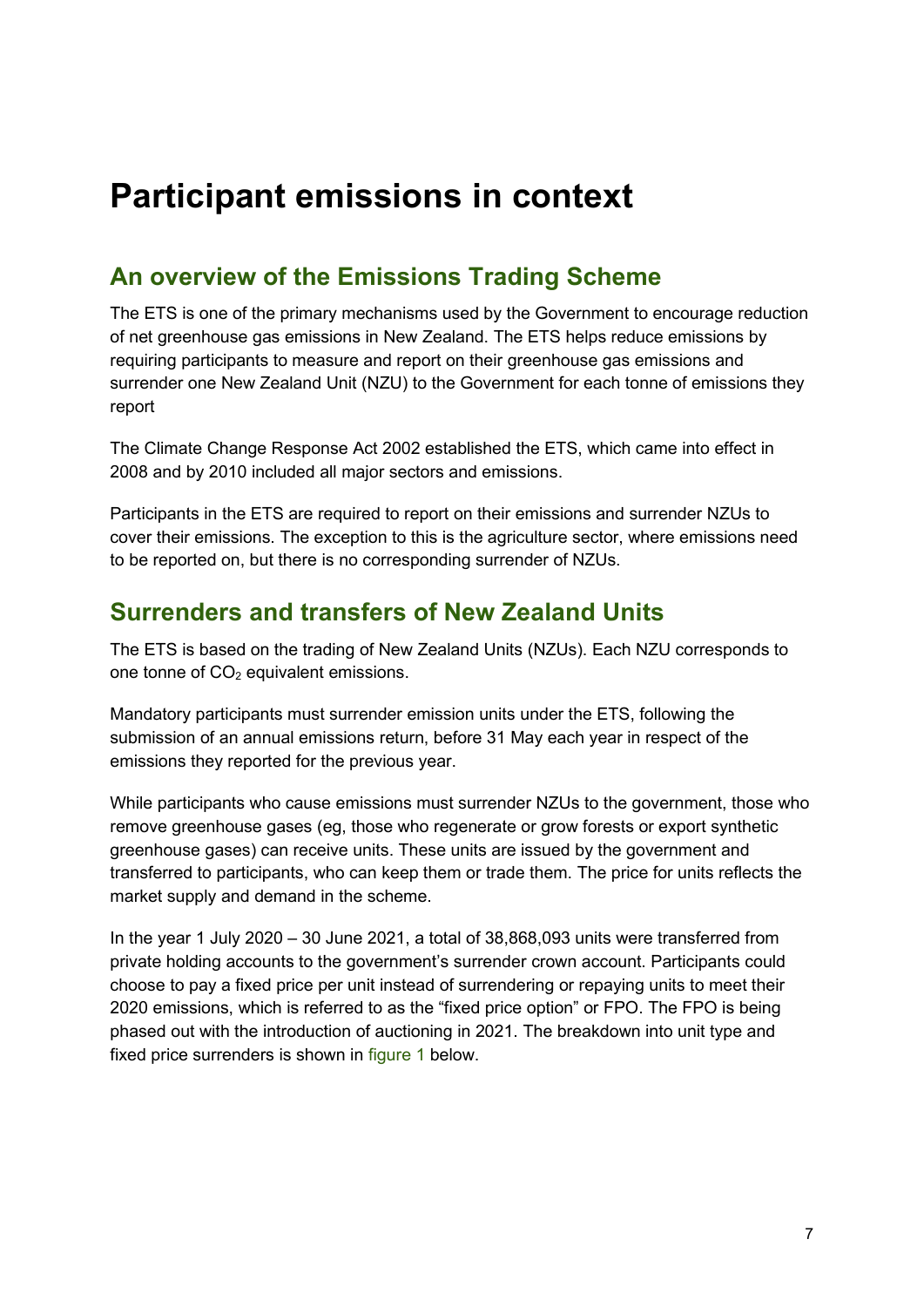

<span id="page-7-0"></span>

For the 2020/2[1](#page-7-2) reporting year, allocations<sup>1</sup> and entitlements accounted for a total of 15,555,946 units transferred from the government's crown account to private holding accounts. The breakdown into allocation type is shown in [figure 2](#page-7-1) below.

<span id="page-7-1"></span>

<span id="page-7-2"></span><sup>&</sup>lt;sup>1</sup> More information about industrial allocations can be found on our website [here](https://www.epa.govt.nz/industry-areas/emissions-trading-scheme/industrial-allocations/)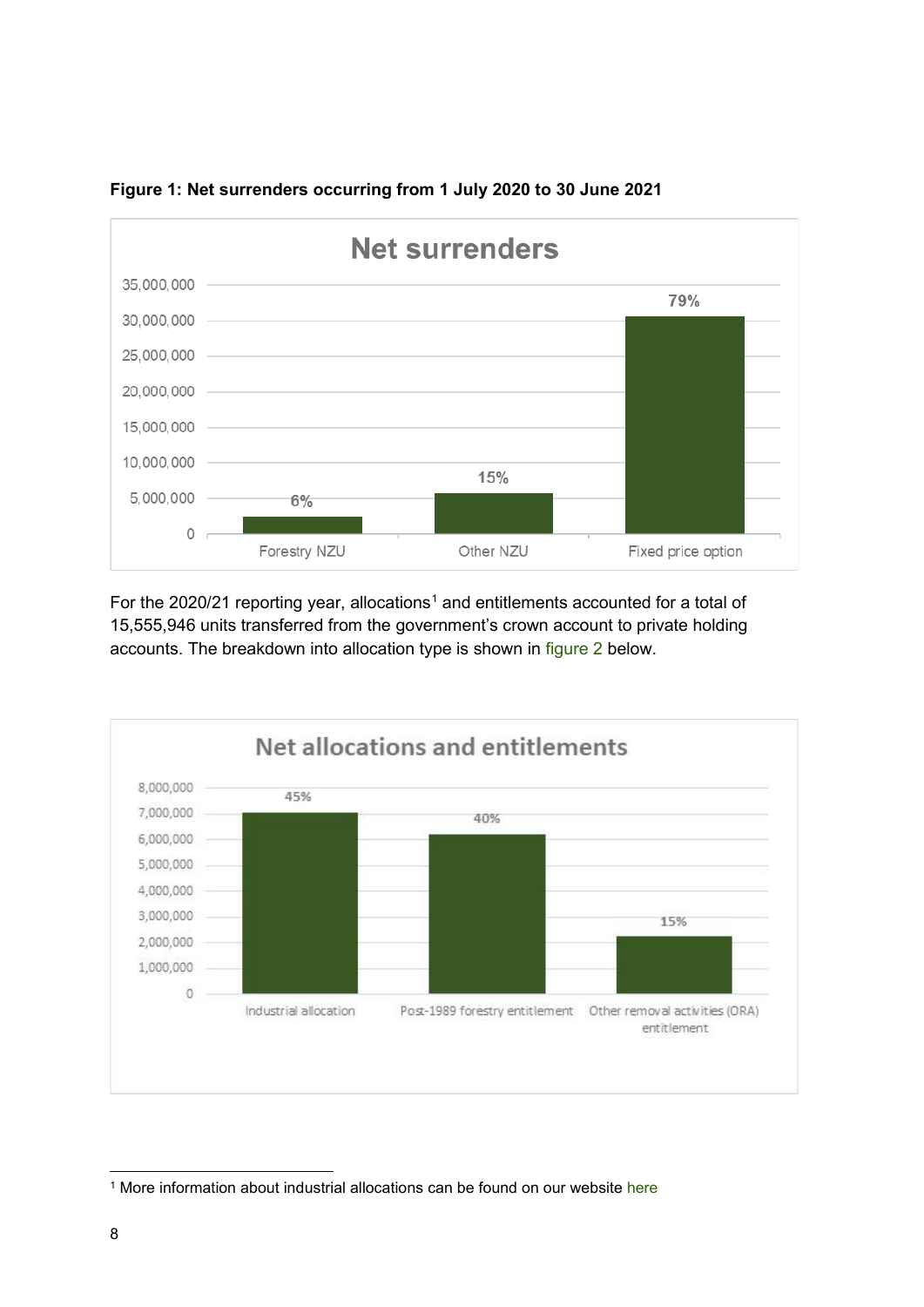## <span id="page-8-0"></span>**The Emissions Trading Scheme and New Zealand's Greenhouse Gas Inventory**

The ETS places a cost on emissions and encourages reductions. It does not capture all emissions that occur in New Zealand, and emissions reported by ETS participants shouldn't be interpreted as representing New Zealand's total emissions profile. You can obtain that information from [New Zealand's Greenhouse Gas Inventory 1990-2019](https://environment.govt.nz/publications/new-zealands-greenhouse-gas-inventory-1990-2019/) (Ministry for the Environment).

ETS data differs from New Zealand's Greenhouse Gas (NZ GHG) Inventory in the following ways.

- Organisations need to meet certain criteria to be a participant in the ETS. These criteria are industry specific, but include being of a certain size; producing or importing a certain minimal amount; or meeting some other requirement. In addition, ETS participants may only be required to report certain emissions (for example, landfills must report on their methane emissions, but not their carbon dioxide emissions). The NZ GHG inventory, on the other hand, attempts to capture *all* relevant emissions from *all* emitters.
- The ETS is designed to cover emissions that are as far "up the chain" as possible. This means that fuel emissions, for example, are reported by the importers/miners of that fuel, rather than by the industries who use that fuel. In comparison, the GHG inventory attempts to measure emissions where they physically occur.
- Emissions and removals in the ETS are calculated using emissions factors and equations that may simplify or generalise carbon reporting. This will not always correspond with the data sources, emissions factors or calculations used in producing the GHG Inventory.
- Participants enter and exit the ETS as they meet or no longer meet certain criteria. Only the emissions of current participants are captured within the ETS.
- In the case of forestry, participation as a post-1989 forest holder is voluntary, and not all forest owners participate in the ETS. In addition, some emissions returns are voluntary, therefore not all emissions and removals will be reported this year, or may only be reported for part of a participant's registered forest land.
- Forestry in the ETS uses different yield tables from forestry in the GHG Inventory. This is most pronounced in post-1989 forest land, where participants use either regional tables or participant specific tables, and do not account for soil carbon changes. In contrast, the GHG Inventory uses two tables for the post-1989 forestry that are updated annually.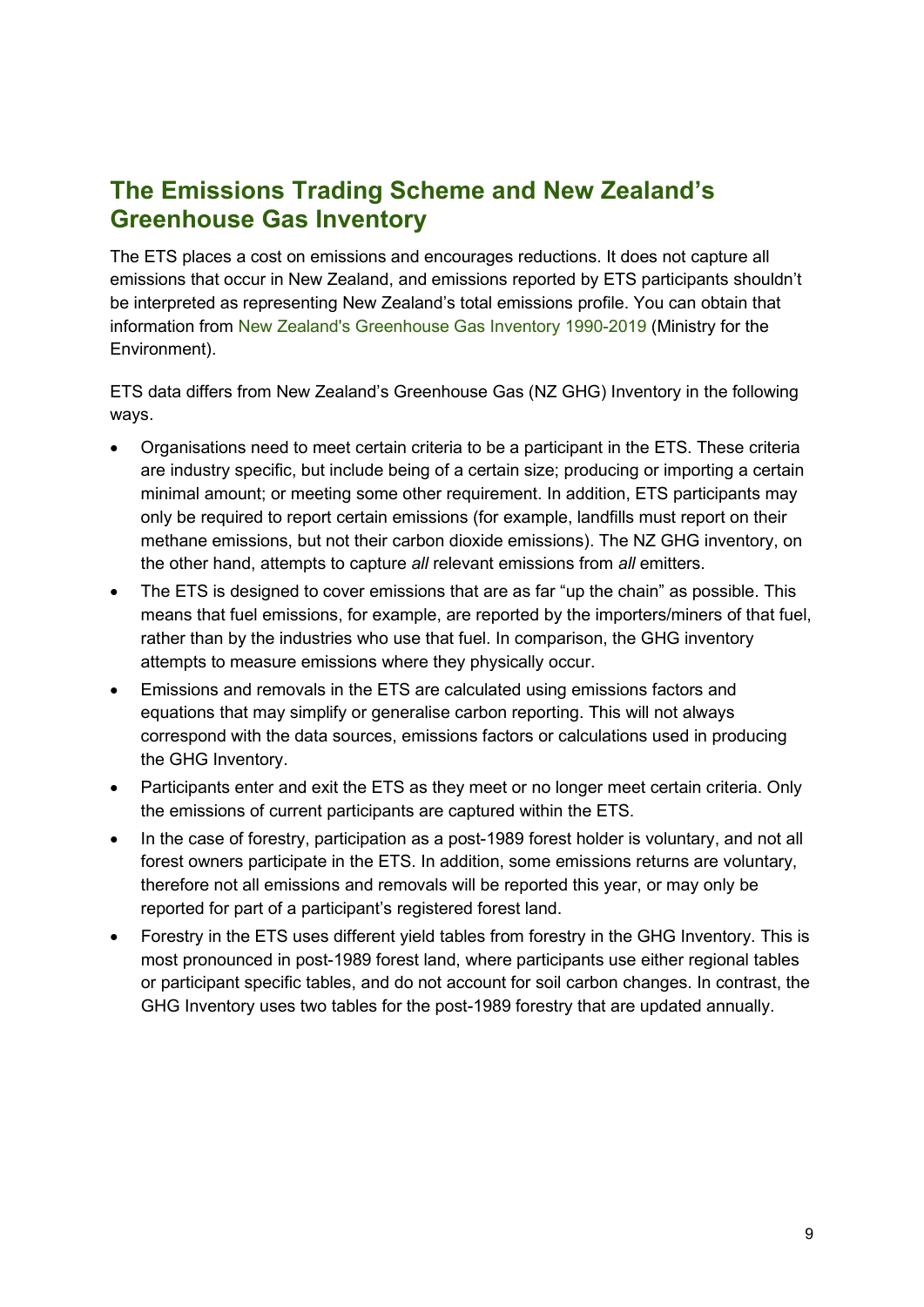## <span id="page-9-0"></span>**Participants in the ETS**

Although we all cause greenhouse gas emissions as we go about our daily lives, we are not all required to be participants in the ETS. The ETS doesn't assign a cost at the point where emissions occur, but instead assigns the cost as high up the supply chain as possible. For example, owners of private vehicles are not participants in the ETS. Instead, the importers of the fuels used in these vehicles are required to be participants, and these participants must surrender units corresponding to the emissions associated with the extraction, processing and use of that fuel across its lifecycle.

On the 30 June 2021, there were 2,475 participants in the ETS. Of these, 277 were mandatory participants, and 2,198 were opt-in participants. Of the opt-in participants, the vast majority (2,169) were involved in post-1989 forestry. The number of participants in the ETS has remained relatively constant since 2018. A full breakdown of the ETS participants by activity and over time is available on our website.

[Participants in the ETS](https://www.epa.govt.nz/industry-areas/emissions-trading-scheme/ets-reports/participants/)

## <span id="page-9-1"></span>**Synthetic greenhouse gas levy**

People who directly import synthetic greenhouse gases are mandatory participants in the ETS, under the [industrial processes](#page-21-0) sector.

People who import goods and motor vehicles that contain synthetic greenhouse gases are not participants in the ETS, but instead pay for the cost of the greenhouse gas impact of these synthetic gases via a levy. Information regarding the quantity and types of levies paid in each reporting year is available on our website.

#### [Synthetic Greenhouse Gas Levy](https://www.epa.govt.nz/industry-areas/emissions-trading-scheme/ets-reports/synthetic-greenhouse-gas-levy/)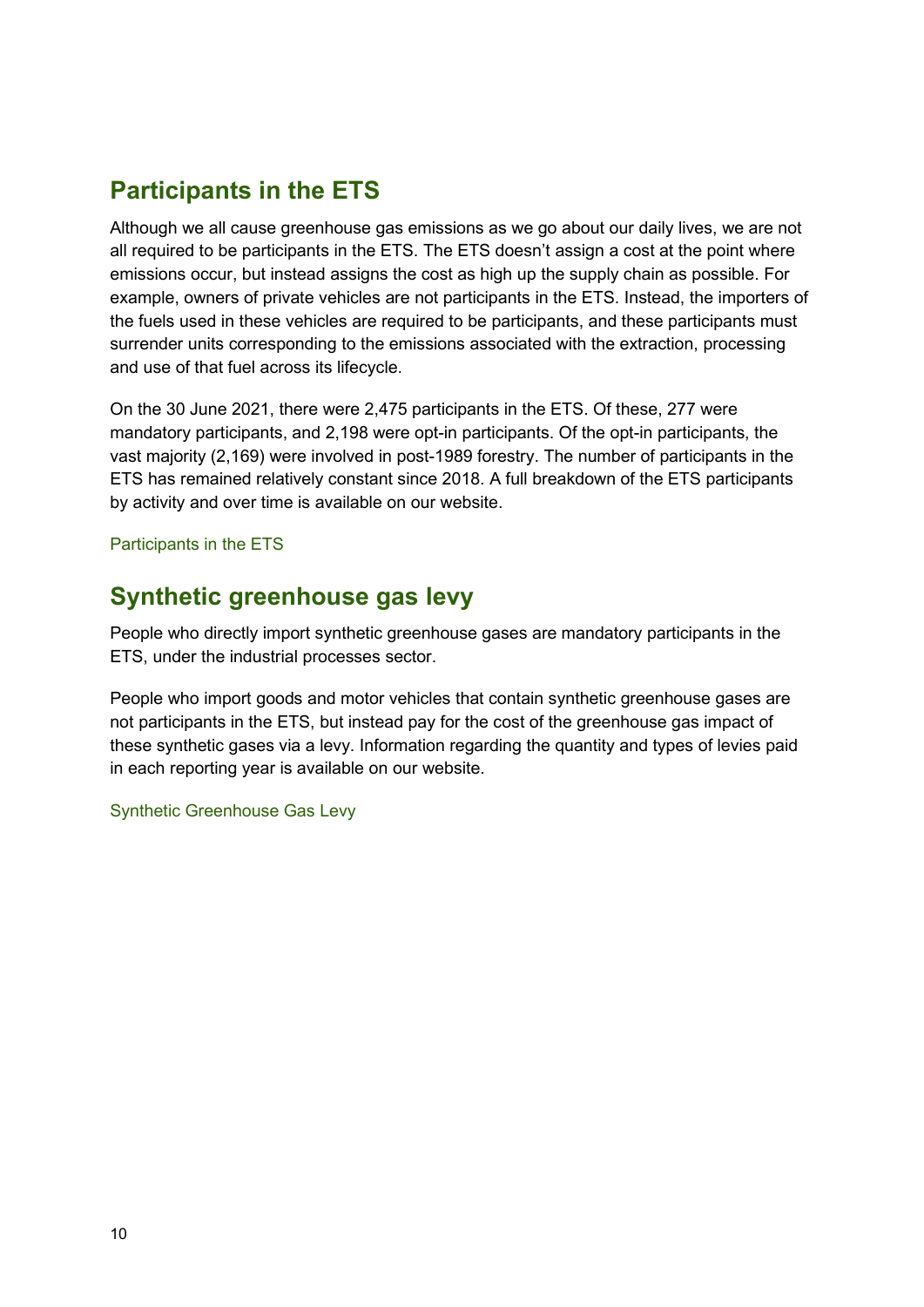## <span id="page-10-0"></span>**Emissions and removals**

In the 2020/21 reporting year, mandatory participants in the ETS reported a total of  $68,214,306$  $68,214,306$  $68,214,306$  tonnes of CO<sub>2</sub>e emissions<sup>2</sup>.

Opt-in participants in the liquid fossil fuels and stationary energy sectors reported a further total of 2,726,219 tCO<sub>2</sub>e. emissions, bringing the total reported emissions to 70,940,525 tonnes.

Post-1989 foresters reported net removals of  $5,408,065$  tCO<sub>2</sub>e<sup>[3](#page-10-2)</sup> from the atmosphere. Participants engaged in other removal activities removed a further  $2,713,350$  tCO<sub>2</sub>e, to bring the total reported removals to  $8,121,415$  tCO<sub>2</sub>e.

Across all ETS participants, net emissions (emissions minus removals) totalled 62,819,110  $tCO<sub>2</sub>e$ .

| <b>Schedule</b> | <b>Sector</b>       | <b>Activity</b>                                      | <b>Reported</b><br>emissions<br>$\overline{(tCO_2e)}$ | <b>Reported</b><br>removals<br>(tCO <sub>2</sub> e) |
|-----------------|---------------------|------------------------------------------------------|-------------------------------------------------------|-----------------------------------------------------|
| Schedule        | Pre-1990 forestry   | Deforesting pre-1990 forest land                     | 28,3244                                               |                                                     |
| 3               | Liquid fossil fuels | Owning obligation fuel                               | 16,867,471                                            |                                                     |
|                 | Stationary energy   | Importing coal                                       | 1,773,745                                             |                                                     |
|                 |                     | Mining coal                                          | 1,462,930                                             |                                                     |
|                 |                     | Importing natural gas                                | 62,314                                                |                                                     |
|                 |                     | Mining natural gas                                   | 9,802,170                                             |                                                     |
|                 |                     | Using geothermal fluid                               | 572,002                                               |                                                     |
|                 |                     | Combusting used or waste oil used<br>tyres, or waste | 52,926                                                |                                                     |
|                 |                     | Refining petroleum for energy or<br>feedstock        | 0                                                     |                                                     |

| Table 1: Reported ETS emissions and removals by activity, 2020/21 reporting year |
|----------------------------------------------------------------------------------|
|----------------------------------------------------------------------------------|

<span id="page-10-1"></span><sup>&</sup>lt;sup>2</sup> A reminder that for all sectors except forestry, the emissions and removals reported in the 2020/21 reporting year occurred in the 2020 calendar year. In the forestry sector, emissions returns approved in the 2020/21 reporting year may correspond with other/longer periods.

<span id="page-10-2"></span><sup>&</sup>lt;sup>3</sup> The methodology for how forestry data is calculated has changed this year in order to align it with the new, participant level reporting. This methodology is explained in the forestry section of this report, starting on page [38.](#page-39-0)

<span id="page-10-3"></span><sup>4</sup> This number is explained in the forestry section of this report, starting on page [38.](#page-39-0)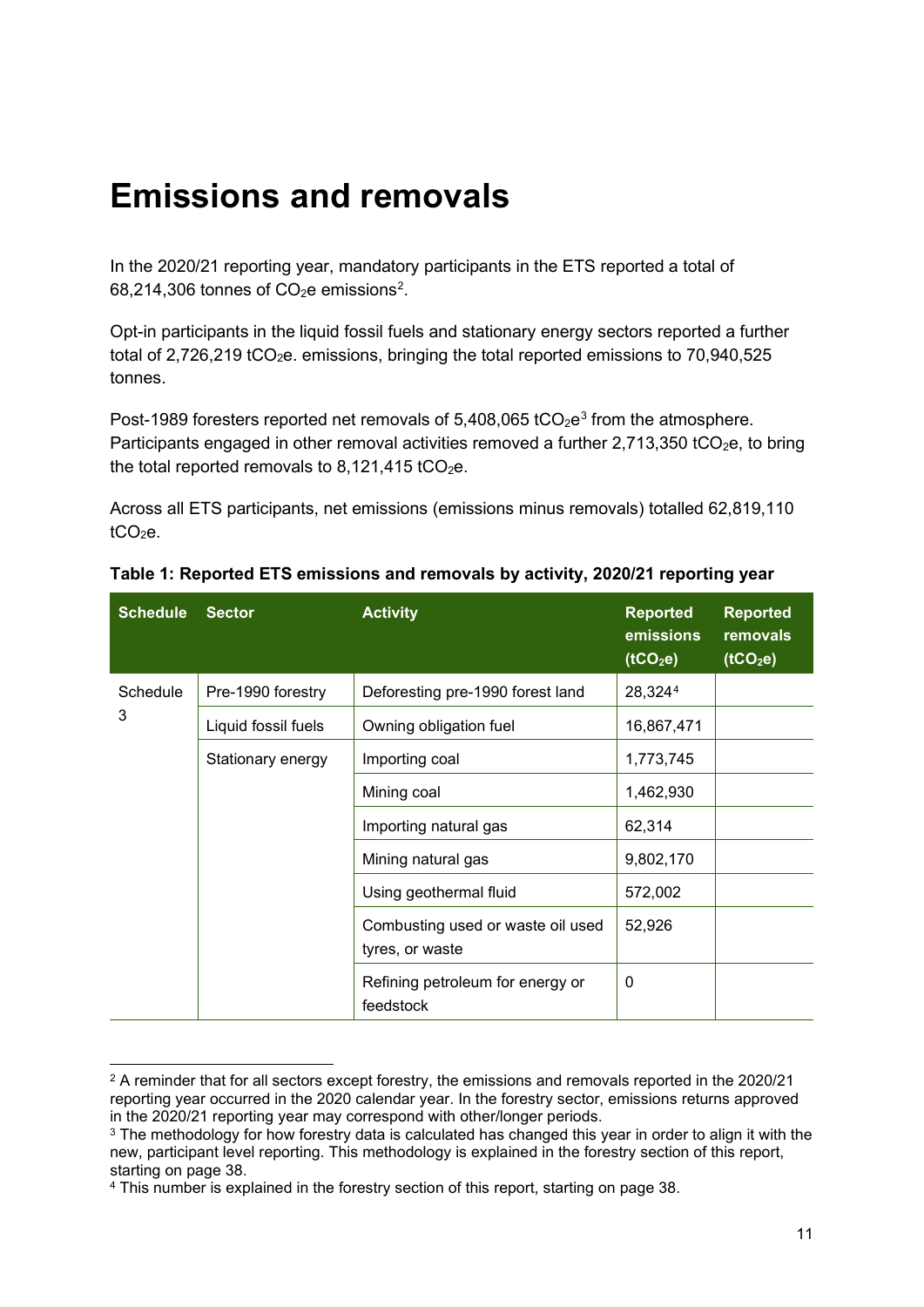| <b>Schedule</b> | <b>Sector</b>               | <b>Activity</b>                                                            | <b>Reported</b><br>emissions<br>(tCO <sub>2</sub> e) | <b>Reported</b><br>removals<br>(tCO <sub>2</sub> e) |
|-----------------|-----------------------------|----------------------------------------------------------------------------|------------------------------------------------------|-----------------------------------------------------|
|                 |                             | Using crude oil or other liquid<br>hydrocarbons                            | 10,621                                               |                                                     |
|                 | Industrial processes        | Producing aluminium                                                        | 637,130                                              |                                                     |
|                 |                             | Producing iron or steel                                                    | 54,431                                               |                                                     |
|                 |                             | Producing clinker, or burnt lime                                           | 470,602                                              |                                                     |
|                 |                             | Producing glass using soda ash                                             | 11,816                                               |                                                     |
|                 |                             | Producing gold                                                             | 0                                                    |                                                     |
|                 |                             | Operating electrical switchgear that<br>uses sulphur hexafluoride          | 5,054                                                |                                                     |
|                 |                             | Importing hydrofluorocarbons or<br>perfluorocarbons                        | 1,098,438                                            |                                                     |
|                 |                             | Manufacturing hydrofluorocarbons<br>or perfluorocarbons                    | 0                                                    |                                                     |
|                 | Agriculture                 | Importing or manufacturing<br>synthetic fertilisers containing<br>nitrogen | 2,792,813                                            |                                                     |
|                 |                             | Slaughtering ruminant animals,<br>pigs, horses, or poultry                 | 15,040,010                                           |                                                     |
|                 |                             | Dairy processing of milk or<br>colostrum                                   | 16,303,216                                           |                                                     |
|                 |                             | Exporting from New Zealand live<br>cattle, sheep, or pigs                  | 118,318                                              |                                                     |
|                 | Waste                       | Operating a disposal facility                                              | 1,049,975                                            |                                                     |
| Schedule<br>4   | Post-1989 forestry          | Post-1989 forestry - carbon stock<br>change                                |                                                      | 5,408,0655                                          |
|                 | Other removal<br>activities | Producing a product with<br>embedded substances                            |                                                      | 2,302,355                                           |
|                 |                             | Exporting hydrofluorocarbons or<br>perfluorocarbons                        |                                                      | 410,995                                             |
|                 | Liquid fossil fuels         | Purchasing obligation fuel                                                 | 412,808                                              |                                                     |

<span id="page-11-0"></span><sup>5</sup> This number is explained in the forestry section of this report, starting on page [38.](#page-39-0)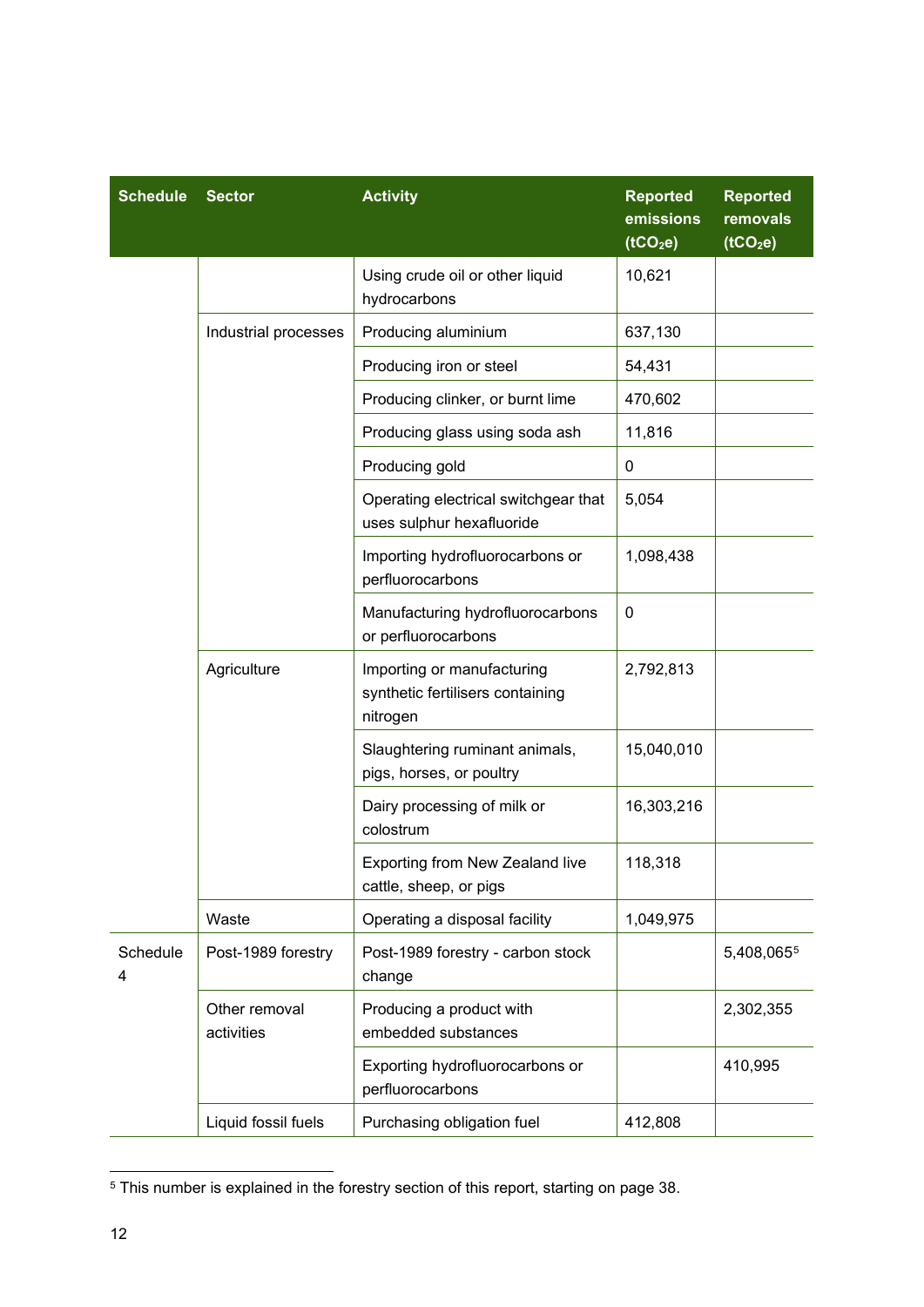| <b>Schedule</b> | <b>Sector</b>     | <b>Activity</b>        | <b>Reported</b><br>emissions<br>(tCO <sub>2</sub> e) | <b>Reported</b><br>removals<br>(tCO <sub>2</sub> e) |
|-----------------|-------------------|------------------------|------------------------------------------------------|-----------------------------------------------------|
|                 | Stationary energy | Purchasing coal        | 1,507,273                                            |                                                     |
|                 |                   | Purchasing natural gas | 806,138                                              |                                                     |
| <b>Total</b>    |                   |                        | 70,940,525                                           | 8,121,415                                           |

The agriculture sector contributed 48% of emissions reported by ETS participants in the 2020/21 reporting year. The mandatory and opt-in participants of the energy sectors (liquid fossil fuels and stationary energy) contributed a further 47%, with the remainder made of reported emissions from industrial processes, waste, and pre-1990 forestry.



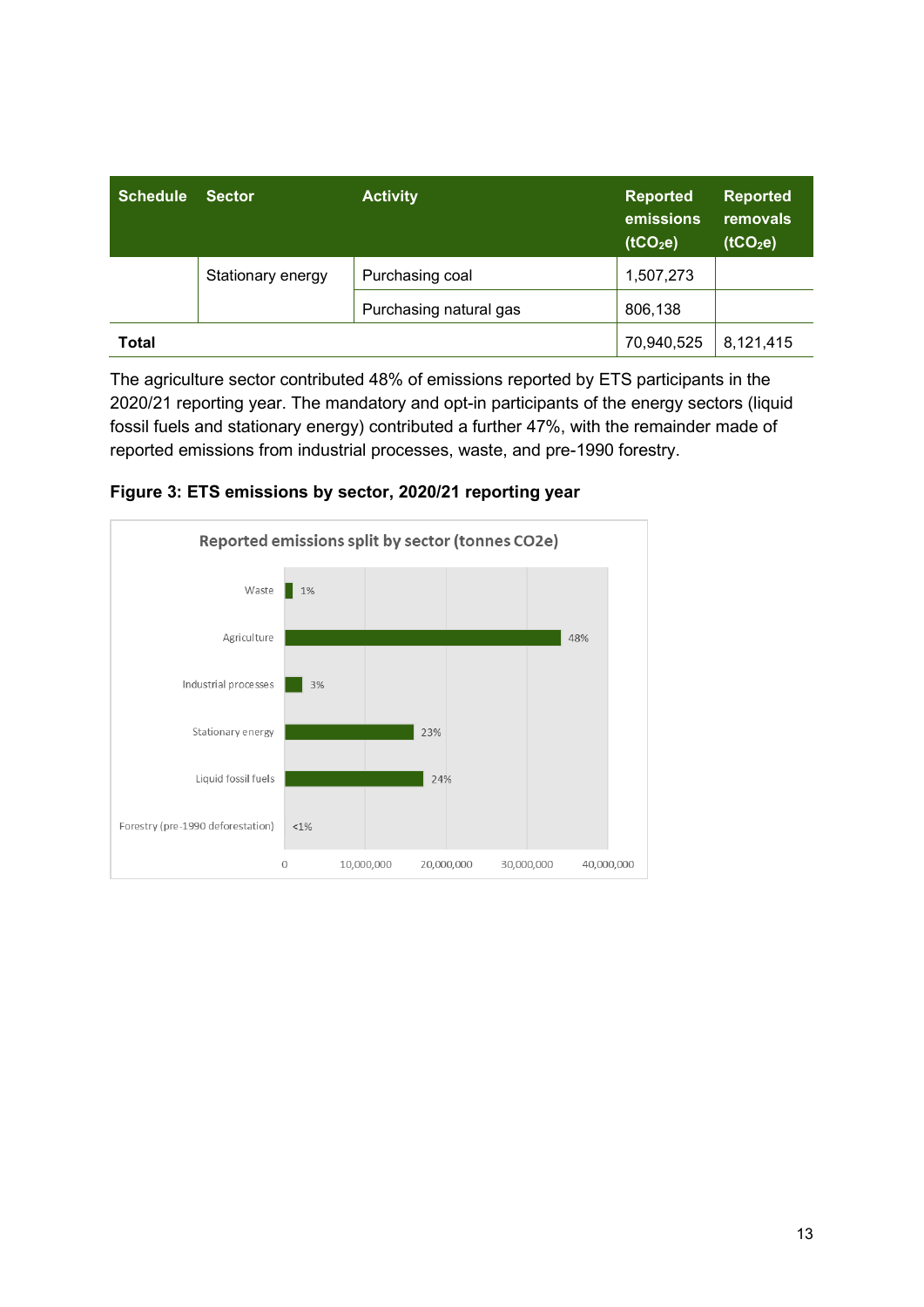Post-1989 forestry contributed 67% of the total net removals reported in the ETS in the 2020/21 reporting year, with the remainder occurring from other removal activities.



**Figure 4: ETS removals by sector, 2020/21 reporting year**

There has been a change in methodology for emissions and removals reporting in the forestry sector, therefore, total emissions and removals in this reporting year are not comparable with previous years.



**Figure 5: Reported emissions in the ETS over time, 2008-2020[6](#page-13-0)**

In the case of removals, participation in the ETS is voluntary. Therefore, reported removals do not capture all activity that is happening within the other removal activities and within the forestry sector across New Zealand, as some forest owners do not participate in the scheme. Post-1989 forestry has a five-yearly mandatory reporting cycle, except in 2023-2025 where

<span id="page-13-0"></span> $6$  There has been a change of methodology in reporting emissions and removals in the forestry sector this year. Data from this year and previous years are not comparable.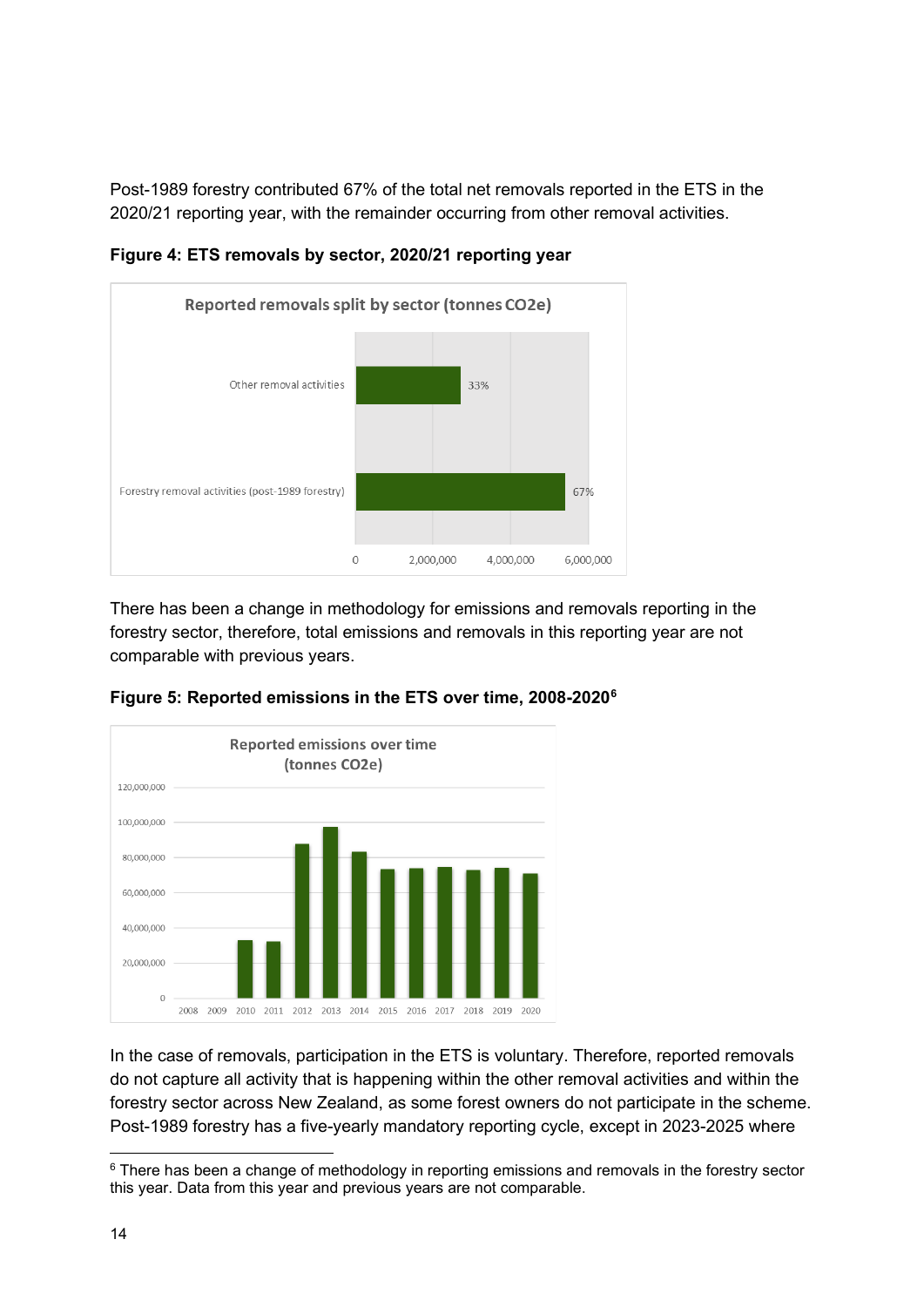there will be a 3-year MER (Mandatory Emissions Return) period to align forestry reporting with the Paris Agreement. In voluntary reporting years, not all post-1989 forestry participants will choose to submit an emissions return, or choose to submit a return that covers the entirety of their forest holdings.

The number of post-1989 forestry participants in the ETS has increased over time, particularly during the early years of the ETS. Other removal activities were first included in the ETS in 2011.



**Figure 6: Reported removals in the ETS over time, 2008-2020[7](#page-14-0)**

<span id="page-14-0"></span> $7$  There has been a change of methodology in reporting emissions and removals in the forestry sector this year. Data from this year and previous years are not comparable.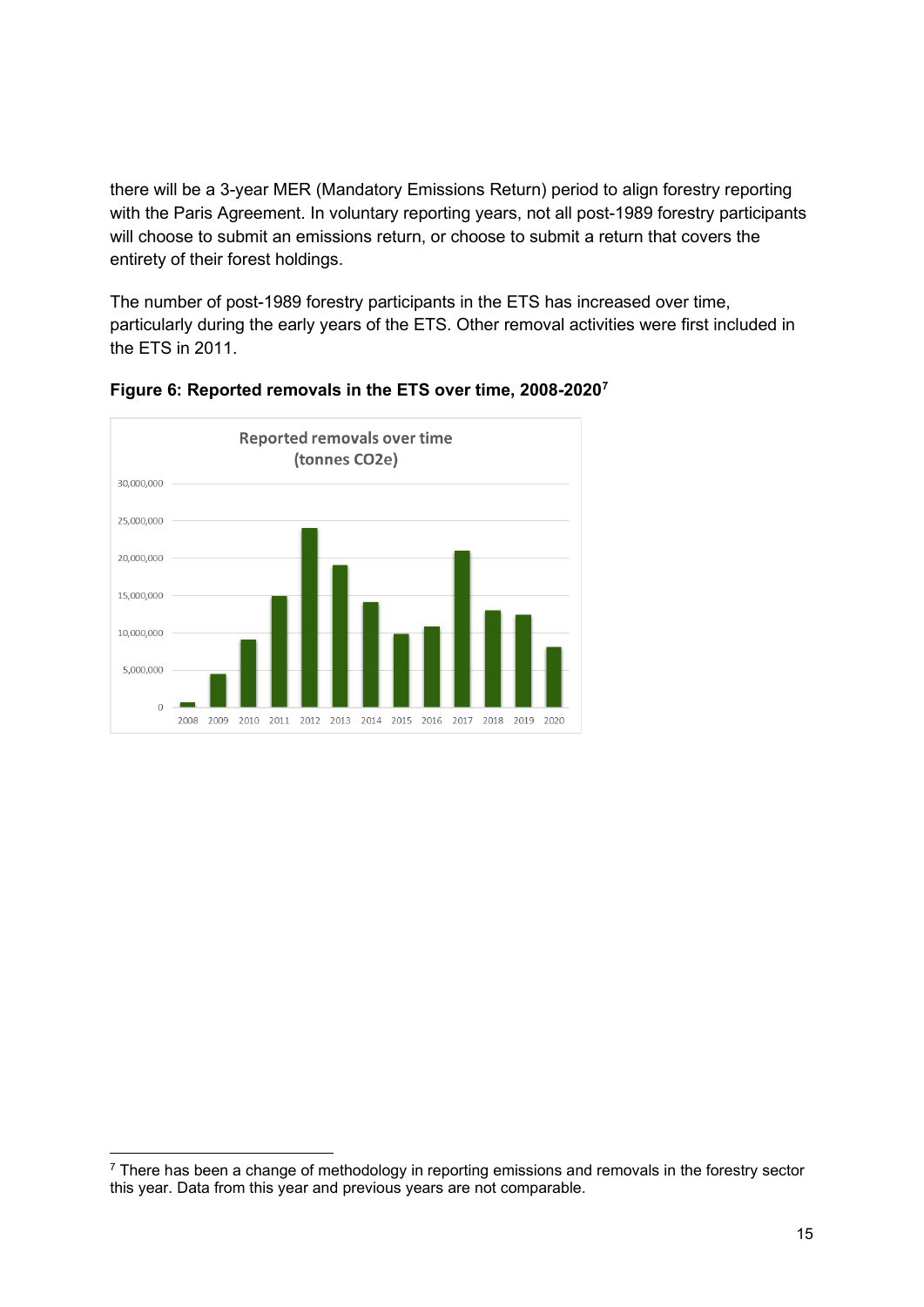## <span id="page-15-0"></span>**Mandatory participants (Schedule 3)[8](#page-15-3)**

Schedule 3 of the Act details the activities that qualify for participation. People engaged in these activities are mandatory participants within the ETS and are required to report their emissions data annually.

[Schedule 3 of the Climate Change Response Act 2002](https://www.legislation.govt.nz/act/public/2002/0040/latest/DLM1662841.html)

Data reported on in the 2020/21 reporting year corresponds to emissions of carbon dioxide equivalents in the 2020 calendar year. All emissions returns received and amendments completed between 1 July 2020 and30 June 2021 are included in the data presented in this section.

## <span id="page-15-1"></span>**Part 2: Liquid fossil fuels**

Owners of obligation fuel, where the amount of fuel removed in a year exceeds 50,000 litres, are mandatory participants in the ETS in the liquid fossil fuels sector.

These liquid fossil fuels include petrol, automotive and marine diesel, aviation spirit, jet fuel, light fuel oil, and heavy fuel oil.

Full details of the fuels and the methods of calculating emissions within the liquid fossil fuel sector are available in the [Climate Change \(Liquid Fossil Fuels\) Regulations 2008](https://www.legislation.govt.nz/regulation/public/2008/0356/latest/whole.html#DLM1635632) (New Zealand Legislation).

<span id="page-15-2"></span>In 2020, mandatory participants in the liquid fossil fuels sector reported a total 16,867,471 tonnes of  $CO<sub>2</sub>e$ . The year-on-year data is shown in [figure 7](#page-15-2) below.

<span id="page-15-3"></span><sup>8</sup> Schedule 3 forestry participants (pre-1990 forestry) are included in [The Forestry Sector](#page-39-0) section of this report.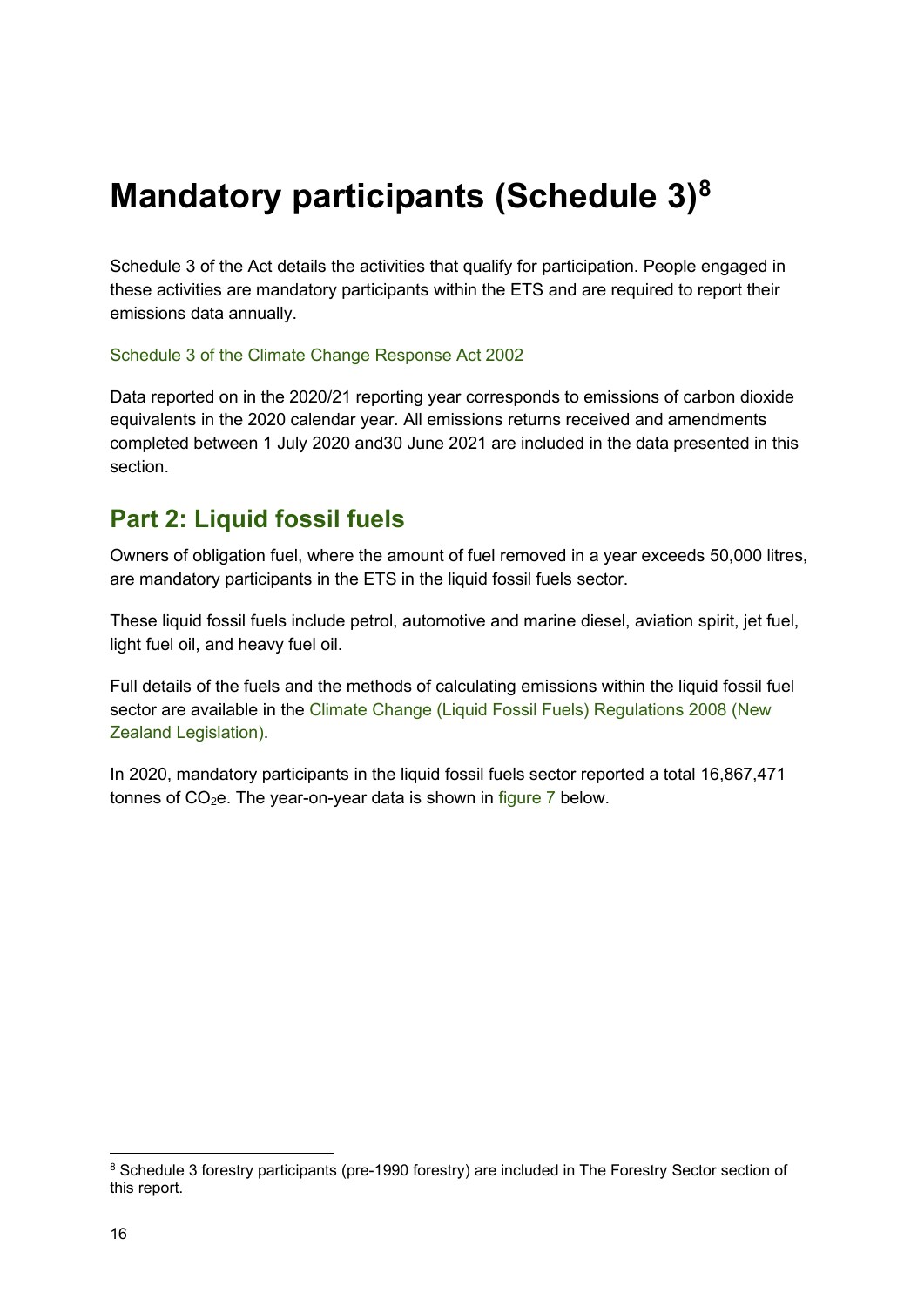

**Figure 7: Reported emissions 2010 – 2020, liquid fossil fuels sector – mandatory participants**

#### **Table 2: Reported emissions 2010 – 2020, liquid fossil fuels sector – mandatory participants**

| <b>Reporting year</b> | <b>Emissions (tCO2e)</b> |
|-----------------------|--------------------------|
| 2010                  | 15,644,160               |
| 2011                  | 15,460,096               |
| 2012                  | 15,721,756               |
| 2013                  | 16,022,592               |
| 2014                  | 16,072,950               |
| 2015                  | 15,947,177               |
| 2016                  | 16,337,978               |
| 2017                  | 17,311,747               |
| 2018                  | 17,951,579               |
| 2019                  | 18,299,930               |
| 2020                  | 16,867,471               |

There are five mandatory participants in the liquid fossil fuels sector. [Table 3](#page-17-1) details their emissions for the 2020 calendar year.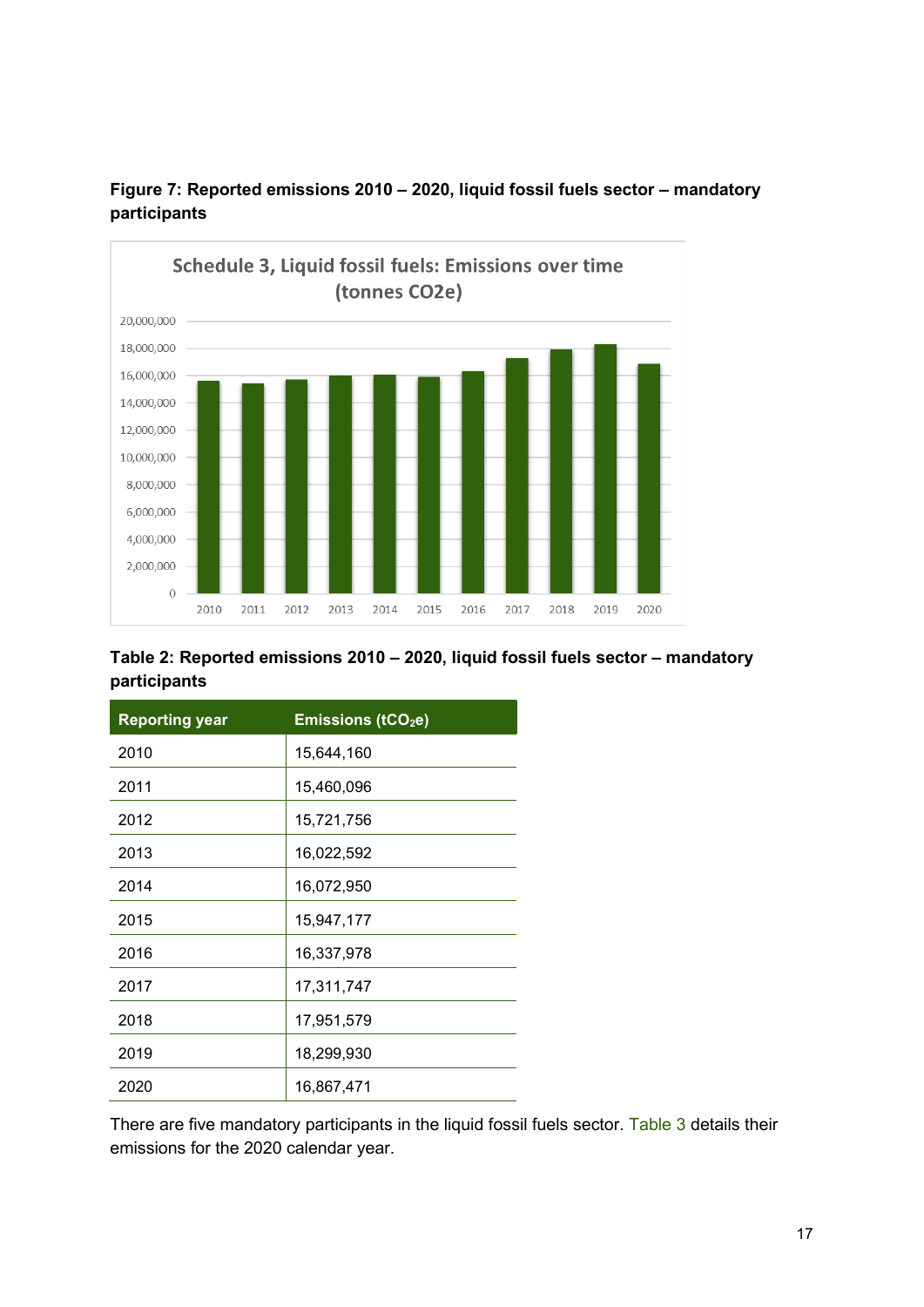| <b>Activity</b>        | <b>Participant</b>                 | <b>Reported</b><br>emissions<br>(tCO <sub>2</sub> e) |
|------------------------|------------------------------------|------------------------------------------------------|
| Owning obligation fuel |                                    | 16,867,471                                           |
|                        | <b>BP Oil New Zealand Ltd</b>      | 4,229,797                                            |
|                        | <b>Gull New Zealand Limited</b>    | 940,863                                              |
|                        | Mobil Oil New Zealand Limited      | 4,187,111                                            |
|                        | <b>Timaru Oil Services Limited</b> | 11,088                                               |
|                        | Z Energy Limited                   | 7,498,612                                            |
| <b>Grand total</b>     |                                    | 16,867,471                                           |

#### <span id="page-17-1"></span>**Table 3: Reported participant emissions liquid fossil fuels, 2020**

### <span id="page-17-0"></span>**Part 3: Stationary energy**

Stationary energy includes the activities of importing coal and natural gas, mining coal and mining natural gas, as well as the activities of using geothermal fluid, combusting used oil, waste oil, used tyres or waste, and using crude oil or other liquid hydrocarbons.

Full details of the activities and the methods of calculating emissions within the stationary energy sector are available in the [Climate Change \(Stationary Energy and Industrial](https://www.legislation.govt.nz/regulation/public/2009/0285/latest/DLM2394207.html)  [Processes\) Regulations 2009](https://www.legislation.govt.nz/regulation/public/2009/0285/latest/DLM2394207.html) (New Zealand Legislation).

<span id="page-17-2"></span>In 2020, the stationary energy sector reported a total 16,050,119 tonnes of  $CO<sub>2</sub>e$ . The yearon-year data is shown in [figure 8](#page-17-2) below.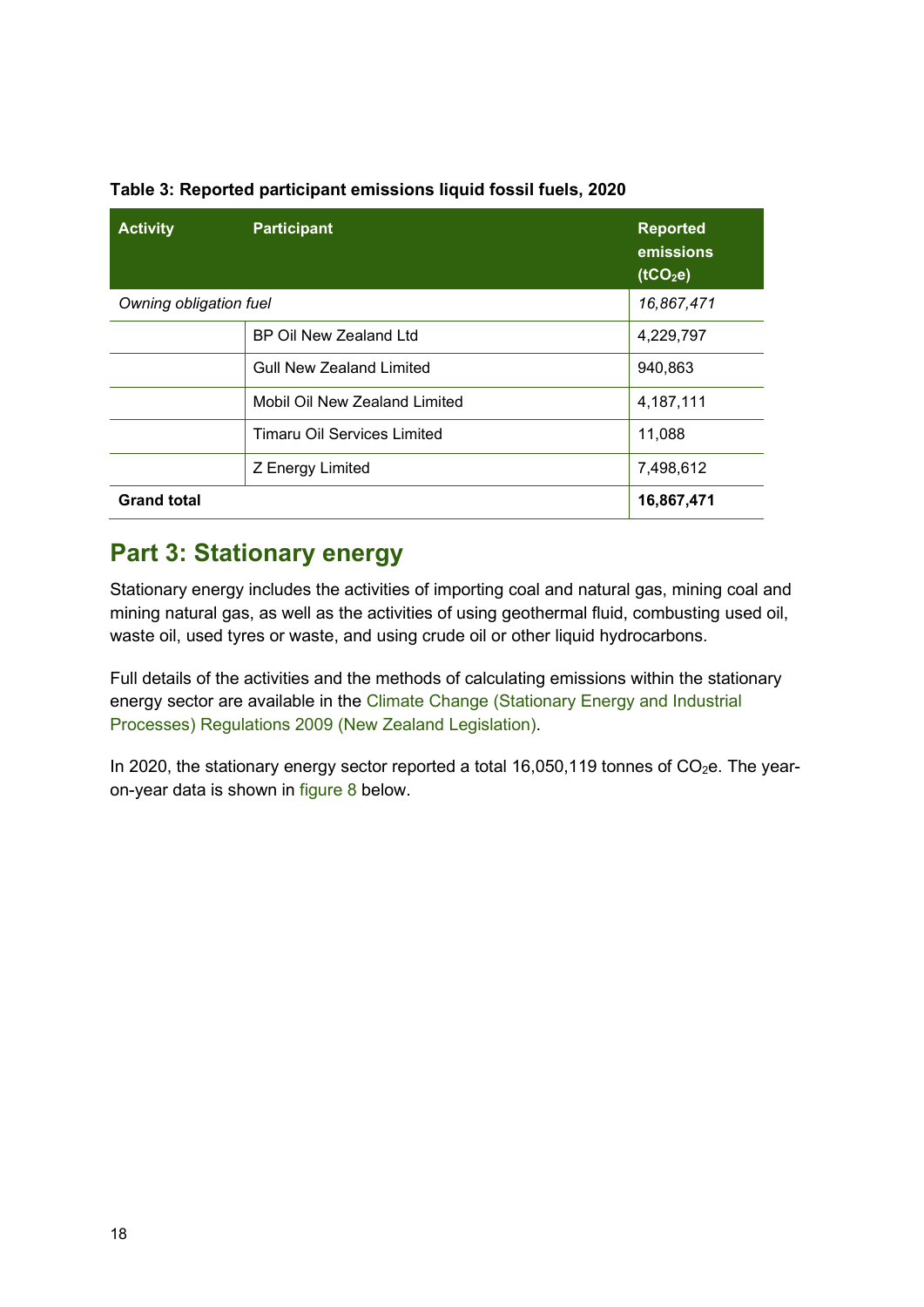

**Figure 8: Reported emissions 2010 – 2020, stationary energy sector – mandatory participants**

#### **Table 4: Reported emissions 2010 – 2020, stationary energy sector – mandatory participants**

| <b>Reporting Year</b> | <b>Emissions (tCO<sub>2</sub>e)</b> |
|-----------------------|-------------------------------------|
| 2010                  | 13,246,630                          |
| 2011                  | 11,374,471                          |
| 2012                  | 12,030,235                          |
| 2013                  | 11,383,497                          |
| 2014                  | 13,721,716                          |
| 2015                  | 13,255,380                          |
| 2016                  | 13,341,110                          |
| 2017                  | 13,353,787                          |
| 2018                  | 12,284,337                          |
| 2019                  | 14,417,875                          |
| 2020                  | 13,736,708                          |

<span id="page-18-0"></span>There are 81 mandatory participants in the stationary energy sector. [Table 5](#page-18-0) details their emissions for the 2020 calendar year.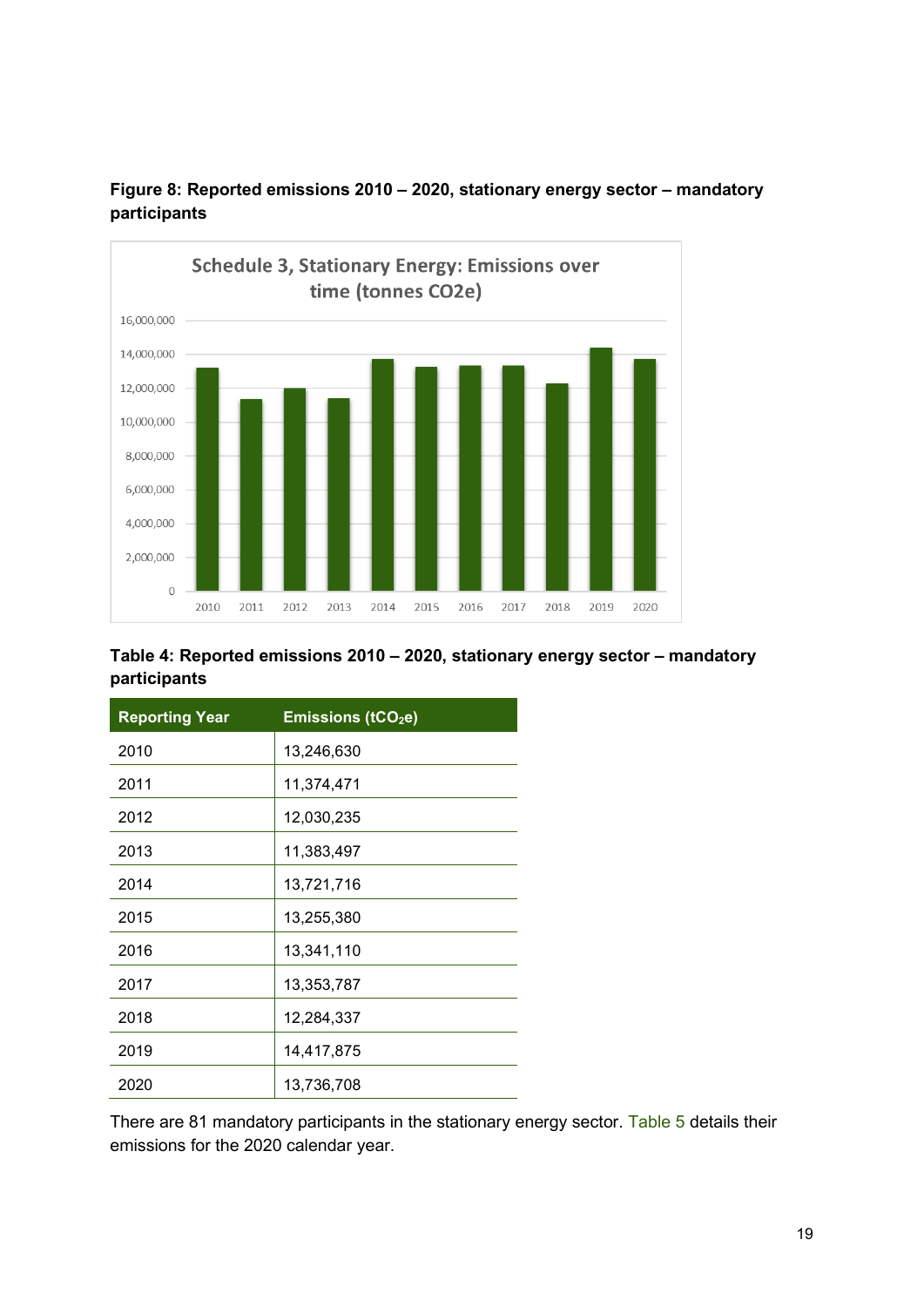| <b>Activity</b>    | <b>Participant</b>                                        | <b>Reported</b><br>emissions<br>(tCO <sub>2</sub> e) |
|--------------------|-----------------------------------------------------------|------------------------------------------------------|
|                    | Combusting used or waste oil used tyres, or waste         | 52,926                                               |
|                    | Fulton Hogan Limited                                      | 10,077                                               |
|                    | Graymont (NZ) Limited                                     | 6,517                                                |
|                    | Oji Fibre Solutions (NZ) Limited                          | 36,332                                               |
| Importing coal     |                                                           | 1,773,745                                            |
|                    | Fletcher Concrete and Infrastructure Limited              | 163,010                                              |
|                    | <b>Genesis Energy Limited</b>                             | 848,697                                              |
|                    | <b>New Zealand Steel Limited</b>                          | 762,038                                              |
|                    | Importing natural gas                                     | 62,314                                               |
|                    | Liquigas Ltd                                              | 12,634                                               |
|                    | Rockgas Limited                                           | 49,680                                               |
| Mining coal        |                                                           | 1,462,930                                            |
|                    | <b>Bathurst Coal Limited</b>                              | 164,659                                              |
|                    | <b>Birchfield Coal Mines Ltd</b>                          | 333,655                                              |
|                    | <b>Boatman's Coal Limited</b>                             | 17,411                                               |
|                    | <b>BT Mining Limited</b>                                  | 556,321                                              |
|                    | <b>Francis Mining Co Limited</b>                          | 41,450                                               |
|                    | Greenbriar Ltd                                            | 226,198                                              |
|                    | <b>Heaphy Mining Limited</b>                              | 15,558                                               |
|                    | Kai Point Coal Co Limited                                 | 65,228                                               |
|                    | <b>Moore Mining Limited</b>                               | 38,668                                               |
|                    | Roa Mining Company Limited                                | 3,782                                                |
| Mining natural gas |                                                           | 9,802,170                                            |
|                    | Beach Energy Resources NZ (Kupe) Limited                  | 478,153                                              |
|                    | <b>Bridge Petroleum Limited</b>                           | $\overline{2}$                                       |
|                    | <b>Cheal Petroleum Limited</b>                            | 11,518                                               |
|                    | Cheal Petroleum Limited, East West Petroleum (NZ) Limited | 13,697                                               |

## **Table 5: Reported participant emissions stationary energy, 2020**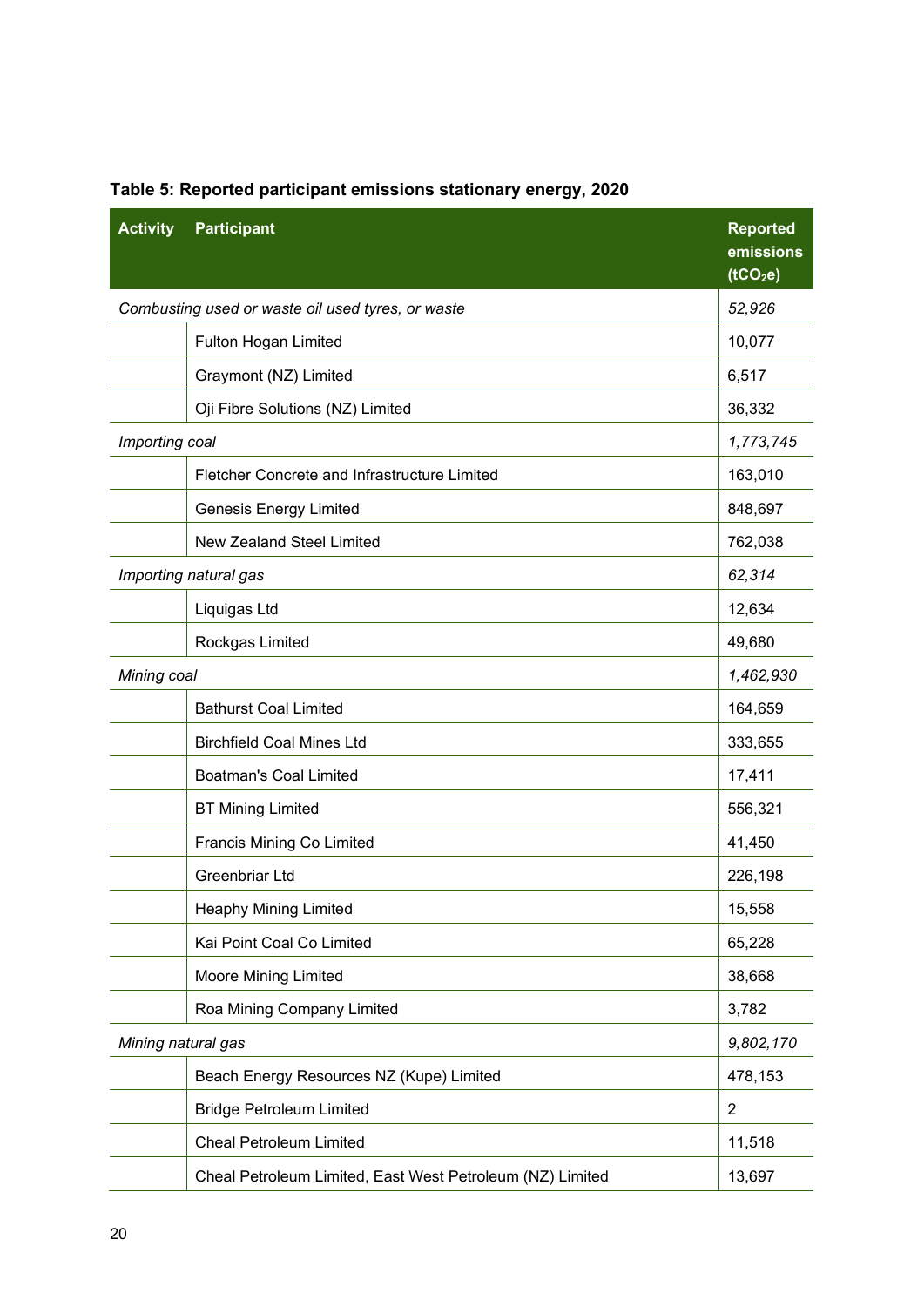| <b>Activity</b> | <b>Participant</b>                                 | <b>Reported</b><br>emissions<br>(tCO <sub>2</sub> e) |
|-----------------|----------------------------------------------------|------------------------------------------------------|
|                 | Cue Taranaki Pty Ltd                               | 5,520                                                |
|                 | <b>Energy Petroleum Holdings Limited</b>           | 241,743                                              |
|                 | <b>Energy Petroleum Investments Limited</b>        | 257,862                                              |
|                 | Energy Petroleum Taranaki Limited                  | 499,618                                              |
|                 | Greymouth Gas Kaimiro Limited                      | 273,318                                              |
|                 | Greymouth Gas Parahaki Limited                     | 227,009                                              |
|                 | Greymouth Gas Turangi Limited                      | 227,009                                              |
|                 | Greymouth Petroleum Central Limited                | 63,707                                               |
|                 | Greymouth Petroleum Limited                        | 0                                                    |
|                 | Greymouth Petroleum Mining Group Limited           | 23,731                                               |
|                 | Greymouth Petroleum Turangi Limited                | 180,695                                              |
|                 | Horizon Oil International Limited                  | 28,676                                               |
|                 | Kupe Mining (No. 1) Limited                        | 264,606                                              |
|                 | Kupe Venture Limited                               | 591,437                                              |
|                 | <b>L&amp;M Energy Limited</b>                      | 1,034                                                |
|                 | <b>NZEC Tariki Limited</b>                         | $\Omega$                                             |
|                 | NZEC Waihapa Limited                               | 1,034                                                |
|                 | NZOG Taranaki Limited                              | 73,542                                               |
|                 | <b>OMV New Zealand Limited</b>                     | 932,895                                              |
|                 | <b>OMV NZ Production Limited</b>                   | 1,451,380                                            |
|                 | <b>Tamarind NZ Onshore Limited</b>                 | 51,333                                               |
|                 | Taranaki Offshore Petroleum Company of New Zealand | 80,580                                               |
|                 | Taranaki Ventures Limited                          | 1,842                                                |
|                 | <b>Todd Energy Limited</b>                         | 2,367,466                                            |
|                 | <b>Todd Petroleum Mining Company Limited</b>       | 772,515                                              |
|                 | <b>Todd Pohokura Limited</b>                       | 669,934                                              |
|                 | <b>Westside New Zealand Limited</b>                | 10,314                                               |
|                 | Using crude oil or other liquid hydrocarbons       | 10,621                                               |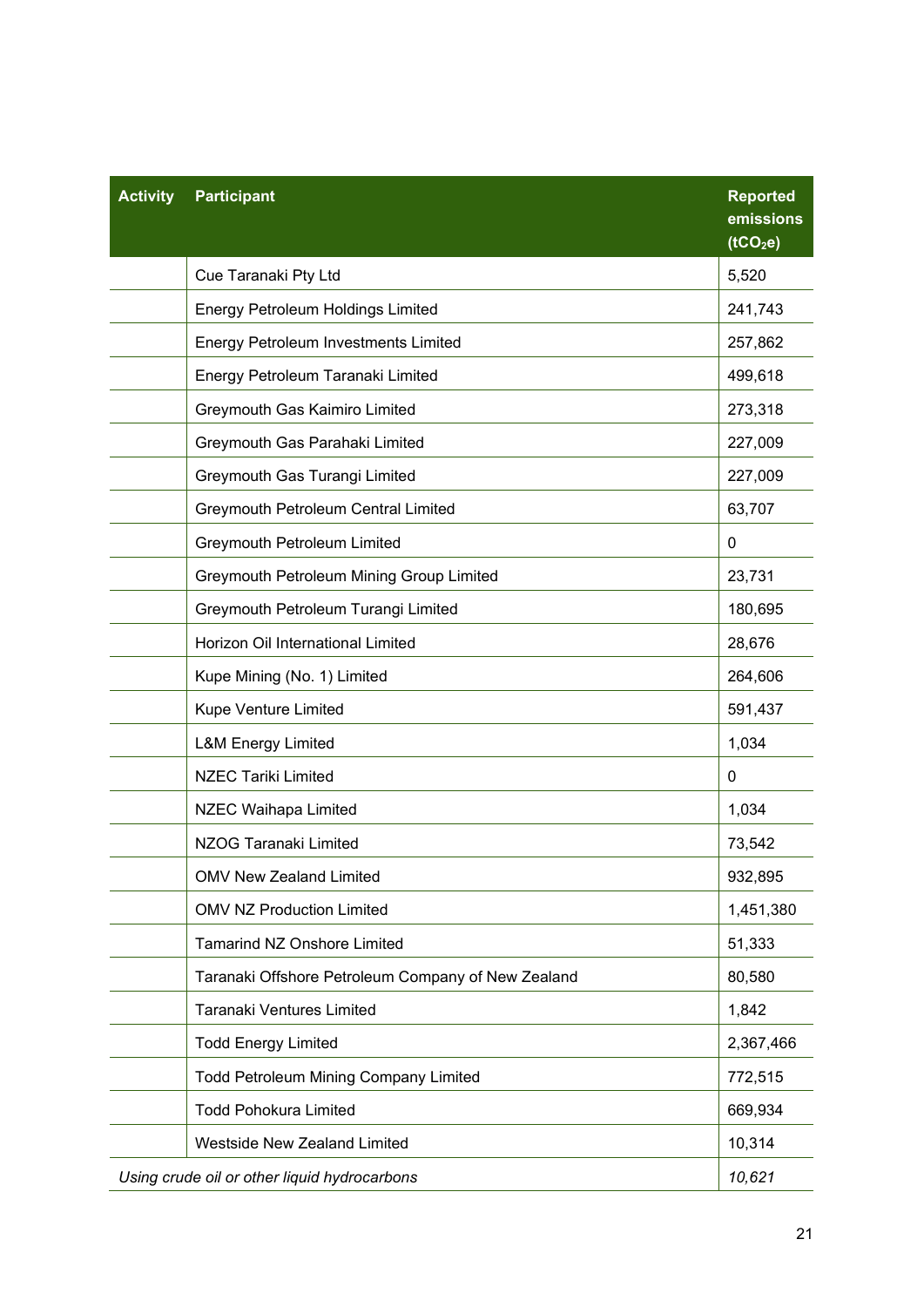| <b>Activity</b>    | <b>Participant</b>                                                                  | <b>Reported</b><br>emissions<br>(tCO <sub>2</sub> e) |
|--------------------|-------------------------------------------------------------------------------------|------------------------------------------------------|
|                    | Cue Taranaki Pty Ltd, Horizon Oil International Limited, OMV New Zealand<br>Limited | 10,621                                               |
|                    | Using geothermal fluid                                                              | 572,002                                              |
|                    | Carter Holt Harvey Ltd                                                              | 4,445                                                |
|                    | <b>Contact Energy Limited</b>                                                       | 182,696                                              |
|                    | <b>Kawerau Geothermal Limited</b>                                                   | 110,986                                              |
|                    | Ngatamariki geothermal Limited                                                      | 37,578                                               |
|                    | Ngati Tuwharetoa Geothermal Assets Ltd                                              | 17,887                                               |
|                    | <b>Ngawha Generation Limited</b>                                                    | 64,097                                               |
|                    | Norske Skog Tasman Ltd                                                              | 29,800                                               |
|                    | <b>Rotokawa Generation Limited</b>                                                  | 26,225                                               |
|                    | Rotokawa Geothermal Limited, Tahumatua and Company LP                               | 64,300                                               |
|                    | Te Ahi O Maui Limited Partnership                                                   | 10,235                                               |
|                    | Tuaropaki Power Company Ltd                                                         | 23,753                                               |
| <b>Grand total</b> |                                                                                     | 13,736,708                                           |

## <span id="page-21-0"></span>**Part 4: Industrial processes**

The industrial processes sector includes participants producing iron, steel, aluminium, clinker, burnt lime, gold and glass, where the glass is produced using soda ash. This sector also includes participants operating electrical switchgear and importing and manufacturing hydrofluorocarbons and perfluorocarbons.

Note that the emissions associated with energy and fuels used in these processes are incorporated within the emissions of the liquid fossil fuels and stationary energy sectors. Only the additional emissions outside energy/fuel use are reported by industrial process participants.

Full details of the activities and the methods of calculating emissions within the industrial processes sector are available in the [Climate Change \(Stationary Energy and Industrial](https://www.legislation.govt.nz/regulation/public/2009/0285/latest/DLM2394207.html)  [Processes\) Regulations 2009](https://www.legislation.govt.nz/regulation/public/2009/0285/latest/DLM2394207.html) (New Zealand Legislation).

In 2020, the industrial processes sector reported a total  $2,277,471$  tonnes of  $CO<sub>2</sub>e$ . The yearon-year data is shown in [figure 9](#page-22-0) below.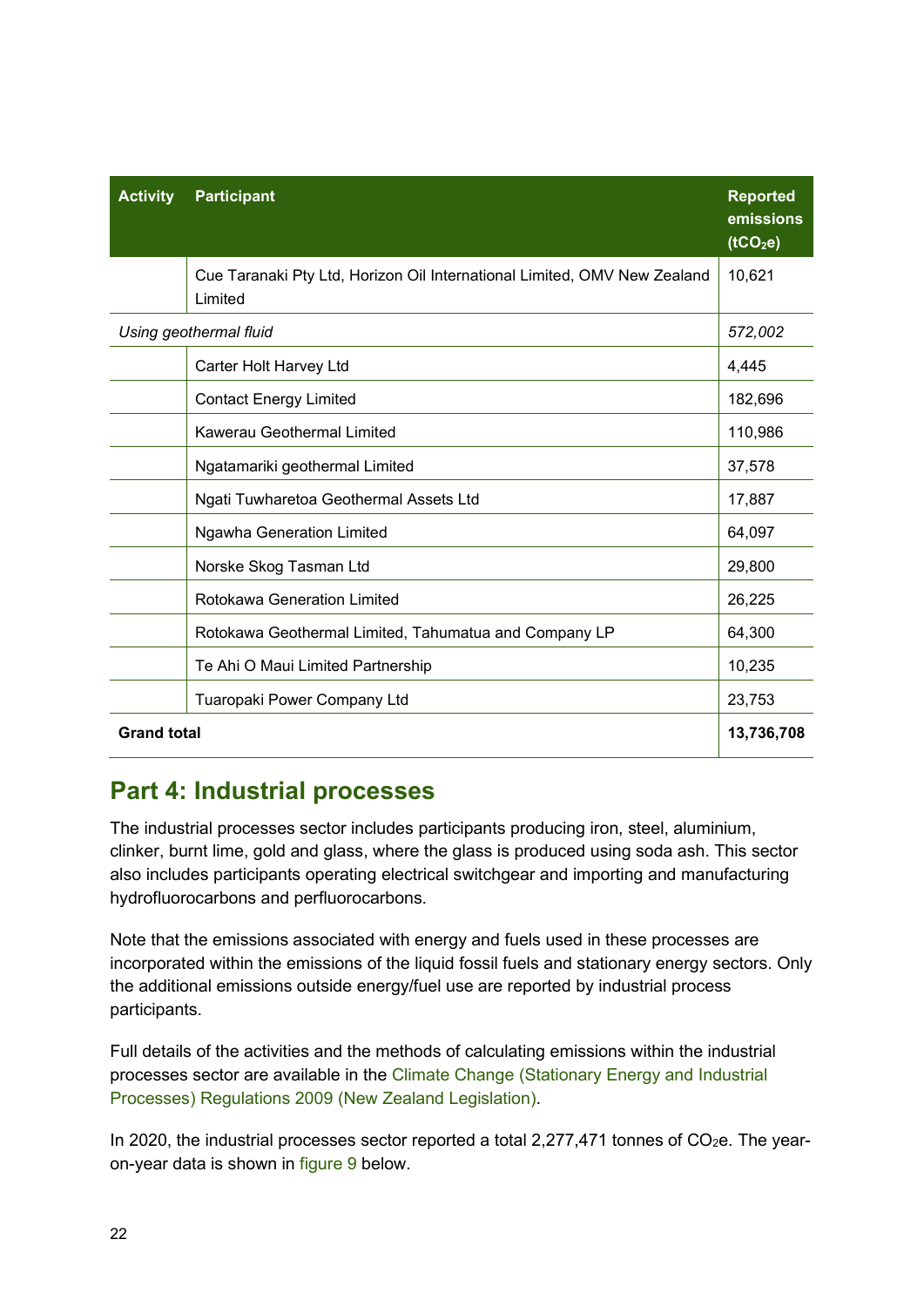

<span id="page-22-0"></span>

| <b>Reporting year</b> | <b>Emissions (tCO2e)</b> |
|-----------------------|--------------------------|
| 2010                  | 1,376,587                |
| 2011                  | 1,345,875                |
| 2012                  | 3,232,323                |
| 2013                  | 2,015,309                |
| 2014                  | 3,304,548                |
| 2015                  | 2,395,701                |
| 2016                  | 3,522,933                |
| 2017                  | 3,174,222                |
| 2018                  | 2,817,877                |
| 2019                  | 2,160,704                |
| 2020                  | 2,277,471                |

<span id="page-22-1"></span>There are 42 participants in the industrial processes sector. [Table 7](#page-22-1) details their emissions for the 2020 calendar year.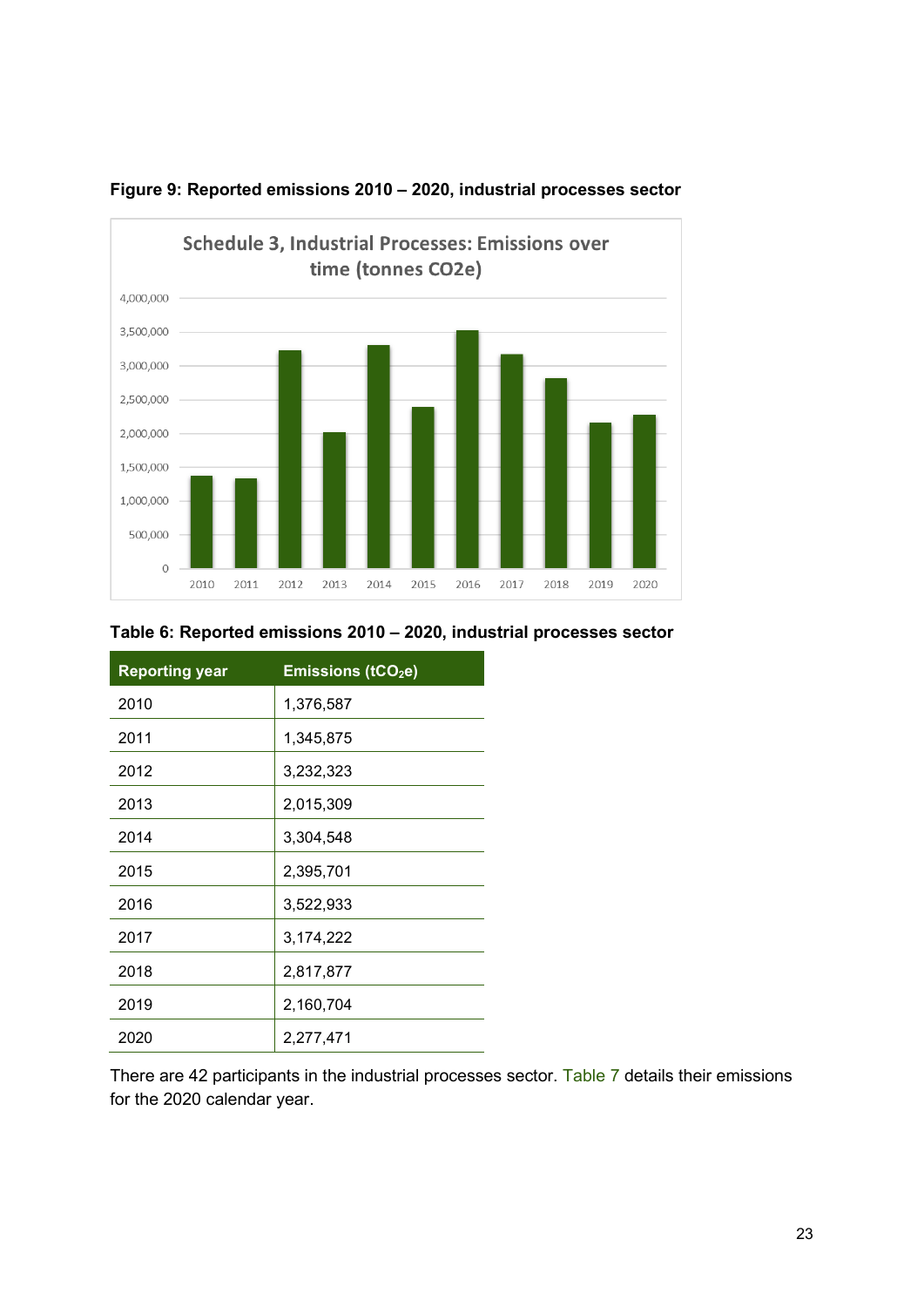| <b>Activity</b> | <b>Participant</b>                               | <b>Reported</b><br>emissions<br>(tCO <sub>2</sub> e) |
|-----------------|--------------------------------------------------|------------------------------------------------------|
|                 | Importing hydrofluorocarbons or perfluorocarbons | 1,098,438                                            |
|                 | A-Gas (New Zealand) Limited                      | 16,044                                               |
|                 | AHI Carrier (NZ) Limited                         | 28,695                                               |
|                 | Axieo Operations (New Zealand) Limited           | 0                                                    |
|                 | <b>B &amp; C Martella Limited</b>                | 0                                                    |
|                 | <b>BOC Limited</b>                               | 53,677                                               |
|                 | Chemiplas (N.Z.) Limited                         | 483,159                                              |
|                 | <b>CoolDrive Limited</b>                         | 33,931                                               |
|                 | Coolkiwi Automotive Enhancements Limited         | 0                                                    |
|                 | CRC INDUSTRIES NEW ZEALAND                       | 0                                                    |
|                 | Era Polymers NZ Limited                          | 0                                                    |
|                 | <b>General Distributors Limited</b>              | 5,073                                                |
|                 | <b>Glowbal NZ Limited</b>                        | 24,791                                               |
|                 | Kirby NZ Limited                                 | 115,088                                              |
|                 | <b>ILYS Limited</b>                              | 38,217                                               |
|                 | Independent Fisheries Limited                    | 0                                                    |
|                 | Ixom Operations Pty Limited                      | 0                                                    |
|                 | Maruha (N.Z.) Corporation Ltd                    | 0                                                    |
|                 | Pan Pacific Auto Electronics Limited             | 0                                                    |
|                 | Patton Limited                                   | 43,312                                               |
|                 | Polymer Group Limited                            | 1,751                                                |
|                 | Realcold NZ Limited                              | 119,130                                              |
|                 | Reece New Zealand Limited                        | 24,205                                               |
|                 | Refrigerant Recovery NZ Limited                  | 3,673                                                |
|                 | <b>Refrigeration Specialties Ltd</b>             | 73,667                                               |
|                 | Southern Gas Services Limited                    | 0                                                    |
|                 | Temperzone Limited                               | 34,025                                               |

### **Table 7: Reported Participant Emissions Industrial Processes, 2020**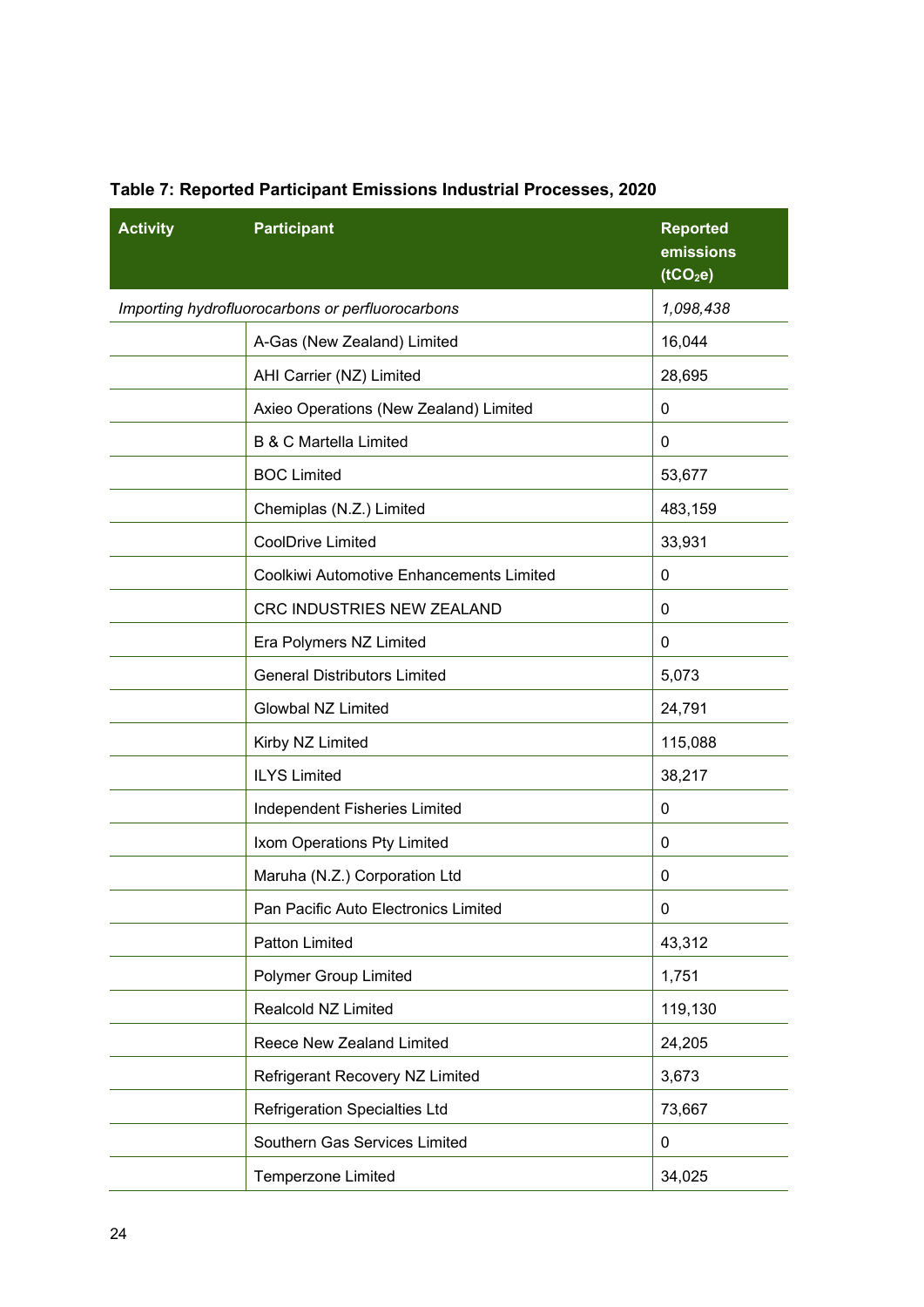| <b>Activity</b>                        | <b>Participant</b>                                             | <b>Reported</b><br>emissions<br>(tCO <sub>2</sub> e) |
|----------------------------------------|----------------------------------------------------------------|------------------------------------------------------|
|                                        | Operating electrical switchgear that uses sulphur hexafluoride | 5,054                                                |
|                                        | <b>Contact Energy Limited</b>                                  | 29                                                   |
|                                        | <b>Electricity Ashburton Limited</b>                           | 82                                                   |
|                                        | Meridian Energy Ltd                                            | 0                                                    |
|                                        | <b>Orion New Zealand Limited</b>                               | 136                                                  |
|                                        | Powerco Limited                                                | 58                                                   |
|                                        | <b>Transpower New Zealand Limited</b>                          | 4,158                                                |
|                                        | <b>Vector Limited</b>                                          | 591                                                  |
|                                        | <b>WEL Networks Limited</b>                                    | 0                                                    |
| Producing aluminium                    |                                                                | 637,130                                              |
| New Zealand Aluminium Smelters Limited |                                                                | 637,130                                              |
| Producing glass using soda ash         |                                                                | 11,816                                               |
|                                        | ACI OPERATIONS NZ LIMITED                                      | 11,733                                               |
|                                        | <b>Tasman Insulation New Zealand Limited</b>                   | 83                                                   |
| Producing iron or steel                |                                                                | 54,431                                               |
|                                        | <b>Fletcher Steel Limited</b>                                  | 0                                                    |
|                                        | New Zealand Steel Development Limited                          | 54,431                                               |
| Producing clinker or burnt lime        |                                                                | 470,602                                              |
| Graymont (NZ) Limited                  |                                                                | 88,101                                               |
|                                        | Websters Hydrated Lime Company Limited                         | 3,344                                                |
|                                        | Fletcher Concrete and Infrastructure Limited                   | 379,157                                              |
| <b>Grand total</b>                     |                                                                | 2,277,471                                            |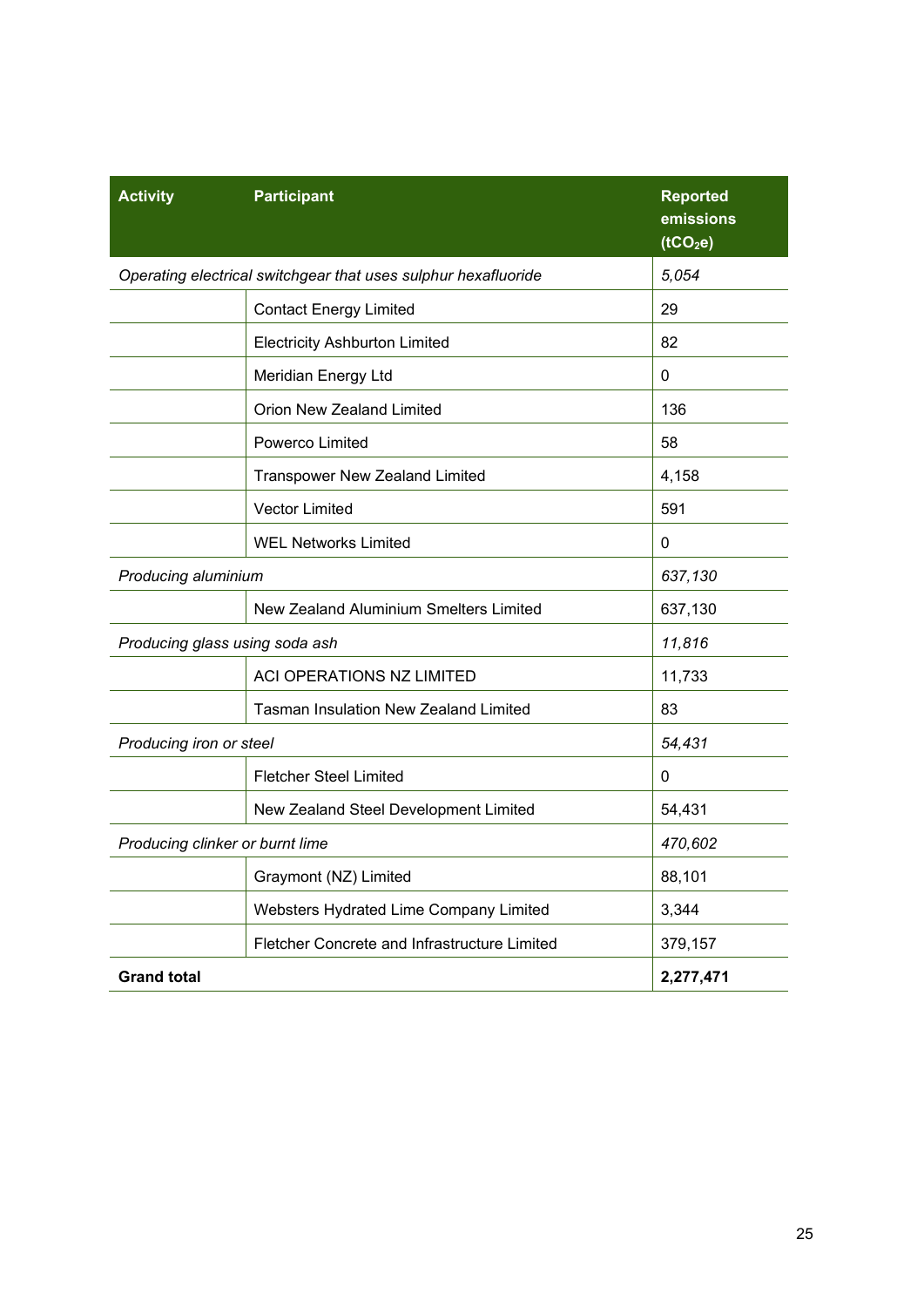## <span id="page-25-0"></span>**Part 5: Agriculture**

The agriculture sector includes the importing and manufacture of synthetic fertilisers, the slaughtering and live export of animals, and the dairy processing of milk and colostrum.

Note that the agriculture sector is required to report its emissions, but there is no corresponding requirement to surrender an equivalent amount of NZUs in payment for those emissions, as is required in other sectors.

Full details of the activities and the methods of calculating emissions within the agriculture sector are available in the [Climate Change \(Agriculture Sector\) Regulations 2010](https://www.legislation.govt.nz/regulation/public/2010/0335/latest/DLM3253001.html) (New [Zealand Legislation\).](https://www.legislation.govt.nz/regulation/public/2010/0335/latest/DLM3253001.html)

In 2020, the agriculture sector reported a total  $34,254,357$  tonnes of  $CO<sub>2</sub>e$ . The year-on-year data is shown in [figure 10](#page-25-1) below.



<span id="page-25-1"></span>**Figure 10: Reported emissions 2012 – 2020, agriculture sector**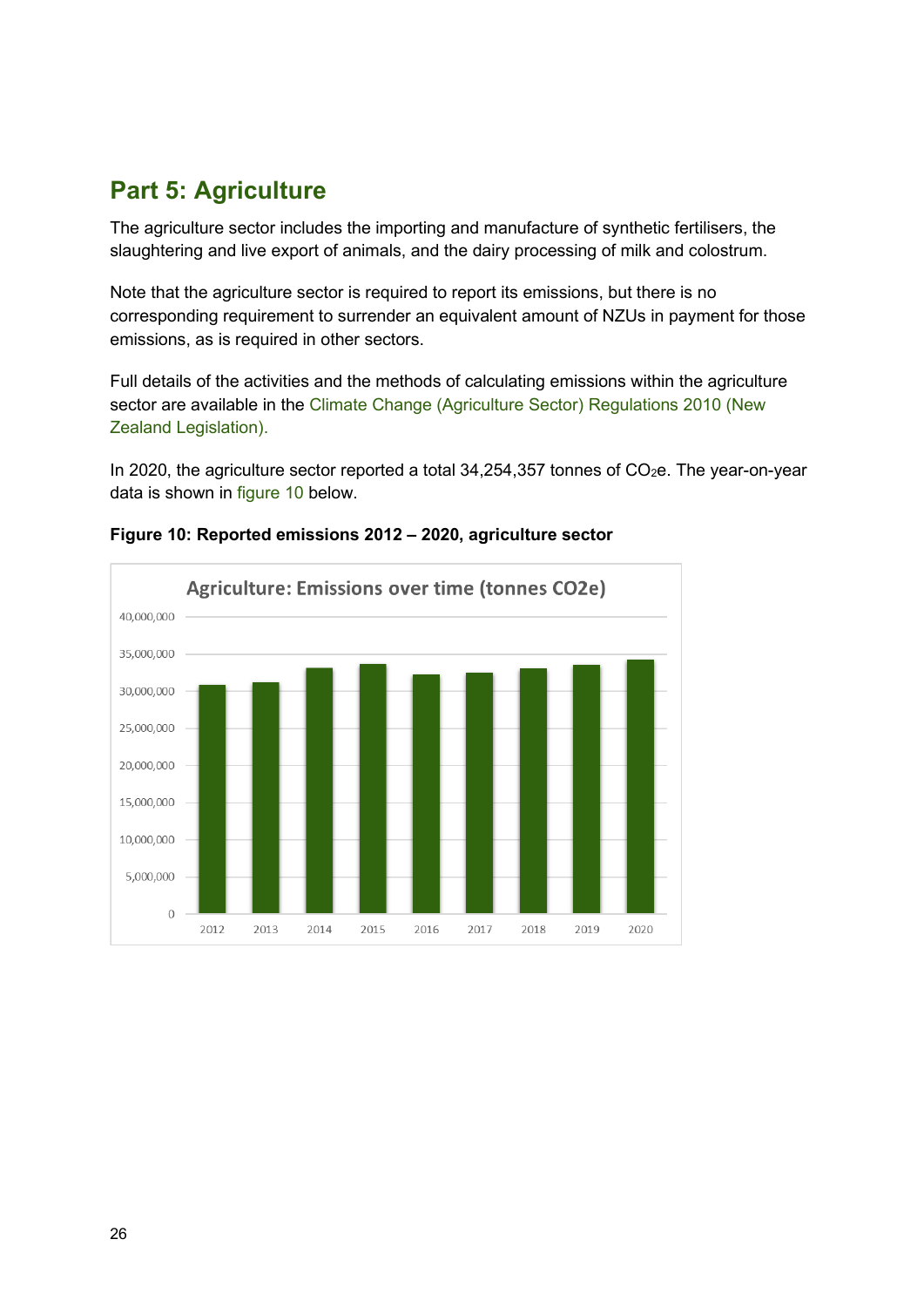| <b>Reporting year</b> | <b>Emissions (tCO2e)</b> |
|-----------------------|--------------------------|
| 2012                  | 30,919,981               |
| 2013                  | 31,204,100               |
| 2014                  | 33,175,322               |
| 2015                  | 33,689,475               |
| 2016                  | 32,272,323               |
| 2017                  | 32,560,562               |
| 2018                  | 33,097,623               |
| 2019                  | 33,547,220               |
| 2020                  | 34,254,357               |
|                       |                          |

#### **Table 8: Reported emissions 2012 – 2020, agriculture sector**

There are 77 participants in the agriculture sector. [Table 9](#page-26-0) details their emissions for the 2020 calendar year.

<span id="page-26-0"></span>

| Table 9: Reported participant emissions agriculture, 2020 |  |  |  |  |
|-----------------------------------------------------------|--|--|--|--|
|-----------------------------------------------------------|--|--|--|--|

| <b>Activity</b> | <b>Participant</b>                       | <b>Reported</b><br>emissions<br>(tCO <sub>2</sub> e) |
|-----------------|------------------------------------------|------------------------------------------------------|
|                 | Dairy processing of milk or colostrum    | 16,303,216                                           |
|                 | Fonterra Limited                         | 12,333,330                                           |
|                 | Fonterra Co-Operative Group Limited      | 323                                                  |
|                 | Fonterra Brands (New Zealand) Limited    | 199,163                                              |
|                 | Fresha Valley Processors (Waipu) Limited | 16,447                                               |
|                 | Goodman Fielder New Zealand Limited      | 213,137                                              |
|                 | <b>Green Valley Dairies Limited</b>      | 15,070                                               |
|                 | Mataura Valley Milk Ltd                  | 102,484                                              |
|                 | Miraka Limited                           | 228,352                                              |
|                 | Oceania Dairy Limited                    | 202,716                                              |
|                 | <b>Open Country Dairy Limited</b>        | 1,350,641                                            |
|                 | <b>Synlait Milk Limited</b>              | 686,528                                              |
|                 | The Tatua Co-operative Dairy Company Ltd | 197,939                                              |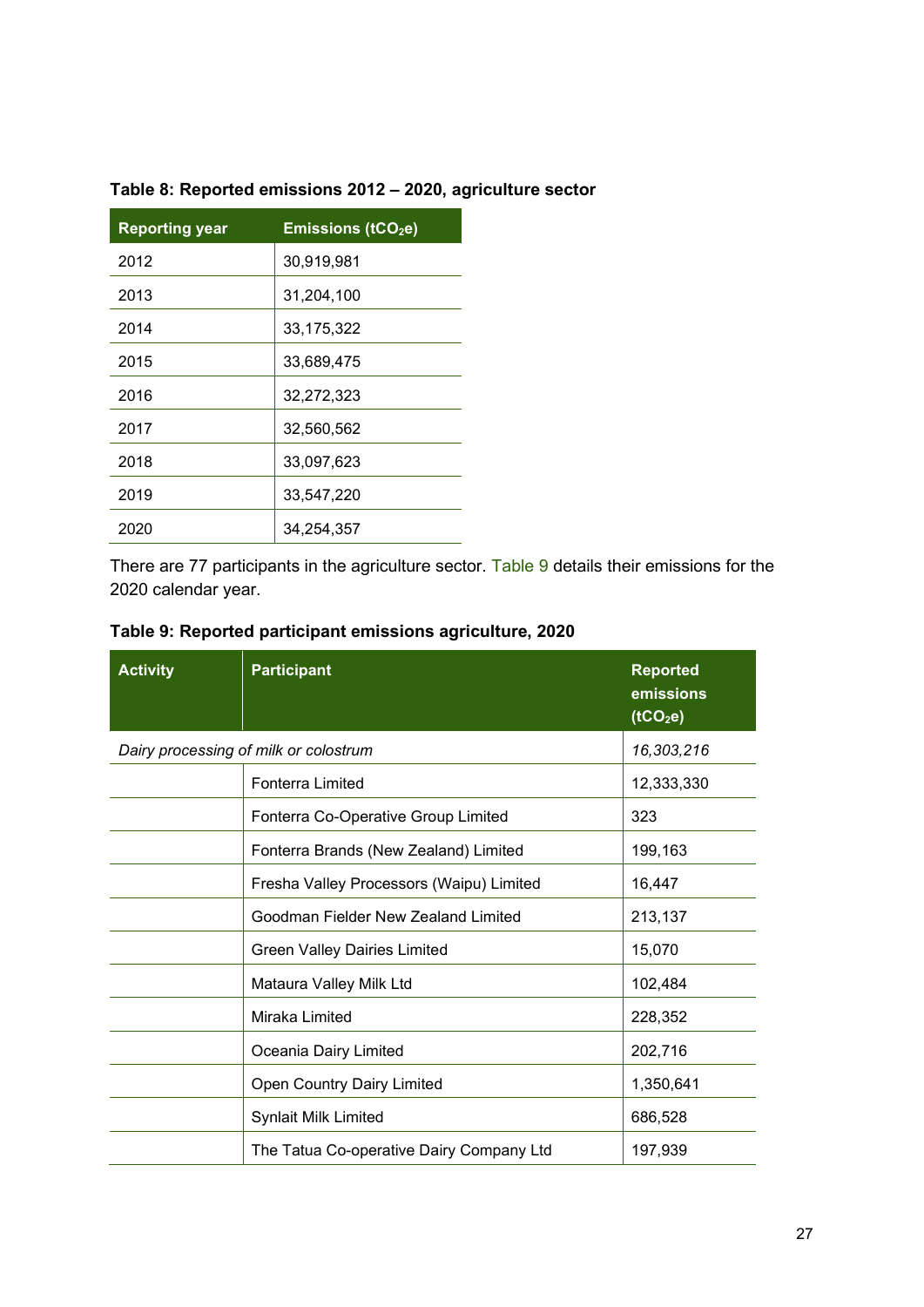| <b>Activity</b> | <b>Participant</b>                                                   | <b>Reported</b><br>emissions<br>(tCO <sub>2</sub> e) |
|-----------------|----------------------------------------------------------------------|------------------------------------------------------|
|                 | <b>Westland Dairy Company Limited</b>                                | 549,533                                              |
|                 | Yashili New Zealand Dairy Co., Limited                               | 207,553                                              |
|                 | Exporting from New Zealand live cattle, sheep, or pigs               | 118,318                                              |
|                 | Australasian Global Exports (NZ) Limited                             | 45,696                                               |
|                 | Austrex (NZ) Limited                                                 | 72,622                                               |
|                 | Importing or manufacturing synthetic fertilisers containing nitrogen | 2,792,813                                            |
|                 | <b>Ballance Agri-Nutrients limited</b>                               | 804,718                                              |
|                 | Ballance Agri-Nutrients (Kapuni) limited                             | 631,962                                              |
|                 | De Sangosse New Zealand Limited                                      | 85                                                   |
|                 | <b>Horticentre Limited</b>                                           | 1,235                                                |
|                 | Hortigro Limited                                                     | 6,492                                                |
|                 | Interchem Agencies Limited                                           | 7,905                                                |
|                 | <b>Landmark Nominees Limited</b>                                     | 1,430                                                |
|                 | PGG WRIGHTSON LIMITED                                                | 3,311                                                |
|                 | <b>PGG Wrightson Seeds Limited</b>                                   | 497                                                  |
|                 | Prime Range Meats Limited                                            | 5,348                                                |
|                 | Ravensdown Limited                                                   | 1,324,820                                            |
|                 | Redox Pty Ltd                                                        | 5,010                                                |
|                 | Slaughtering ruminant animals, pigs, horses, or poultry              | 15,040,010                                           |
|                 | Affco New Zealand Limited                                            | 2,612,241                                            |
|                 | <b>Alliance Group Limited</b>                                        | 2,634,396                                            |
|                 | ample group limited                                                  | 20,612                                               |
|                 | Ashburton Meat Processors Limited                                    | 90,879                                               |
|                 | <b>Auckland Meat Processors Limited</b>                              | 747,013                                              |
|                 | Blue Sky Meats (Gore) Limited                                        | 0                                                    |
|                 | Blue Sky Meats (N.Z.) Limited                                        | 76,073                                               |
|                 | <b>Canter Valley Processors Limited</b>                              | 56                                                   |
|                 | <b>CMP Canterbury Limited</b>                                        | 701,294                                              |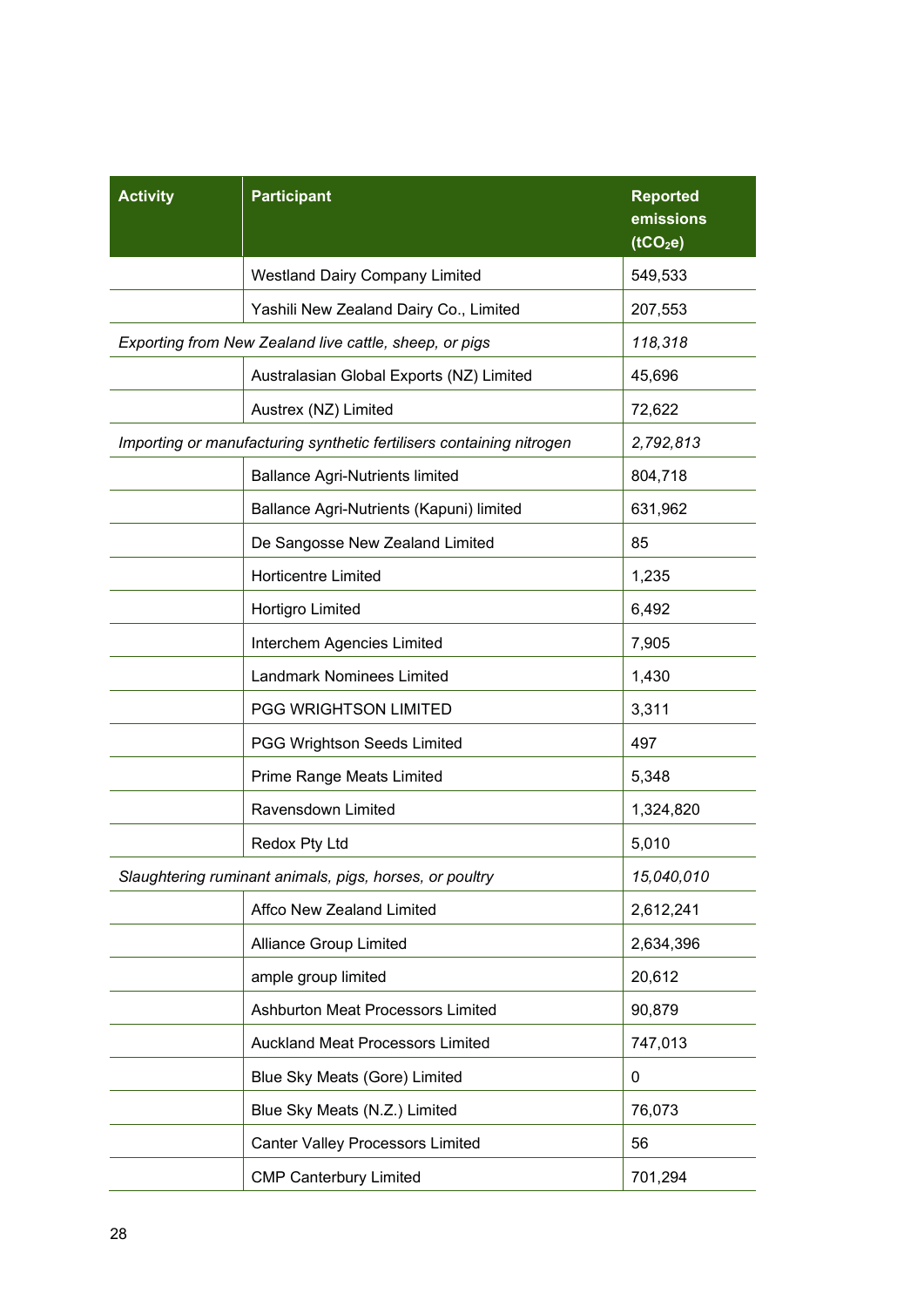| <b>Activity</b> | <b>Participant</b>                        | <b>Reported</b><br>emissions<br>(tCO <sub>2</sub> e) |
|-----------------|-------------------------------------------|------------------------------------------------------|
|                 | <b>CMP Kokiri Limited</b>                 | 232,498                                              |
|                 | <b>CMP Marlborough Limited</b>            | 209,588                                              |
|                 | <b>CMP Rakaia Limited</b>                 | 35,267                                               |
|                 | <b>CMP Rangitikei Limited</b>             | 188,252                                              |
|                 | Croziers Free Range Ltd                   | 1                                                    |
|                 | <b>Crusader Meats New Zealand Limited</b> | 144,729                                              |
|                 | <b>Duncan Processors Limited</b>          | 31,017                                               |
|                 | <b>Duncan South Limited</b>               | 33,453                                               |
|                 | Fresh Meats NZ Limited                    | 28,651                                               |
|                 | Freshpork Bay City Limited                | 29,392                                               |
|                 | <b>Greenlea Premier Meats Limited</b>     | 803,363                                              |
|                 | Harris Meats (Cheviot) Limited            | 26,356                                               |
|                 | Inghams Enterprises (NZ) Pty Limited      | 11,816                                               |
|                 | Kintyre Meats Limited                     | 21,069                                               |
|                 | Lean Meats Oamaru Limited                 | 70,281                                               |
|                 | Mountain River Processors Limited         | 38,808                                               |
|                 | <b>O'Leary Holdings Limited</b>           | 3,000                                                |
|                 | <b>Ovation New Zealand Limited</b>        | 387,108                                              |
|                 | Pepe's Business Partnership LP            | 440                                                  |
|                 | Prime Range Meats Limited                 | 120,586                                              |
|                 | Progressive Meats Limited                 | 245,287                                              |
|                 | <b>Riverlands Eltham Limited</b>          | 395,122                                              |
|                 | Riverlands Manawatu Limited               | 148,412                                              |
|                 | <b>Silver Fern Farms Limited</b>          | 3,850,726                                            |
|                 | <b>Taylor Preston Limited</b>             | 516,140                                              |
|                 | Te Kuiti Meat Processors Limited          | 123,228                                              |
|                 | <b>Tegel Foods Limited</b>                | 25,678                                               |
|                 | Turks Poultry Farm Limited                | 5,880                                                |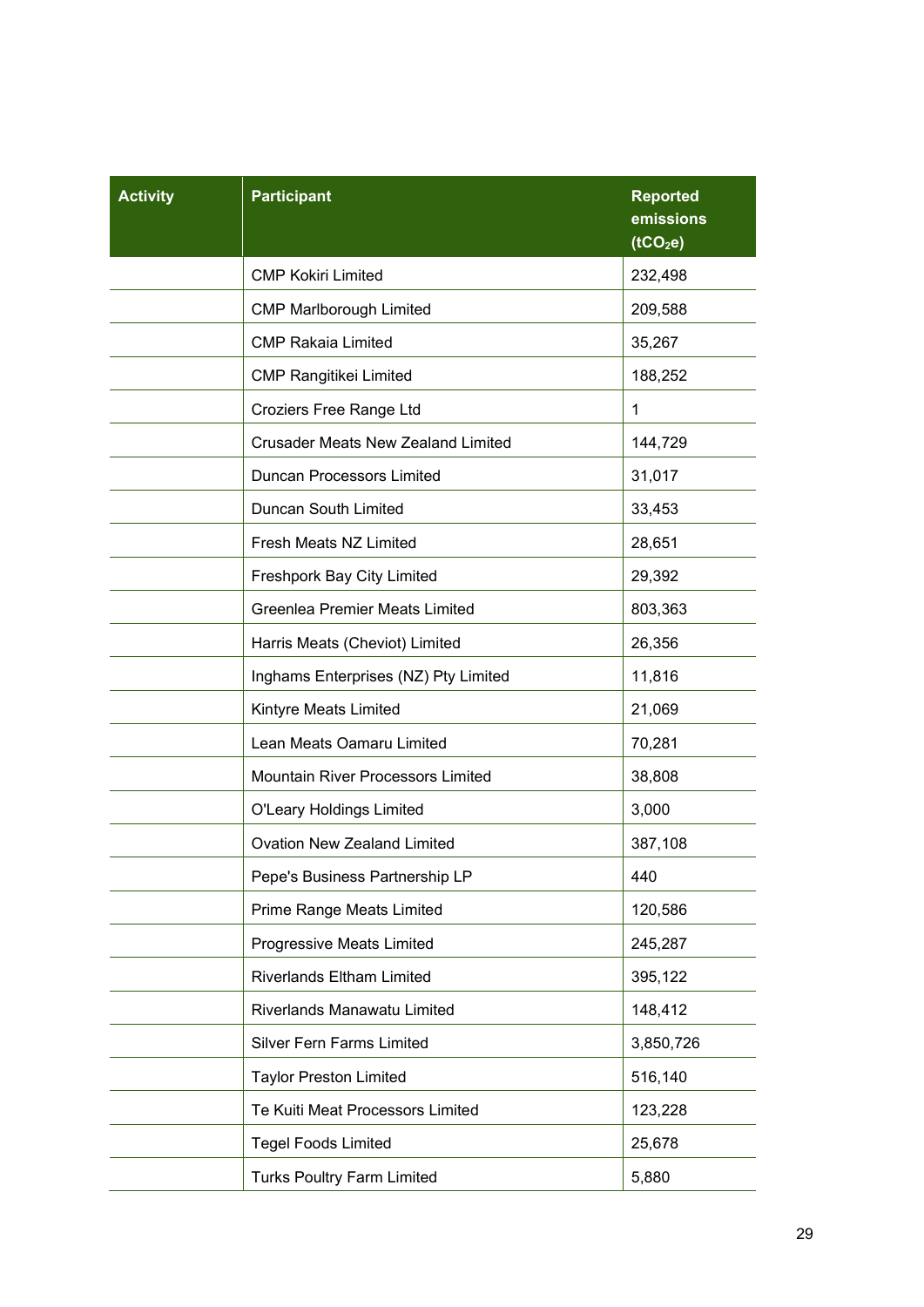| <b>Activity</b>    | <b>Participant</b>               | <b>Reported</b><br>emissions<br>(tCO <sub>2</sub> e) |
|--------------------|----------------------------------|------------------------------------------------------|
|                    | <b>UBP Limited</b>               | 386,372                                              |
|                    | VAN DEN BRINK POULTRY LIMITED    | 9,095                                                |
|                    | Venison Packers Feilding Limited | 35,831                                               |
|                    | <b>Westwood Organics Limited</b> | 0                                                    |
|                    | <b>Wilson Hellaby Limited</b>    | 0                                                    |
| <b>Grand total</b> |                                  | 34,254,357                                           |

## <span id="page-29-0"></span>**Part 6: Waste**

The waste sector includes participants who operate a disposal facility.

Full details of the methods of calculating emissions within the waste sector are available in the [Climate Change \(Waste\) Regulations 2010](https://www.legislation.govt.nz/regulation/public/2010/0338/latest/DLM3249508.html#DLM5833303) (New Zealand Legislation).

In 2020, the waste sector reported a total 1,049,975 tonnes of  $CO<sub>2</sub>e$ . The year-on-year data is shown in [figure 11](#page-29-1) below.

<span id="page-29-1"></span>

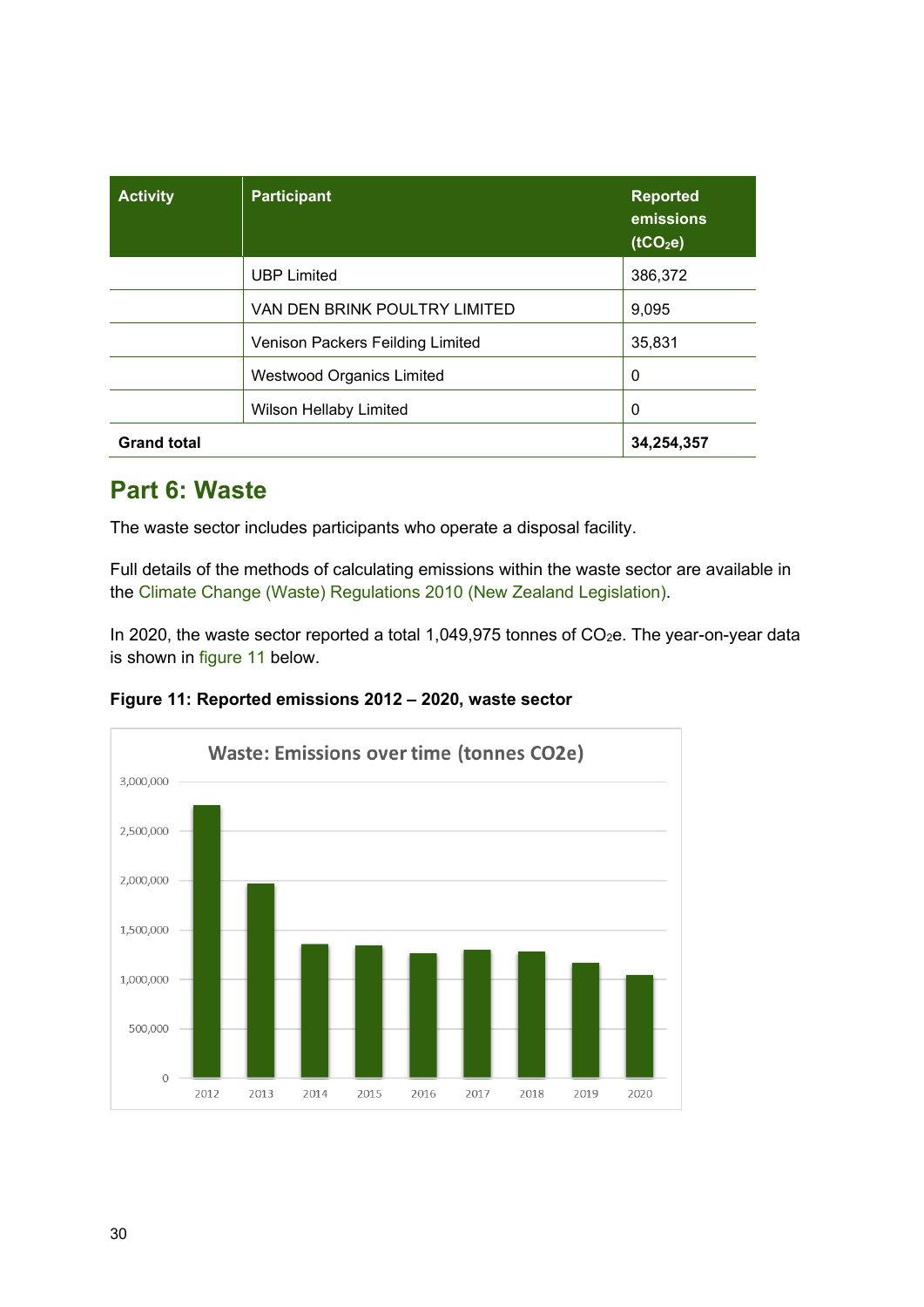| <b>Reporting year</b> | <b>Emissions (tCO<sub>2</sub>e)</b> |
|-----------------------|-------------------------------------|
| 2012                  | 2,760,471                           |
| 2013                  | 1,970,356                           |
| 2014                  | 1,358,420                           |
| 2015                  | 1,345,857                           |
| 2016                  | 1,268,112                           |
| 2017                  | 1,303,633                           |
| 2018                  | 1,283,264                           |
| 2019                  | 1,173,629                           |
| 2020                  | 1,049,975                           |

#### **Table 10: Reported Emissions 2012 – 2020, waste sector**

There are 32 participants in the waste sector. [Table 11](#page-30-0) details their emissions for the 2020 calendar year.

<span id="page-30-0"></span>

| <b>Activity</b> | <b>Participant</b>                                                                                                         | <b>Reported</b><br>emissions<br>(tCO <sub>2</sub> e) |
|-----------------|----------------------------------------------------------------------------------------------------------------------------|------------------------------------------------------|
|                 | Operating a disposal facility                                                                                              | 1,049,975                                            |
|                 | A B Lime Limited                                                                                                           | 90,451                                               |
|                 | Central Hawke's Bay District Council                                                                                       | 14,484                                               |
|                 | <b>Clutha District Council</b>                                                                                             | 14,021                                               |
|                 | Development Auckland Limited, Waste Management NZ Limited                                                                  | 19,435                                               |
|                 | <b>Enviro Waste Services Limited</b>                                                                                       | 80,692                                               |
|                 | <b>Far North District Council</b>                                                                                          | 723                                                  |
|                 | <b>Grey District Council</b>                                                                                               | 6,902                                                |
|                 | <b>Hastings District Council</b>                                                                                           | 128,630                                              |
|                 | Her Majesty the Queen in right of her Government in New Zealand<br>acting by and through the Chief of Defence Force (NZDF) | $\mathbf{0}$                                         |
|                 | Horowhenua District Council                                                                                                | 31,880                                               |
|                 | <b>Hutt City Council</b>                                                                                                   | 37,262                                               |
|                 | Kaikoura District Council                                                                                                  | 2,058                                                |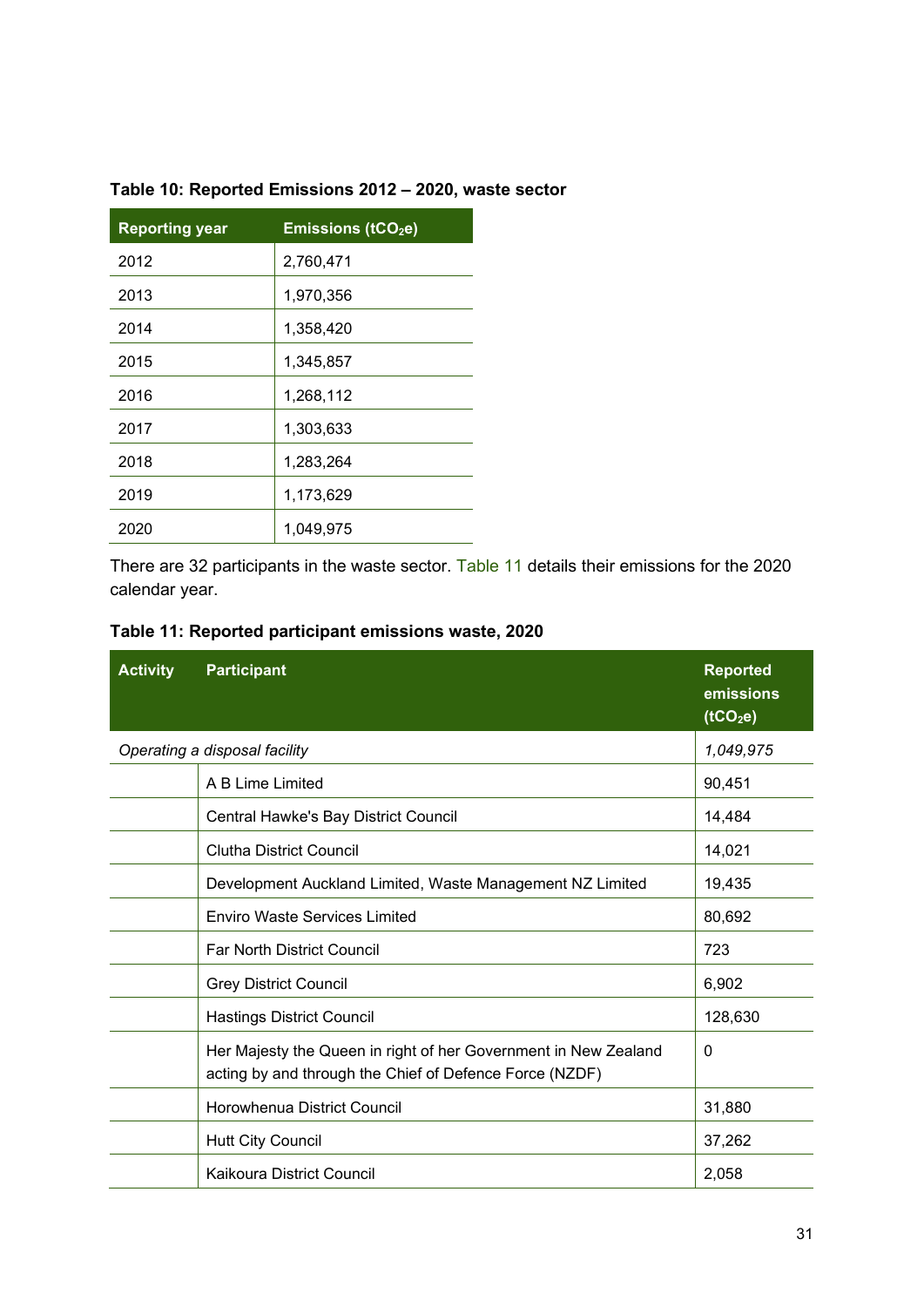| <b>Activity</b>    | <b>Participant</b>                              | <b>Reported</b><br>emissions<br>(tCO <sub>2</sub> e) |
|--------------------|-------------------------------------------------|------------------------------------------------------|
|                    | Marlborough District Council                    | 34,340                                               |
|                    | Midwest Disposals Limited                       | 38,007                                               |
|                    | Nelson City Council                             | 67,259                                               |
|                    | New Plymouth District Council                   | 0                                                    |
|                    | Northland Regional Landfill Limited Partnership | 21,979                                               |
|                    | Porirua City Council, Wellington City Council   | 44,909                                               |
|                    | Rotorua District Council                        | 0                                                    |
|                    | Ruapehu District Council                        | 3,462                                                |
|                    | Scope Resources Limited                         | 58,837                                               |
|                    | South Waikato District Council                  | 11,275                                               |
|                    | <b>Tasman District Council</b>                  | 0                                                    |
|                    | <b>Taupo District Council</b>                   | 30,262                                               |
|                    | The Dunedin City Council                        | 51,610                                               |
|                    | <b>Timaru District Council</b>                  | 43,624                                               |
|                    | <b>Transwaste Canterbury Limited</b>            | 40,407                                               |
|                    | <b>Wairoa District Council</b>                  | 4,706                                                |
|                    | Waitaki District Council                        | 153                                                  |
|                    | <b>Waitomo District Council</b>                 | 10,448                                               |
|                    | Waste Management NZ Limited                     | 87,209                                               |
|                    | <b>Wellington City Council</b>                  | 71,799                                               |
|                    | <b>Westland District Council</b>                | 3,151                                                |
| <b>Grand total</b> |                                                 | 1,049,975                                            |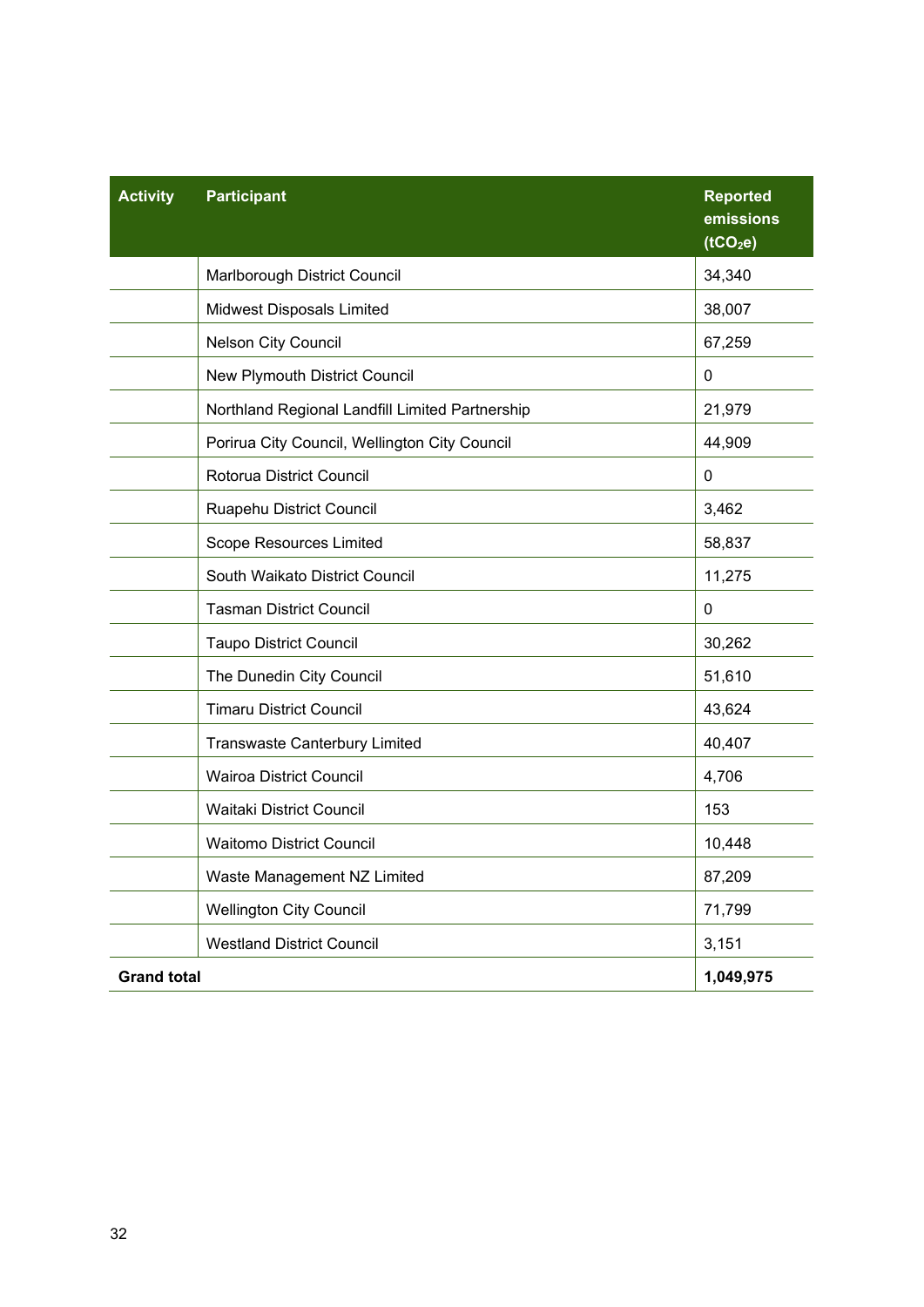## <span id="page-32-0"></span>**Opt-in participants (Schedule 4)[9](#page-32-2)**

[Schedule 4 of the A](https://www.legislation.govt.nz/act/public/2002/0040/latest/DLM1662864.html)ct details the activities with respect to which persons may be participants. People engaged in these activities are voluntary participants within the ETS. However, once a person has opted-in, that person has mandatory reporting requirements.

In the case of the liquid fossil fuels and stationary energy sectors, participants report data in annual emissions returns – 2020/21 reporting year reports on data from the 2020 calendar year. All emissions returns and amendments approved up until 30 June 2021 are included in the data presented in this section.

For the other removal activities, data is reported in quarterly emissions returns. Participants can choose to report quarterly, or they can combine data across quarters. The data presented here is for the 2020 calendar year. Any amendments received up until 30 June 2021 are included in the data presented. Quarterly returns received for the 2021 calendar year will be included in next year's participant emissions report.

### <span id="page-32-1"></span>**Part 2: Other removal activities**

The other removal activities include the exportation of hydrofluorocarbons and perfluorocarbons, and producing products that contain embedded substances.

Note that the other removal activities cause *removals* from the atmosphere (or in the case of exports, removals from New Zealand's accounting of emissions) of carbon dioxide equivalents, and not *emissions* to the atmosphere.

Full details of the activities and the methods of calculating removals within the other removal activities are available in the [Climate Change \(Other Removal Activities\) Regulations 2009](https://www.legislation.govt.nz/regulation/public/2009/0284/latest/DLM2381201.html) (New Zealand Legislation).

In 2020, other removals activities removed a total 2,713,350 tonnes of  $CO<sub>2</sub>e$  from the atmosphere/from New Zealand's carbon accounting. The year-on-year removals from the other removal activities are shown in [figure 12](#page-33-0) below.

<span id="page-32-2"></span><sup>9</sup> Schedule 4 forestry participants (post-1989 forestry) are included in [The Forestry Sector](#page-39-0) section of this report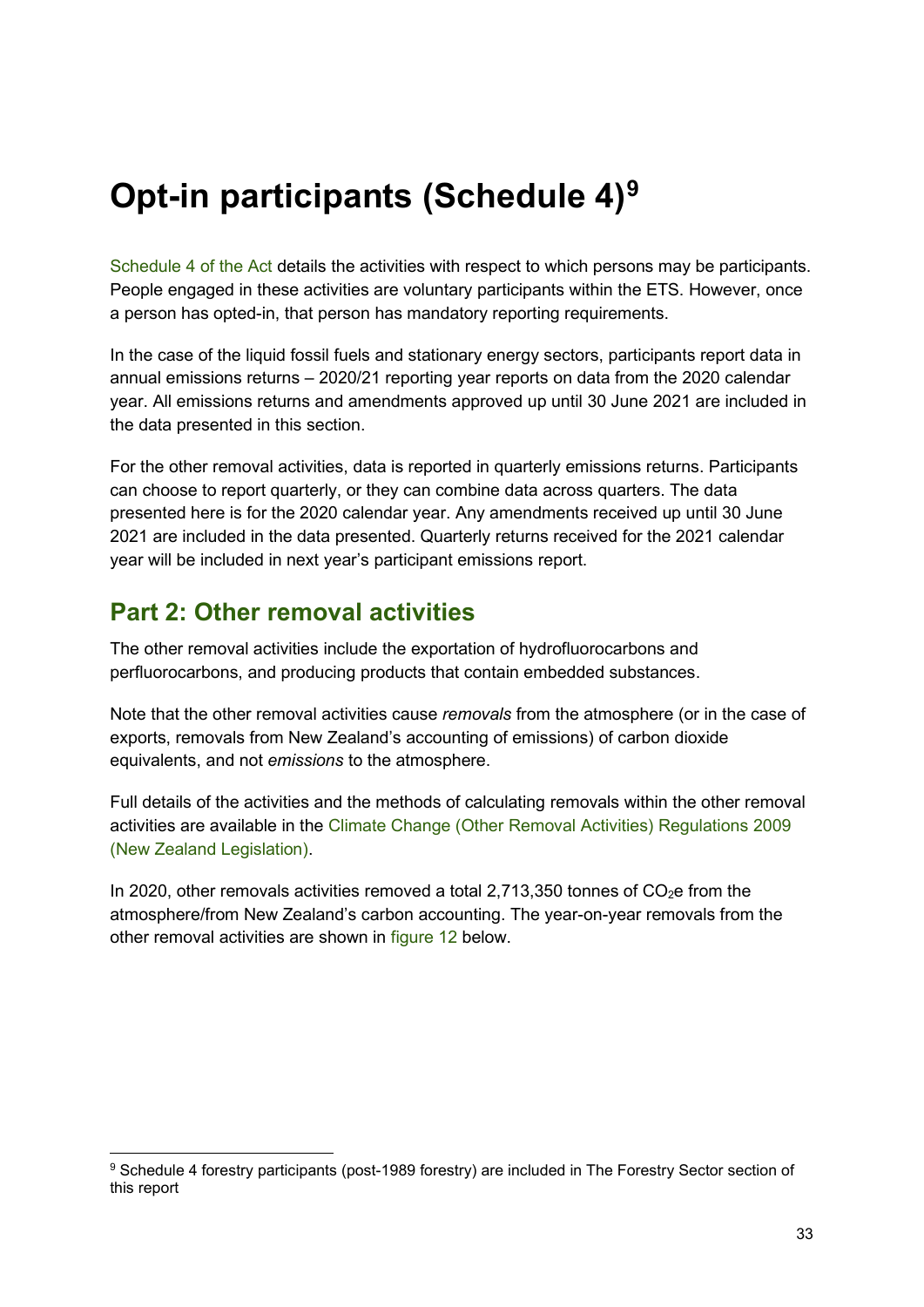

<span id="page-33-0"></span>

#### **Table 12: Reported removals 2011 – 2020, other removal activities**

| <b>Reporting year</b> | Removals (tCO <sub>2</sub> e) |
|-----------------------|-------------------------------|
| 2011                  | 1,145,406                     |
| 2012                  | 1,519,889                     |
| 2013                  | 2,025,583                     |
| 2014                  | 3,185,986                     |
| 2015                  | 2,769,852                     |
| 2016                  | 3,207,489                     |
| 2017                  | 3,041,619                     |
| 2018                  | 2,634,494                     |
| 2019                  | 3,346,028                     |
| 2020                  | 2,713,350                     |

<span id="page-33-1"></span>There are 18 opt-in participants in the other removal activities. [Table 13](#page-33-1) details their removals for the 2020 calendar year.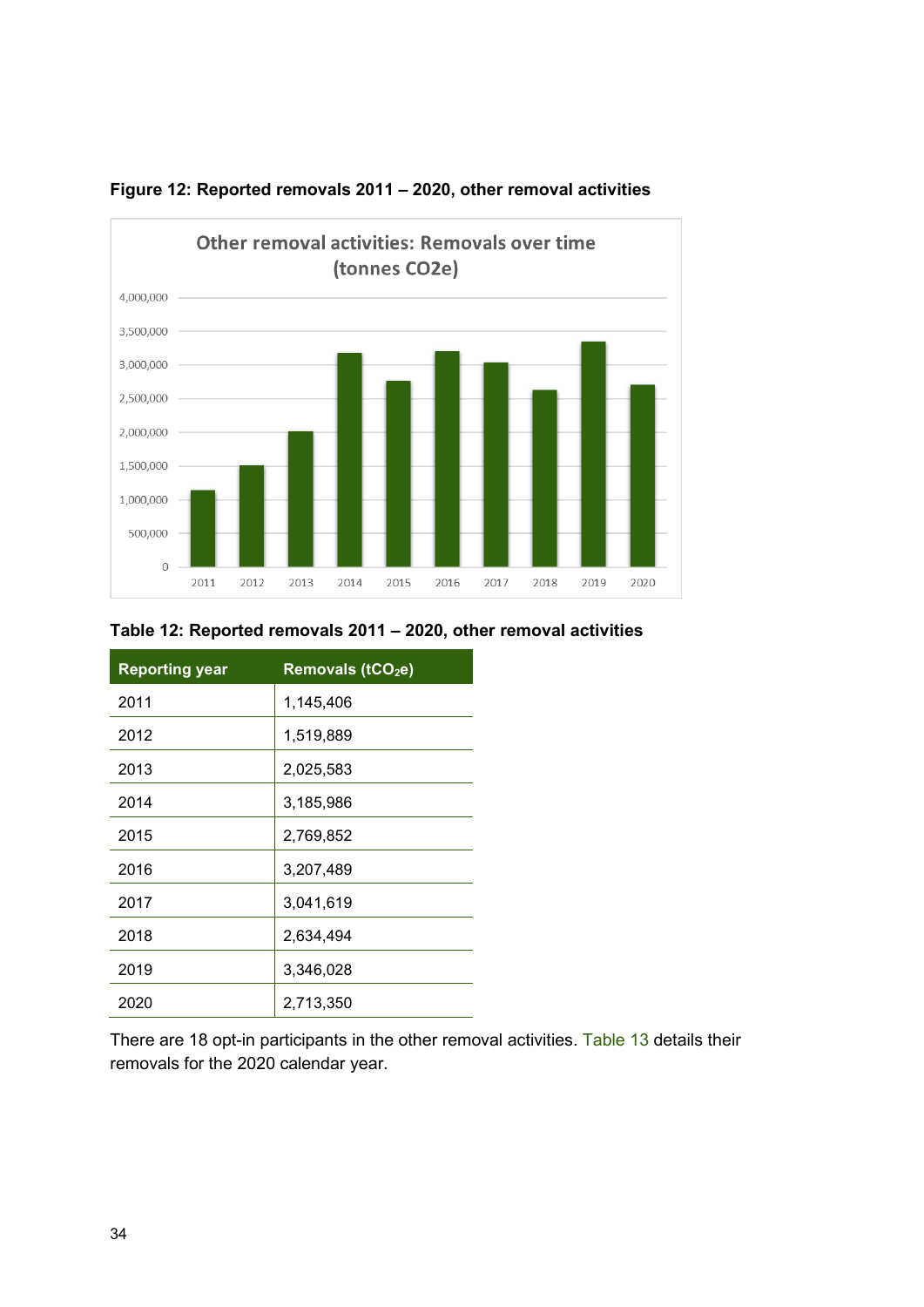| <b>Activity</b>                              | <b>Participant</b>                               | <b>Reported removals</b><br>(tCO <sub>2</sub> e) |
|----------------------------------------------|--------------------------------------------------|--------------------------------------------------|
|                                              | Exporting hydrofluorocarbons or perfluorocarbons | 410,995                                          |
|                                              | Axieo Operations (New Zealand) Limited           | $\mathbf{0}$                                     |
|                                              | Chemiplas (N.Z.) Limited                         | 303,044                                          |
|                                              | <b>Glowbal NZ Limited</b>                        | 3,197                                            |
|                                              | <b>HF Tec Limited</b>                            | 12,076                                           |
|                                              | <b>Patton Limited</b>                            | $\Omega$                                         |
|                                              | Polymer Group Limited                            | 21                                               |
|                                              | <b>Realcold NZ Limited</b>                       | 426                                              |
|                                              | Refrigerant Recovery NZ Limited                  | 36,372                                           |
|                                              | <b>SKOPE Industries Limited</b>                  | 3,233                                            |
|                                              | Temperzone Limited                               | 52,626                                           |
| Producing a product with embedded substances |                                                  | 2,302,355                                        |
|                                              | <b>Matson South Pacific Limited</b>              | 3,120                                            |
|                                              | Methanex New Zealand Ltd                         | 2,299,235                                        |
| <b>Grand total</b>                           |                                                  | 2,713,350                                        |

#### **Table 13: Reported participant emissions other removal activities, 2020**

### <span id="page-34-0"></span>**Part 3: Liquid fossil fuels**

Organisations who purchase liquid fossil fuels from owners of obligation fuels can opt-in to become participants in the ETS. Once in the ETS, the emissions reporting requirements associated with the purchased fuel shifts from the original owner to the opt-in participant.

Full details of the fuels and the methods of calculating emissions for opt-in participants within the liquid fossil fuel sector are available in the Climate Change (Liquid Fossil Fuels) [Regulations 2008](https://www.legislation.govt.nz/regulation/public/2008/0356/latest/whole.html#DLM1635632) (New Zealand Legislation).

Opt-in purchasers of obligation fuel reported emissions of 412,808 tonnes of carbon dioxide equivalents. This is in addition to the 16,867,471 tonnes reported by the owners of obligation fuel detailed in Schedule 3, [Part 2: Liquid fossil fuels](#page-15-1) above, to give a grand total for liquid fossil fuels of  $17.280.279$  tCO<sub>2</sub>e.

The changes in emissions over time from opt-in purchasers of obligation fuels are detailed in [figure 13](#page-35-0) below.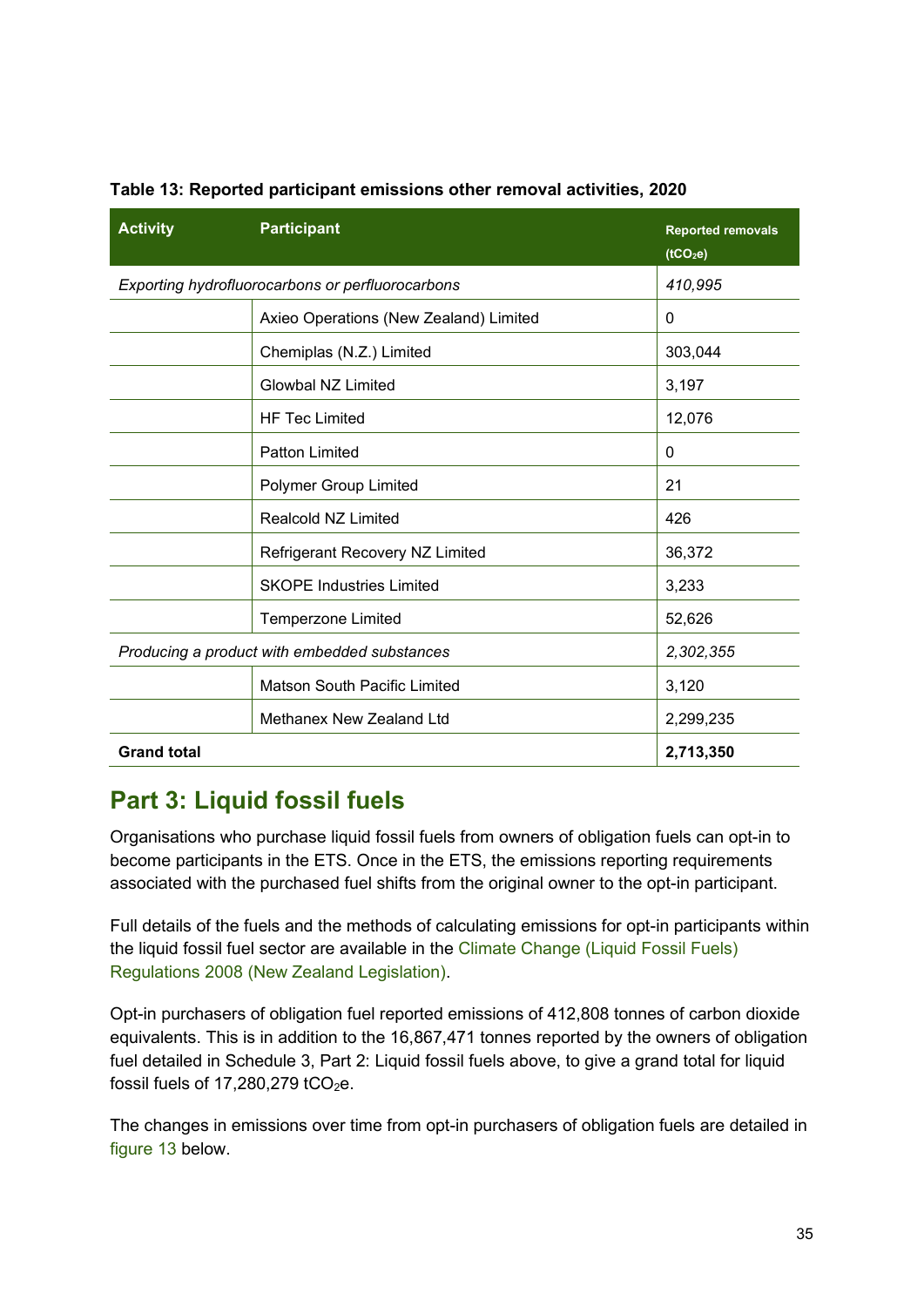

<span id="page-35-0"></span>

#### **Table 14: Reported emissions 2010 – 2020, liquid fossil fuels opt-in participants**

| <b>Reporting year</b> | <b>Emissions (tCO2e)</b> |
|-----------------------|--------------------------|
| 2010                  | 522,096                  |
| 2011                  | 531,393                  |
| 2012                  | 522,099                  |
| 2013                  | 528,315                  |
| 2014                  | 669,177                  |
| 2015                  | 1,213,221                |
| 2016                  | 1,241,529                |
| 2017                  | 966,680                  |
| 2018                  | 621,078                  |
| 2019                  | 625,466                  |
| 2020                  | 412,808                  |

There are 6 opt-in participants who are purchasers of liquid fossil fuels. [Table 15](#page-36-1) details their emissions for the 2020 calendar year.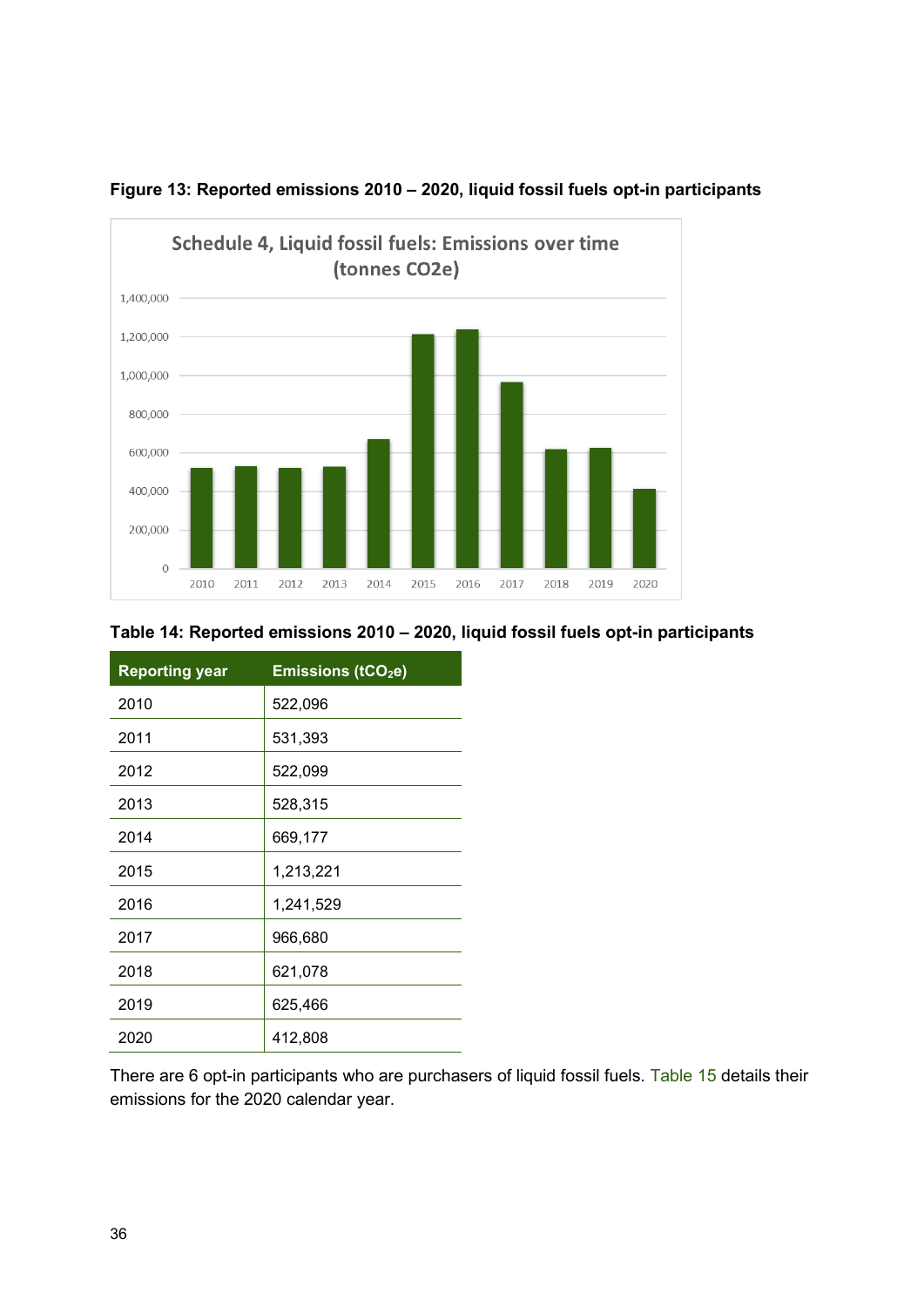| <b>Activity</b>    | <b>Participant</b>                | <b>Reported</b><br>emissions<br>(tCO <sub>2</sub> e) |
|--------------------|-----------------------------------|------------------------------------------------------|
|                    | Purchasing obligation fuel        | 412,808                                              |
|                    | Air Nelson Limited                | 65,109                                               |
|                    | Air New Zealand Limited           | 250,813                                              |
|                    | Eagle Airways Limited             | 0                                                    |
|                    | <b>Gull New Zealand Limited</b>   | 0                                                    |
|                    | <b>Mount Cook Airline Limited</b> | 96,886                                               |
| <b>Grand total</b> |                                   | 412,808                                              |

<span id="page-36-1"></span>**Table 15: Reported participant emissions liquid fossil fuels opt-in participants, 2020**

## <span id="page-36-0"></span>**Part 4: Stationary energy**

Organisations who purchase coal or natural gas from coal and natural gas miners can opt-in to become participants in the ETS. Once in the ETS, the emissions reporting requirements associated with the purchased energy shift from the original miner to the opt-in participant.

Full details of the methods of calculating emissions for opt-in participants within the stationary energy sector are available in the Climate Change (Stationary Energy and [Industrial Processes\) Regulations 2009](https://www.legislation.govt.nz/regulation/public/2009/0285/latest/DLM2394207.html) (New Zealand Legislation).

Opt-in purchasers of coal and natural gas reported emissions of 2,313,411 tonnes of carbon dioxide equivalents. This is in addition to the 13,736,708 tonnes reported by mandatory participants in the stationary energy sector detailed in Schedule 3, [Part 3: Stationary Energy](#page-17-0) above, to give a grand total for stationary energy of  $16,050,119$  tCO<sub>2</sub>e.

<span id="page-36-2"></span>The changes in emissions over time from opt-in purchasers of coal and natural gas are detailed in [figure 14](#page-36-2) below.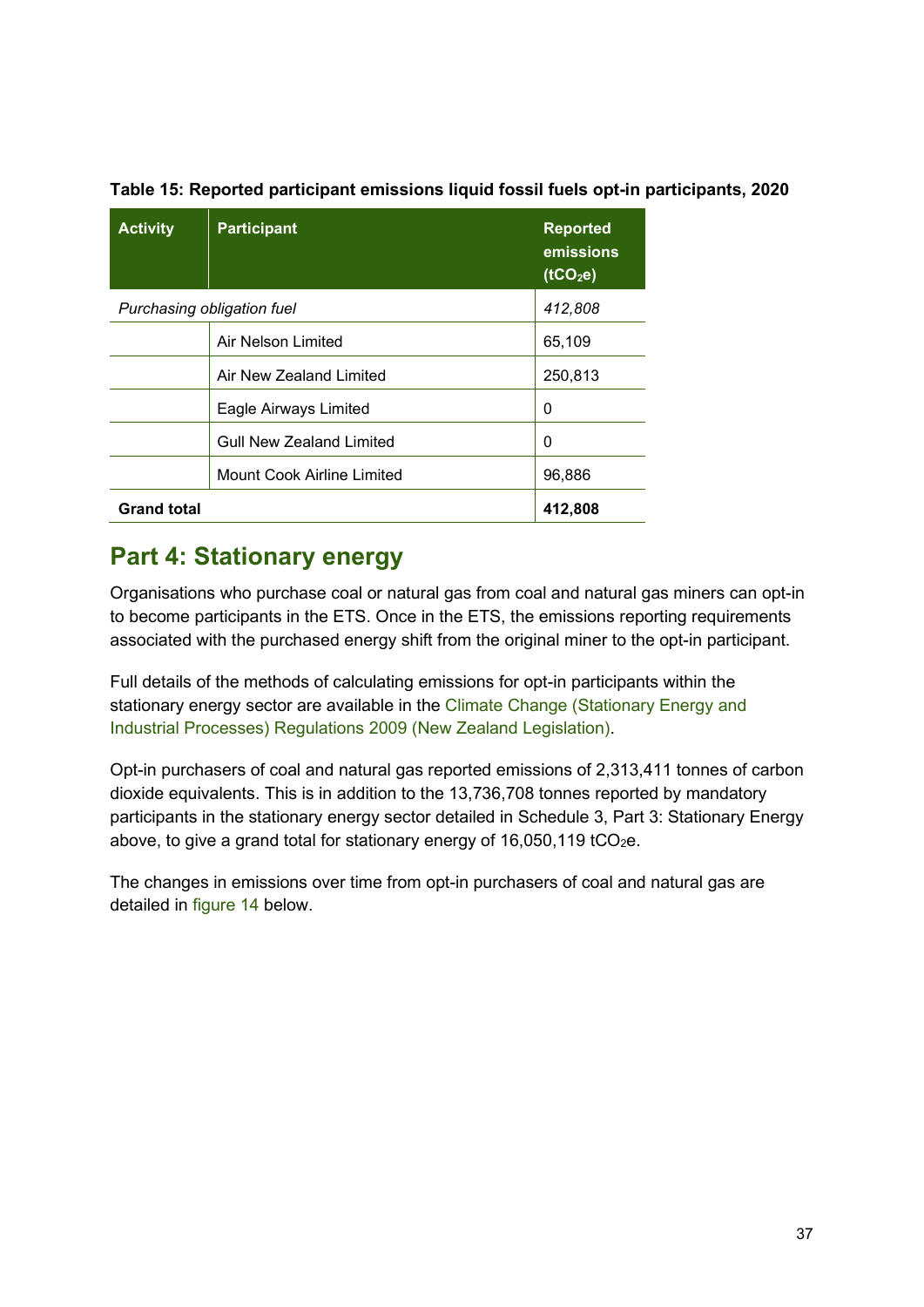



#### **Table 16: Reported emissions 2010 – 2020, stationary energy opt-in participants**

| <b>Reporting Year</b> | <b>Emissions (tCO2e)</b> |
|-----------------------|--------------------------|
| 2010                  | 2,262,973                |
| 2011                  | 2,885,179                |
| 2012                  | 5,816,987                |
| 2013                  | 5,840,029                |
| 2014                  | 4,666,715                |
| 2015                  | 4,437,622                |
| 2016                  | 3,335,177                |
| 2017                  | 3,710,031                |
| 2018                  | 3,570,486                |
| 2019                  | 2,647,627                |
| 2020                  | 2,313,411                |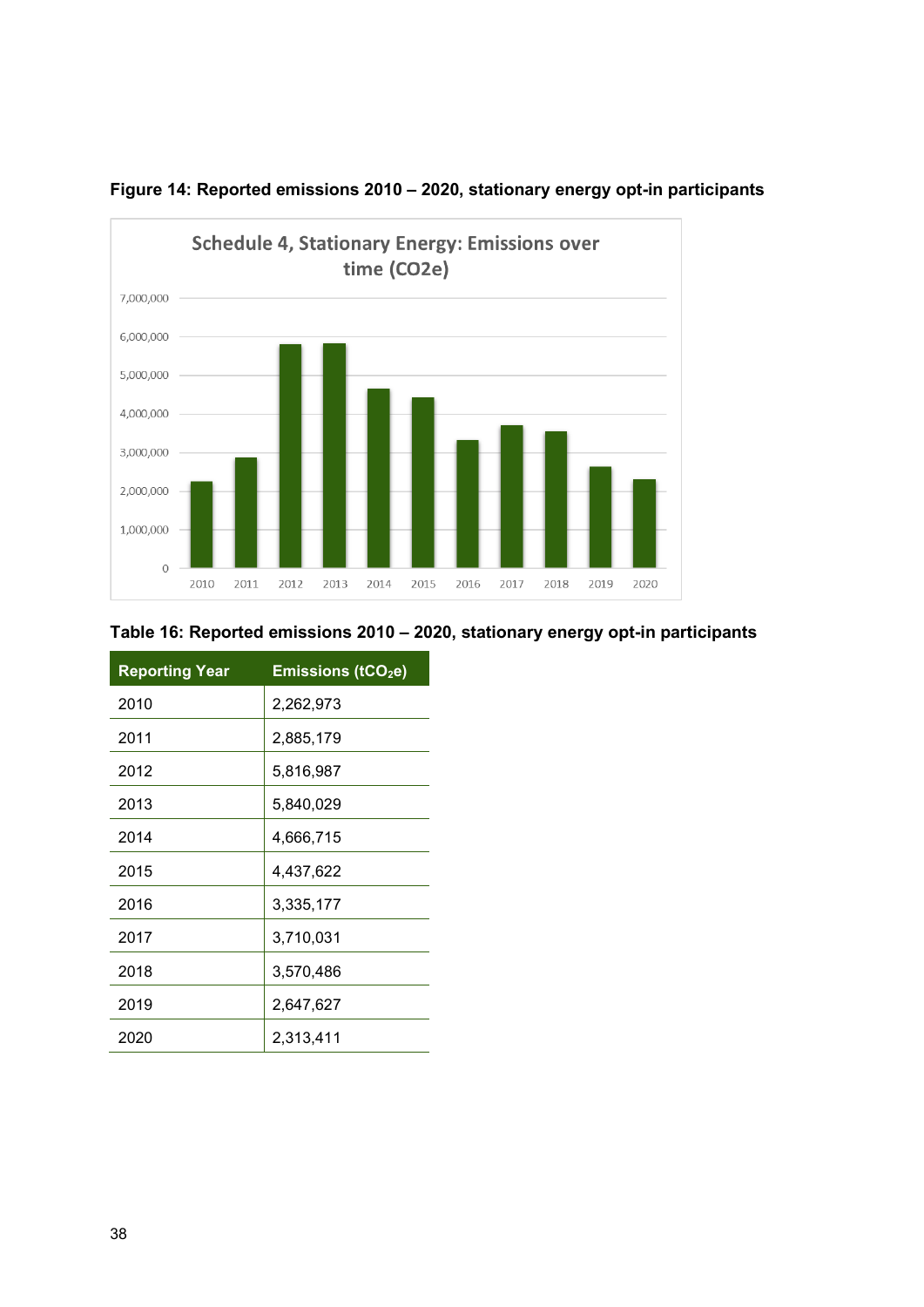There are 5 opt-in participants who purchase stationary energy. [Table 17](#page-38-0) details their emissions for the 2020 calendar year.

| <b>Activity</b>        | <b>Participant</b>            | <b>Reported</b><br>emissions<br>(tCO <sub>2</sub> e) |
|------------------------|-------------------------------|------------------------------------------------------|
| <b>Purchasing coal</b> |                               | 1,507,273                                            |
|                        | <b>Fonterra Limited</b>       | 770,398                                              |
|                        | <b>Genesis Energy Limited</b> | 0                                                    |
|                        | New Zealand Steel Limited     | 736,875                                              |
| Purchasing natural gas |                               | 806,138                                              |
|                        | <b>Contact Energy Limited</b> | 638,339                                              |
|                        | Rockgas Limited               | 167,799                                              |
| <b>Grand total</b>     |                               | 2,313,411                                            |

<span id="page-38-0"></span>**Table 17: Reported participant emissions stationary energy opt-in participants, 2020**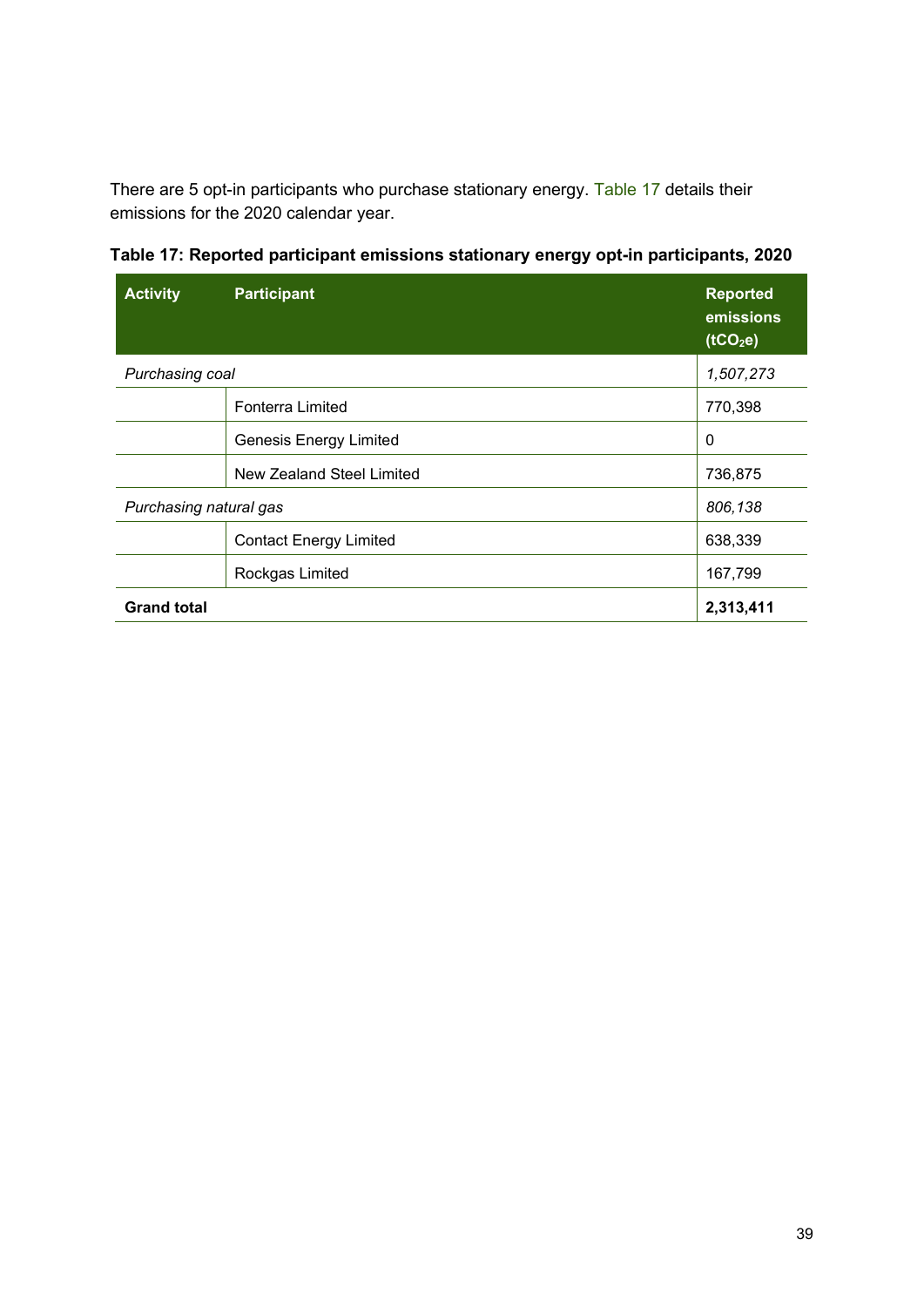## <span id="page-39-0"></span>**The forestry sector**

The forestry sector is the primary source of removals of carbon dioxide within the ETS, although harvesting and deforestation activities result in emissions of carbon dioxide. Forestry participants in the ETS reported the net removal of over 5 million tonnes of carbon dioxide in the 2020/21 reporting year.

Te Uru Rākau – New Zealand Forest Service manages the forestry sector within the Emissions Trading Scheme. The forestry sector is split into two parts: pre-1990 forestry and post-1989 forestry. Pre-1990 forestry and post-1989 forestry participant data are grouped in this report.

The differentiation between pre-1990 and post-1989 forestry exists because the Kyoto Protocol sets 1 January 1990 as the international baseline date for net emissions. Forests established before 1990 are considered part of New Zealand's baseline emissions and removals. Forests established after 1989 are considered new carbon sinks. They can be registered in the ETS to earn units for that carbon storage.

#### <span id="page-39-1"></span>**Pre-1990 forestry**

Pre-1990 forest land is land that was forest land on 31 December 1989 and was forest land consisting of predominantly exotic species on 31 December 2007. If the land is then deforested, landowners must report the emissions associated with this activity, and surrender the appropriate quantity of NZUs. Pre-1990 forest land holders that undertake pre-1990 offsetting or have been granted an exemption do not need to submit an emissions return for the offset or exempted areas.

#### <span id="page-39-2"></span>**Post-1989 forestry**

Post-1989 forest land is land that was established in forest species after 31 December 1989<sup>10</sup>, and meets the definition of forest land. Post-1989 foresters can choose to become voluntary participants in the ETS to earn NZUs for the carbon dioxide stored by the forest. However, they must surrender NZUs when the trees are harvested, when the land is deforested, or if the land is deregistered from the ETS. Currently, approximately half of the existing post-1989 forestry estate is registered in the ETS as a voluntary participant.

Post-1989 forest land is registered in the ETS as carbon accounting areas (CAAs). This is a way of dividing up forest land and is used when calculating carbon gains and losses.

Post-1989 forestry participants are only required to report on the emissions and removals for all of their post-1989 forest land within six months of the end of each mandatory reporting

<span id="page-39-3"></span><sup>&</sup>lt;sup>10</sup>The definitions of Pre-1990 and Post 1989 forestry are simplified, please refer to section 4 of the [Act f](https://www.legislation.govt.nz/act/public/2002/0040/latest/DLM158584.html?search=qs_act%40bill%40regulation%40deemedreg_climate+change+response+act_resel_25_h&p=1&sr=1)or the full definitions.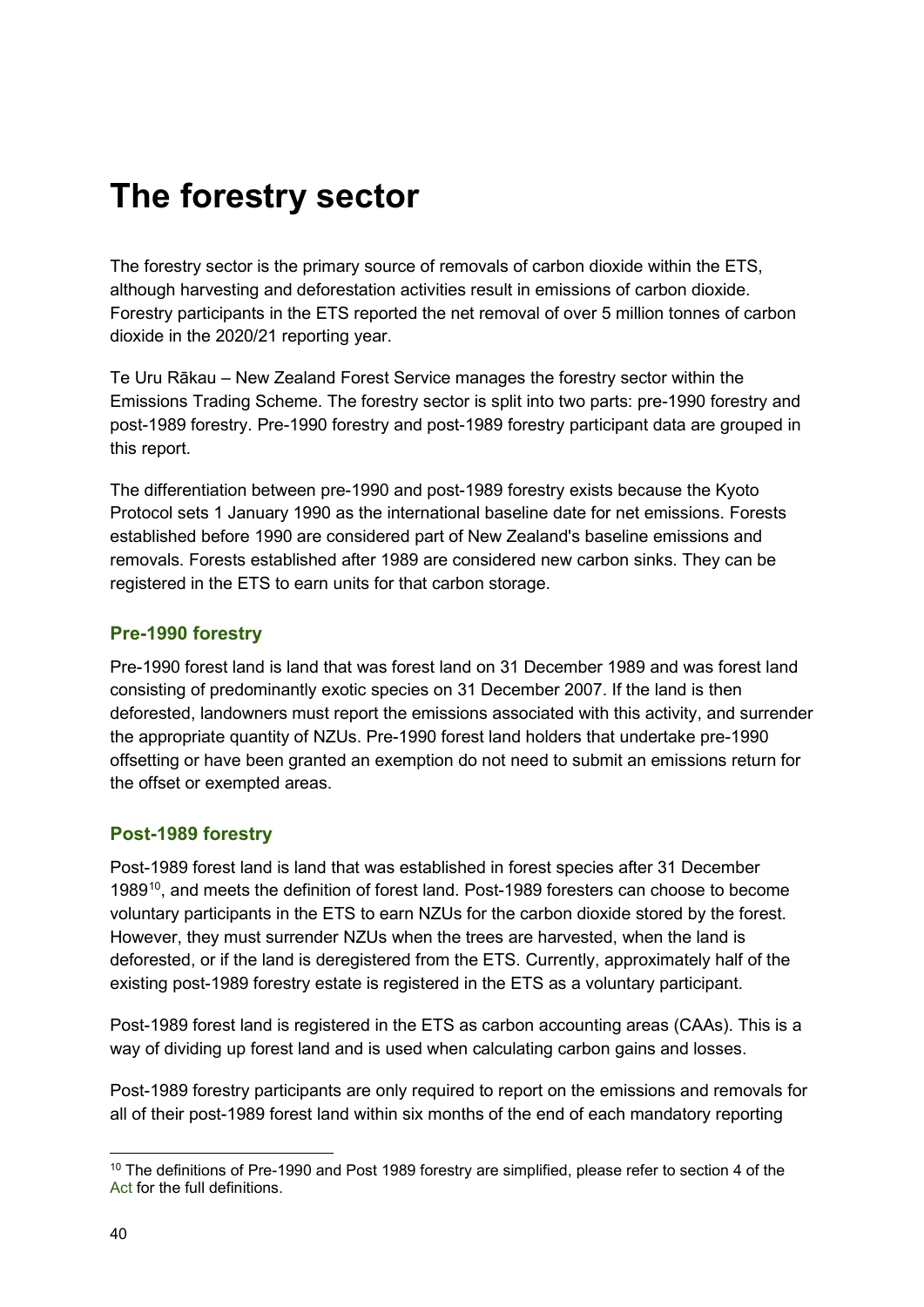period (usually five-years, the current period is 2018 to 2022). Reporting in other years is voluntary and does not necessarily reflect the level of activity undertaken by this sector.

Participants also must submit emissions returns when making a change to their registration; for example, when deregistering part or all of their land from the ETS.

#### <span id="page-40-0"></span>**NZUs and emissions and removals of carbon dioxide equivalents**

When forestry participants submit an emissions return, they receive or surrender NZUs based on the data reported in the emissions return. However, the NZUs don't always correspond to the real-world emissions and removals of carbon dioxide equivalents of the forest area that the emissions return relates to. Some of the reasons for this are following:

- A surrender cap exists in certain situations that limits the number of units that must be surrendered, which means NZUs surrendered may be lower than the actual emissions that occur from harvesting activities. The cap is tied to the net number of NZUs the forest land has received since being registered in the scheme (the unit balance), and ensures that no participant is liable to surrender more units in relation to any carbon accounting area or part of a carbon accounting area than the unit balance.
- Surrenders of NZUs can occur even when no real-world emissions occur; for example, when a participant deregisters from the scheme and must surrender the unit balance of the land being removed from the scheme.
- Deforestation activities leave residual wood in the forest that continues to store carbon for a number of years. The emissions associated with the year-by-year decay of this residual wood are reported at once, rather than in the year they occur.

For forestry, the legislation prescribes that emissions and removals are measured using carbon stock change (the net change in the 'stock' of carbon in the forest). Information on carbon stock change accounting is available on the MPI website.

#### [Stock change accounting \(Ministry for Primary Industries\)](https://www.mpi.govt.nz/forestry/forestry-in-the-emissions-trading-scheme/stock-change-accounting/)

This report deals with emissions and removals of carbon dioxide equivalents. Data on the surrender and transfer of NZUs is available on our website.<sup>[11](#page-40-1)</sup>

#### [ETS unit movement](https://www.epa.govt.nz/industry-areas/emissions-trading-scheme/ets-reports/unit-movement/)

<span id="page-40-1"></span> $11$  For non-forestry participants in the ETS, the surrender and transfer of NZUs is an appropriate proxy for emissions and removals.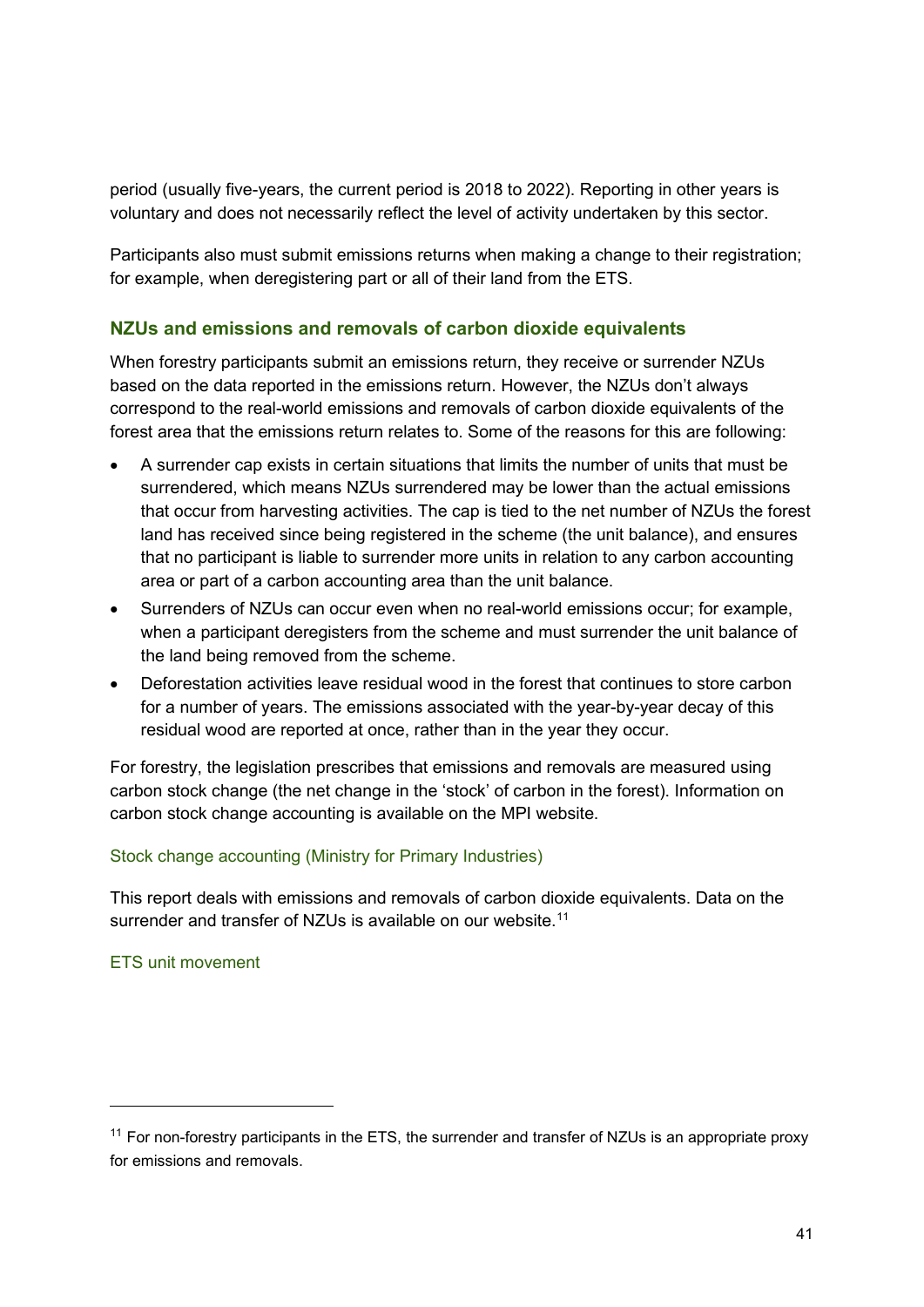## <span id="page-41-0"></span>**Forestry sector emissions and removals**

In the 2020/21 reporting year, pre-1990 forestry participants reported a total of 28,324 t  $CO<sub>2</sub>e$  $emissions<sup>12</sup>$  $emissions<sup>12</sup>$  $emissions<sup>12</sup>$ .

Post-1989 forestry participants reported a net total of  $5,408,065$  removals tCO<sub>2</sub>e., of which a net figure of 124,845t  $CO<sub>2</sub>e$ . of removals had already been included in previous voluntary emission returns, leaving a net total of 5,283,220 newly reported removals of tonnes of  $CO<sub>2</sub>e$ from the atmosphere for 2020/21. Most of these removals relate to the current mandatory emissions return period (2018-2022), however there may be some reported removals that relate to earlier periods.

There has been a change in methodology in how forestry data is calculated to align it with the section 89A reporting requirements. Historically, the allocation and surrender of NZUs has been used as a proxy for measuring emissions and removals of carbon dioxide equivalents. However, this year, the carbon stock change recorded in emissions returns has been used as a more direct measure of emissions and removals. As such, comparisons with previous years are not possible.

In non-mandatory reporting years, most of the emissions reporting in the forestry sector is through voluntary emissions returns. It is therefore not possible to compare data between years, even in the absence of this change in methodology, as not all foresters will report their emissions in any given year.

| <b>Reporting</b><br>year | Pre-1990 forestry<br>emissions<br>(1CO <sub>2</sub> e) | Post-1989 forestry<br>net removals<br>(1CO <sub>2</sub> e) | <b>Mandatory</b><br>reporting<br>year? <sup>13</sup> | <b>Participants</b><br>at year-end<br>(30 June) |
|--------------------------|--------------------------------------------------------|------------------------------------------------------------|------------------------------------------------------|-------------------------------------------------|
| 2008/2009                |                                                        | 692,583                                                    |                                                      | 67                                              |
| 2009/2010                |                                                        | 4,460,095                                                  |                                                      | 203                                             |
| 2010/2011                | $-197,625$                                             | 9,153,940                                                  |                                                      | 683                                             |
| 2011/2012                | $-396,551$                                             | 13,474,555                                                 |                                                      | 1,363                                           |
| 2012/2013                | $-8,128,868$                                           | 13,755,103                                                 | Yes                                                  | 1,756                                           |
| 2013/2014                | $-3.343.882$                                           | $-8,105,940$                                               |                                                      | 1,904                                           |
| 2014/2015                | $-6,242,731$                                           | 6,796,646                                                  |                                                      | 2,079                                           |

#### <span id="page-41-3"></span>**Table 18: Year-on-year reported emissions (-ve) and removals (+ve) by the forestry sector in the ETS**

<span id="page-41-1"></span><sup>&</sup>lt;sup>12</sup> This includes both directly reported emissions from approved emissions returns, and emissions attributed to participants via assessments.

<span id="page-41-2"></span><sup>&</sup>lt;sup>13</sup> 'Yes' in this column of table 18 means, during the reporting year, all post-1989 forestry participants were required to submit a MER. In other years, most forestry emissions returns will be voluntary. Not all post-1989 forestry participants submit voluntary returns.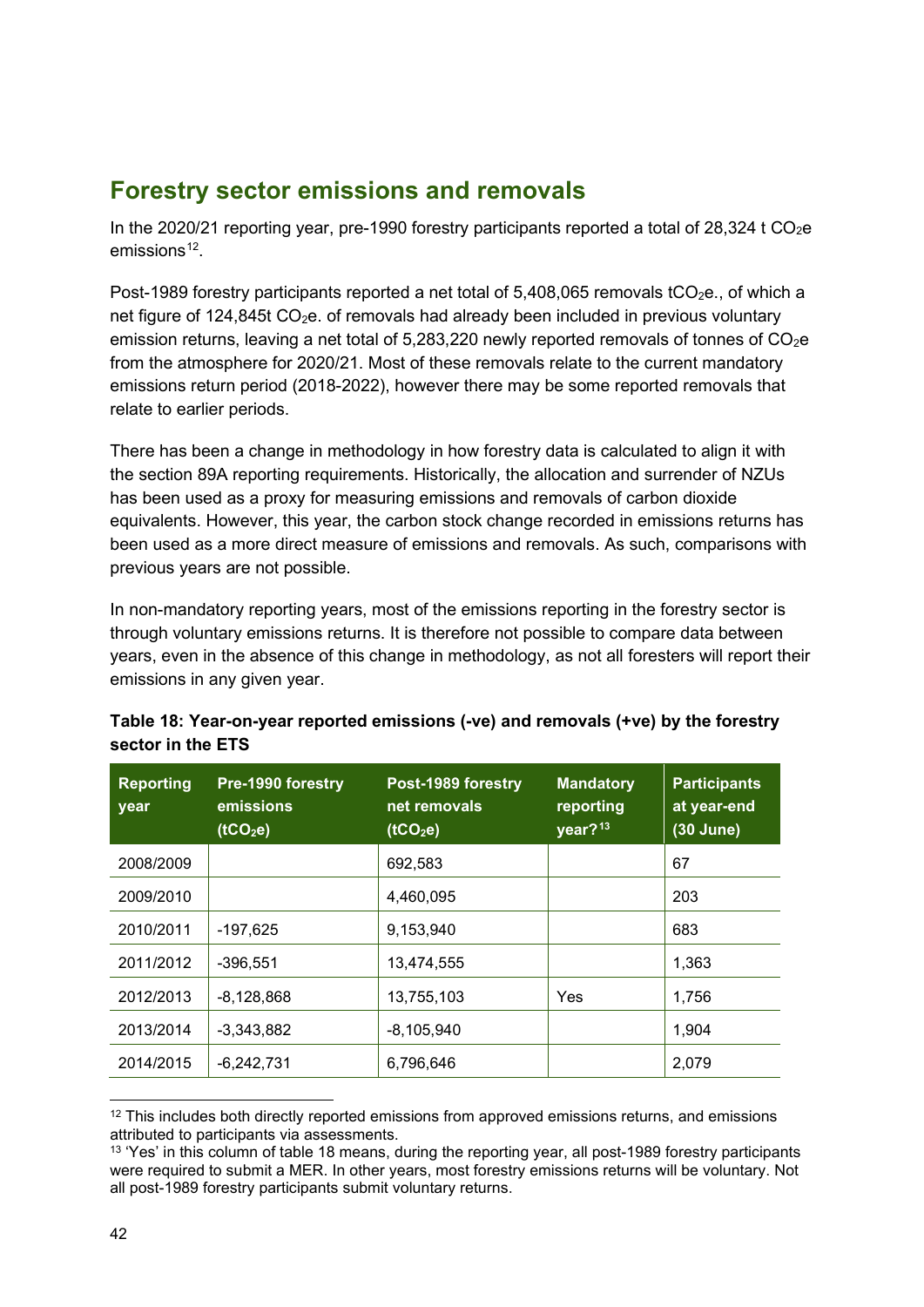| <b>Reporting</b><br>year | Pre-1990 forestry<br>emissions<br>(tCO <sub>2</sub> e) | Post-1989 forestry<br>net removals<br>(tCO <sub>2</sub> e) | <b>Mandatory</b><br>reporting<br>year? <sup>13</sup> | <b>Participants</b><br>at year-end<br>$(30$ June) |
|--------------------------|--------------------------------------------------------|------------------------------------------------------------|------------------------------------------------------|---------------------------------------------------|
| 2015/2016                | $-633.309$                                             | 6,665,908                                                  |                                                      | 2,132                                             |
| 2016/2017                | $-555, 153$                                            | 5,296,732                                                  |                                                      | 2,085                                             |
| 2017/2018                | $-670.021$                                             | 16,477,281                                                 | Yes                                                  | 2.164                                             |
| 2018/2019                | -74.363                                                | 9,276,588                                                  |                                                      | 2,145                                             |
| 2019/2020                | $-17.491$                                              | 7,684,786                                                  |                                                      | 2,132                                             |
| 2020/2021                | $-28,324$                                              | 5,283,220                                                  |                                                      | 2,209                                             |

Note that data in the above table corresponds to the net outcomes of emissions returns that were approved in the respective reporting year. A forestry return can cover multiple years, and, in the case of assessments, none of the emissions and removals may have occurred in the year the return was processed. This is in contrast with the other sectors in the ETS, where there is a clear link between the reporting year and the calendar year in which the activity, and the associated emissions and removals, occurred.

Data previously entered in emissions returns can be updated via amendments. In the 2020/21 reporting year, Te Uru Rākau - New Zealand Forest Service made amendments to a number of post-1989 forestry emission returns, processed in previous financial years, which would have resulted in the following changes to previous year's s89 reporting (had that reporting used carbon stock change and not NZU directions as a proxy).

| <b>Reporting year</b> | Change to net post-1989 forestry emissions $tCO2e$ . |
|-----------------------|------------------------------------------------------|
| 2016-2017             | $-20,225$                                            |
| 2017-2018             | $-8,170$                                             |
| 2018-2019             | $-59,371$                                            |
| 2019-2020             | $-1.070$                                             |

**Table 19: Amendments to previous years' post-1989 emissions data[14](#page-42-1)**

## <span id="page-42-0"></span>**Participant emissions and removals**

The individual participant emissions data listed in [table 20](#page-44-0) below does not differentiate between different forestry activities, in accordance with the requirements in the [Act.](https://www.legislation.govt.nz/act/public/2002/0040/latest/LMS368127.html) This

<span id="page-42-1"></span> $14$  Note that these amendments have not been incorporated into the totals presented in [table 18](#page-41-3) above, due to the change in methodology between this year and previous years' reporting.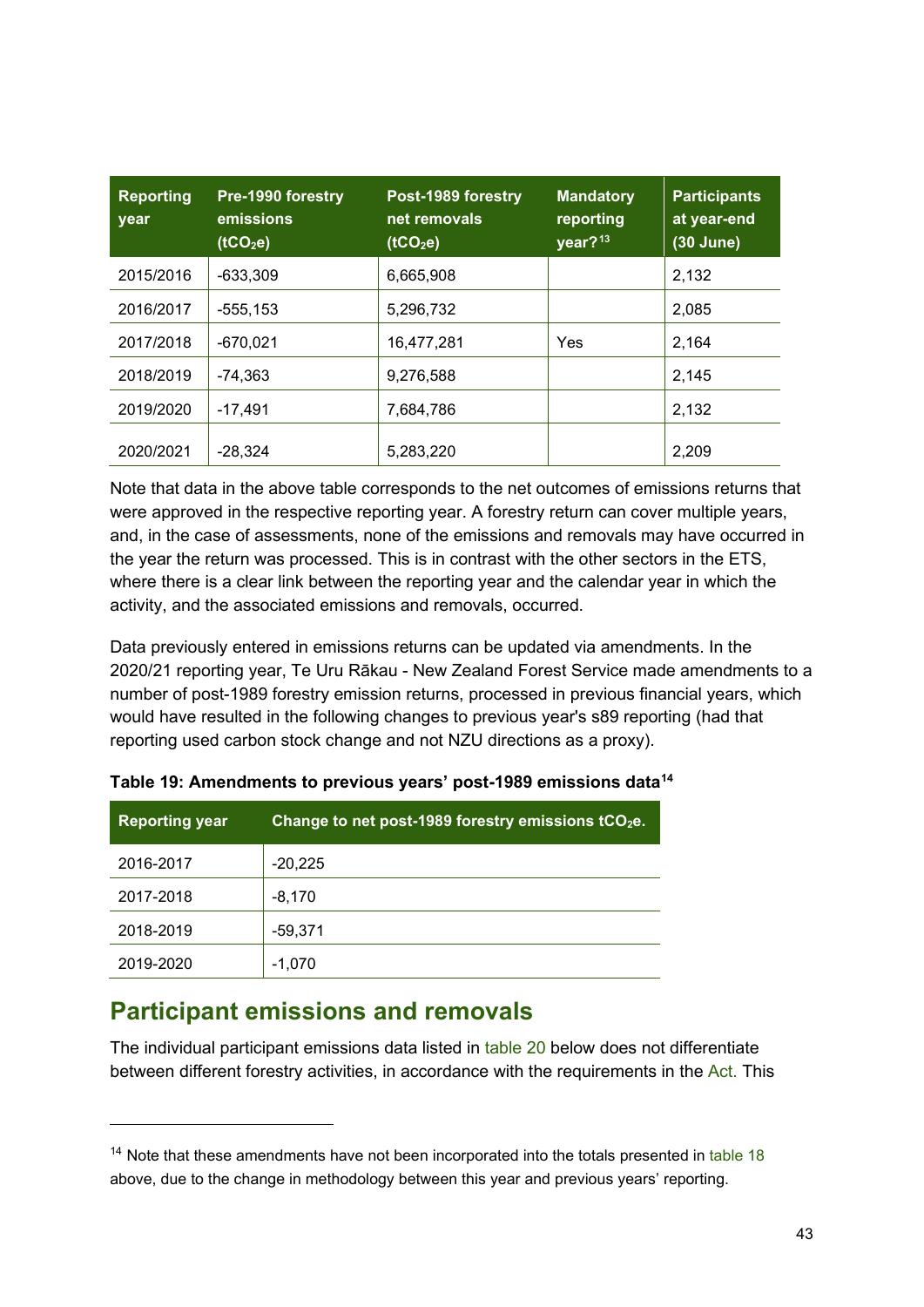means that if a participant engages in both pre-1990 and post-1989 forestry, the data for all their activities is combined.

An emissions return may include data that corresponds to carbon emissions, and data that corresponds to carbon removals. However, only the net emissions/removals within a return are published in this report.

#### <span id="page-43-0"></span>**Inclusion and exclusion of forestry participants**

Post-1989 forestry is a voluntary activity, meaning that not all owners, lease holders or forestry right holders of post-1989 forestry opt-in to participate in the ETS. In addition, many emissions returns for forestry participants are voluntary, and a forestry participant may have chosen not to submit a return in this reporting period. When a forestry participant submits a voluntary emissions return, this does not need to account for all of the participant's carbon accounting areas.

The Act has several requirements around which data can and cannot be published, and a number of forestry participants are excluded because they fall outside the cut-off requirements set by the legislation. For more information, see [section 89A](https://www.legislation.govt.nz/act/public/2002/0040/latest/LMS368127.html) and [Schedule](https://www.legislation.govt.nz/act/public/2002/0040/latest/LMS282075.html)  [1AA clause \(10\).](https://www.legislation.govt.nz/act/public/2002/0040/latest/LMS282075.html) In particular, the legislation requires that data prior to 2020 not be published<sup>[15](#page-43-1)</sup>. Where it is possible to exclude data relating to emissions and removals that occurred before 2020, we have done so. However, this may also exclude some emissions and removals that occurred after 1 Jan 2020.

There are 40 pre-1990 forestry participants, and 2,209 post-1989 forestry participants (with some participants doing both activities). The data below is only for 277 of these participants  $(-12%$  of the total).

The participants not listed here may have chosen not to submit an emissions return, or the data in their return(s) may have been excluded from this report because it didn't fall within the criteria specified in schedule 1AA of the Act.

For some participants, part of their data has been omitted due to falling outside the criteria specified in schedule 1AA of the Act. As a result, the data in the table below represents only a portion of the total data submitted in their emissions return(s).

With most data omitted, attempting to obtain totals, averages, or any other statistics from this data may not result in any meaningful insights. Data concerning the climate change impact of New Zealand forests can be obtained from New Zealand's Greenhouse Gas Inventory, produced by the Ministry for the Environment. Market information about the [number of](https://www.epa.govt.nz/industry-areas/emissions-trading-scheme/ets-reports/participants/)  [forestry participants in the ETS over time,](https://www.epa.govt.nz/industry-areas/emissions-trading-scheme/ets-reports/participants/) the [number of NZUs surrendered and transferred](https://www.epa.govt.nz/industry-areas/emissions-trading-scheme/ets-reports/unit-movement/) and the [number of NZUs held by different entities](https://www.epa.govt.nz/industry-areas/emissions-trading-scheme/market-information/privately-held-units/) in the ETS, are available on our website.

<span id="page-43-1"></span><sup>&</sup>lt;sup>15</sup> This requirement is scheduled to change on 1 January 2023.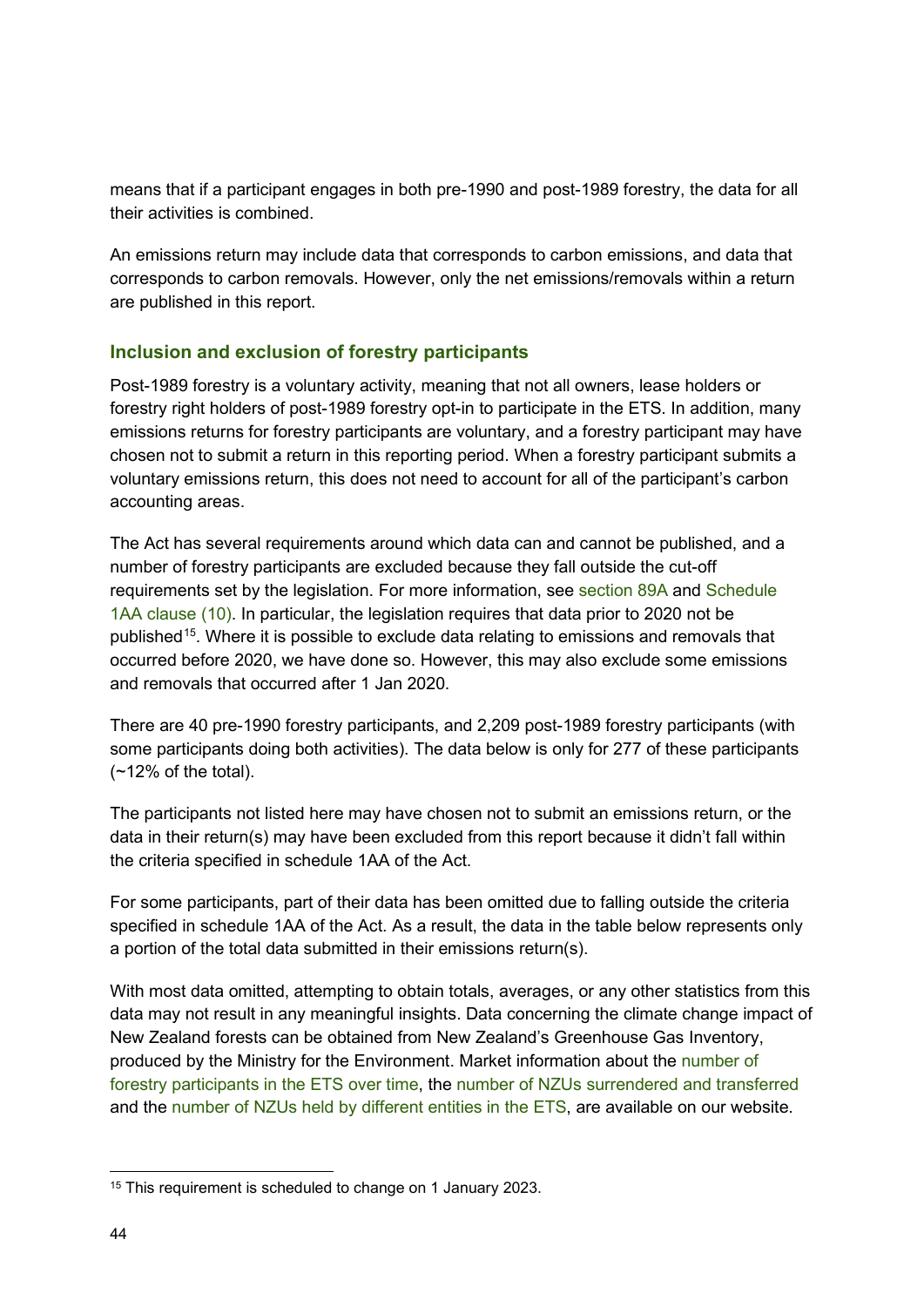Most forestry data corresponds to net removals of carbon dioxide. Where a participant has net emissions, this is listed as a negative number in parentheses.

| <b>Participant</b>                                                                                                                              | <b>Period</b><br>start | <b>Period</b><br>end | Removals/<br>(emissions) tCO <sub>2</sub> e |
|-------------------------------------------------------------------------------------------------------------------------------------------------|------------------------|----------------------|---------------------------------------------|
| <b>Adventure King Ltd</b>                                                                                                                       | 1/01/2020              | 31/12/2020           | 781                                         |
| <b>Ahuriri Farm Limited</b>                                                                                                                     | 1/01/2020              | 31/12/2020           | 592                                         |
| <b>Aigis Forestry Limited</b>                                                                                                                   | 1/01/2020              | 31/12/2020           | 39,817                                      |
| AKA Trustees Limited, Georgina Mary<br>Falloon, James Douglas Beresford Falloon                                                                 | 1/01/2020              | 31/12/2020           | 3,796                                       |
| Aklaw Number Twenty One Limited                                                                                                                 | 1/01/2020              | 31/12/2020           | 923                                         |
| Alan Frederick John Cudmore, Shelia<br>Elaine Cudmore, Susan Brooks                                                                             | 1/01/2020              | 31/12/2020           | 98                                          |
| Alan Richard Millward, Garry Burgess<br>Dickie, Lynette Irene Dickie, Russell Laird<br>Thomson                                                  | 1/01/2020              | 31/12/2020           | 1,221                                       |
| Alan Richard Millward, Murray Martainn<br>Reid                                                                                                  | 1/01/2020              | 31/12/2020           | 684                                         |
| Alan Ross Meurant, Egor Petrenko                                                                                                                | 1/01/2020              | 31/12/2020           | 2,727                                       |
| Alan Tennant Bruce McNeil, Allan<br>Colquhoun de Lautour, Andrea Faye<br>Stevens, Burne Maurice McNeil, Leigh Ann<br>McNeil, Tracey Anne McNeil | 1/01/2020              | 31/12/2020           | 1,126                                       |
| Alastair James Murray, Diana Susan<br>Murray                                                                                                    | 1/01/2020              | 31/12/2020           | 116                                         |
| Alexander Graham Allan, Barbara Ann<br>Allan, Samuel Alexander Allan                                                                            | 1/01/2020              | 31/12/2020           | 916                                         |
| Alison Mary Bowron, Francis Robin Bowron                                                                                                        | 1/01/2020              | 31/12/2020           | 1,252                                       |

<span id="page-44-0"></span>**Table 20: Net reported participant removals and emissions forestry participants[16](#page-44-1)**

<span id="page-44-1"></span><sup>&</sup>lt;sup>16</sup> Note that the majority of forestry emissions returns processed in the 20/21 FY were voluntary returns, but not all forestry participants submit voluntary returns. Not all forestry emissions and removals from approved returns can be published under section 89A, as per the Act. For post-1989 forestry participants, emissions and removals data are not equivalent to surrenders and entitlements data.

The Participant name in this report is taken from the New Zealand Emissions Trading Register. This is the legal account holder name in the Register and may differ from the participant's name in the Te Uru Rākau – New Zealand Forest Service system.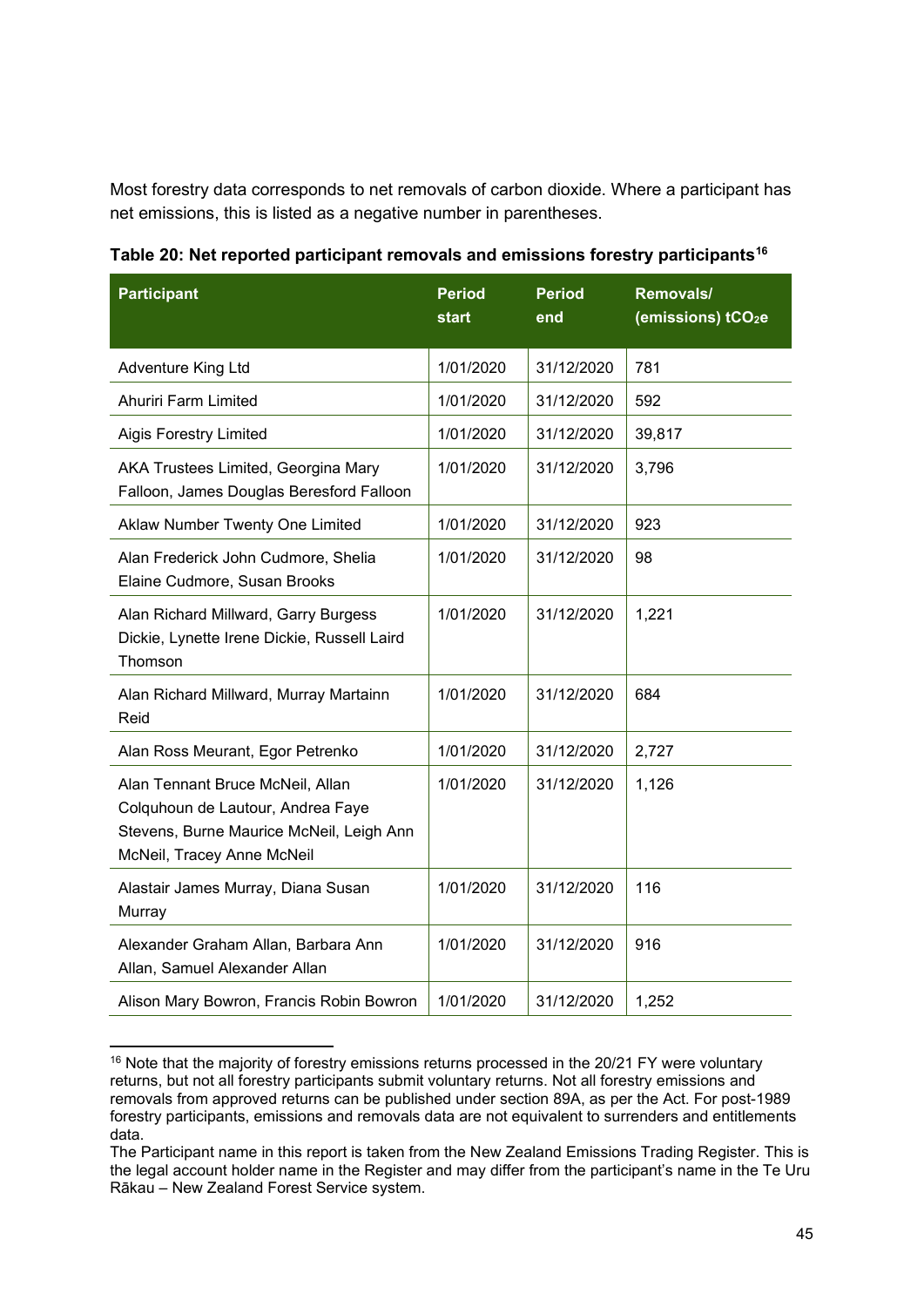| <b>Participant</b>                                                                                                                                                                                               | <b>Period</b><br>start | <b>Period</b><br>end | Removals/<br>(emissions) tCO <sub>2</sub> e |
|------------------------------------------------------------------------------------------------------------------------------------------------------------------------------------------------------------------|------------------------|----------------------|---------------------------------------------|
| Andrea Magdalene Hazan, Andrew<br>Christopher Clark, Brian John Spicer,<br>Itamar Hazan, Maurits van den Berg, Mt<br>Noble 2 Units Ltd, Peter Maxwell Cronin,<br>Vivienne Levy, Whitewood Investments<br>Limited | 1/01/2020              | 31/12/2020           | 489                                         |
| Andrew Gray Pearce, Treadwell Gordon<br><b>Trustees Limited</b>                                                                                                                                                  | 1/01/2020              | 31/12/2020           | 939                                         |
| Andrew James Gavin, Christopher<br>Frederick Schurr, Neal Anthony Gavin                                                                                                                                          | 1/01/2020              | 31/12/2020           | 305                                         |
| Andrew Tony Macgillivray Wyeth, Anna<br>Jane Dunn, Geordie Angus McCallum,<br>Lynn Eleanor Wyeth                                                                                                                 | 29/06/2020             | 30/06/2020           | 0                                           |
| Andrew William Simpson, Karen Frances<br>Simpson                                                                                                                                                                 | 1/01/2020              | 31/12/2020           | 9,607                                       |
| Angiwa Carbon No 1 Ltd                                                                                                                                                                                           | 1/01/2020              | 31/12/2020           | 1,156                                       |
| Angiwa Carbon No 2 Ltd                                                                                                                                                                                           | 1/01/2020              | 31/12/2020           | 1,047                                       |
| Angiwa Carbon No 5 Ltd                                                                                                                                                                                           | 1/01/2020              | 31/12/2020           | 846                                         |
| Angiwa Carbon No 6 Ltd                                                                                                                                                                                           | 1/01/2020              | 31/12/2020           | 703                                         |
| Angiwa Carbon No3 Ltd                                                                                                                                                                                            | 1/01/2020              | 31/12/2020           | 979                                         |
| Angiwa Carbon No4 Ltd                                                                                                                                                                                            | 1/01/2020              | 31/12/2020           | 746                                         |
| Anne Susanna McLean, Donald Stuart<br>Murray McLean, Dorothy Mary Stewart,<br><b>Stuart Erskine McLean</b>                                                                                                       | 1/01/2020              | 31/12/2020           | 8,817                                       |
| Arnold Shirek Chamove, Carol Jurgens<br>Chamove                                                                                                                                                                  | 1/01/2020              | 31/12/2020           | 2,120                                       |
| Arthur Harvey Gibbs, Bryce Matthew Reid<br>Smith, Daryl John Gibbs, Evelyn Irene<br>Gibbs                                                                                                                        | 1/01/2020              | 31/12/2020           | 311                                         |
| Ashton Enterprises Ltd                                                                                                                                                                                           | 1/01/2020              | 31/12/2020           | 2,042                                       |
| Atarau Forestry (Aotea) Limited                                                                                                                                                                                  | 1/01/2020              | 31/12/2020           | 2,032                                       |
| Atarau Forestry (Enchanted) Limited                                                                                                                                                                              | 1/01/2020              | 31/12/2020           | 2,119                                       |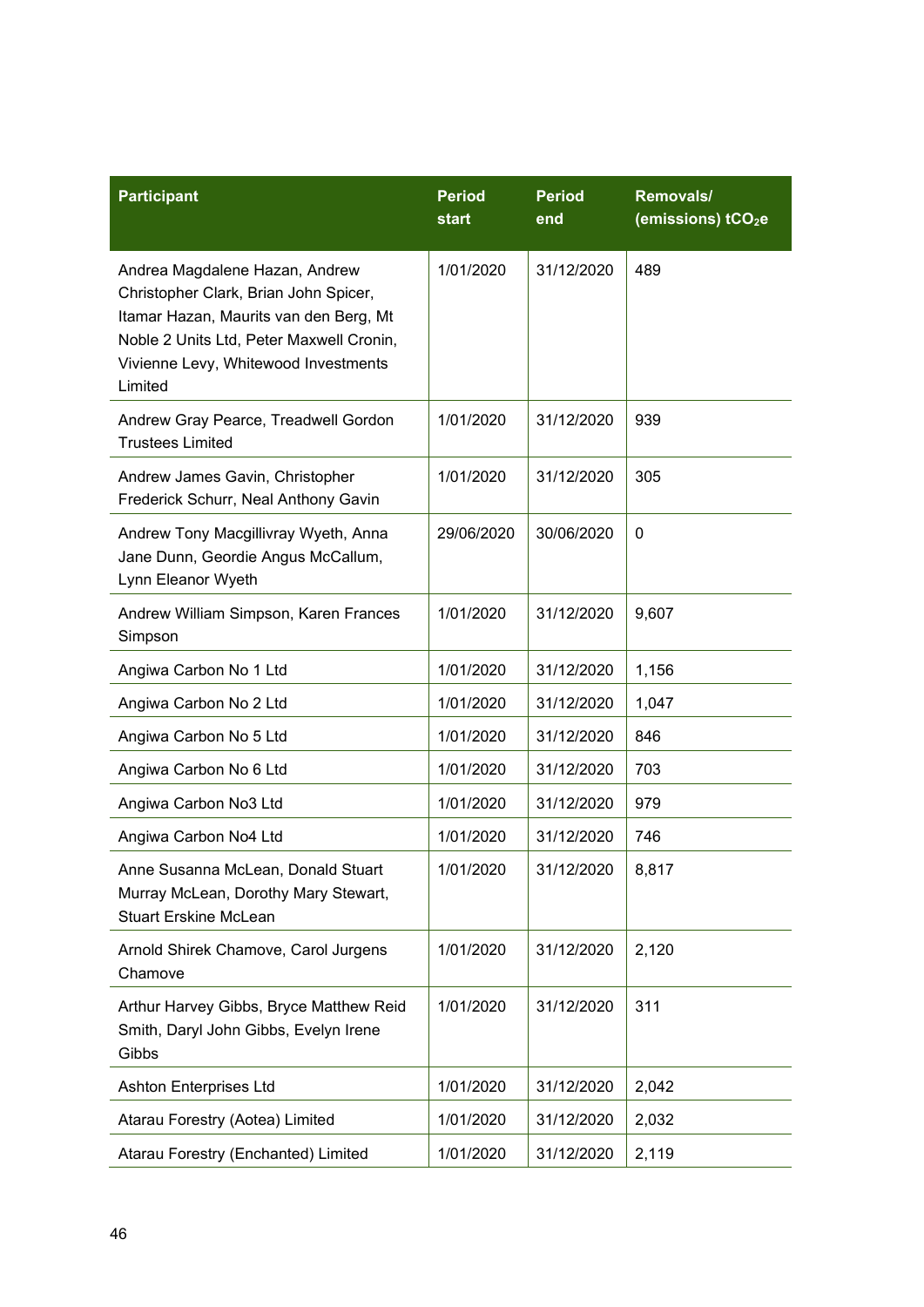| <b>Participant</b>                                                                          | <b>Period</b><br>start | <b>Period</b><br>end | Removals/<br>(emissions) tCO <sub>2</sub> e |
|---------------------------------------------------------------------------------------------|------------------------|----------------------|---------------------------------------------|
| Austin Oliver, Grant Leslie Wilkinson,<br><b>Tracey Anne Oliver</b>                         | 1/01/2020              | 31/12/2020           | 4,034                                       |
| Avon Glen Forests Limited                                                                   | 1/01/2020              | 31/12/2020           | 4,351                                       |
| Bailey Ingham Trustees Limited, Evan<br>Lewis Parkes, Roseanne Ellen Louisa<br>Parkes       | 1/01/2020              | 31/12/2020           | 831                                         |
| Baldwin Bloomfield 2006 Forestry Company<br>Limited                                         | 1/01/2020              | 31/12/2020           | 5,944                                       |
| Bee Active 2010 Limited                                                                     | 31/01/2020             | 31/12/2020           | 971                                         |
| Betteridge Trustee Limited, Kieran Grant<br>Betteridge                                      | 1/01/2020              | 31/12/2020           | 198                                         |
| <b>Birch Hill Nominees Limited</b>                                                          | 1/01/2020              | 31/12/2020           | 6,240                                       |
| Boutique Forest (No 2) Limited                                                              | 1/01/2020              | 31/12/2020           | 1,131                                       |
| Brendyn James Pilcher, Kathlyn Helen<br>Pilcher, Waiotira Farms Limited                     | 1/01/2020              | 31/12/2020           | 1,373                                       |
| Brian Gillespie Moyle, Christopher David<br>Jennings, Elaine Beryl Jennings                 | 1/01/2020              | 31/12/2020           | 489                                         |
| Brian Gillespie Moyle, Leslie Ralph<br>Kenworthy-Thompson, Vicki Anne<br>Kenworthy-thompson | 1/01/2020              | 31/12/2020           | 1,980                                       |
| Bridget Judith Maher, Lee Stanley<br>Crawshaw, Sharlene Darragh Trustee<br>Limited          | 1/01/2020              | 31/12/2020           | 517                                         |
| Bryan Digby Bendall, Sandra Maree<br>Crosbie                                                | 1/01/2020              | 31/12/2020           | $(-5, 313)$                                 |
| Bryan Digby Bendall, Sandra Maree<br>Crosbie                                                | 1/01/2020              | 31/12/2020           | 2,214                                       |
| <b>Buick Trustees Limited, David John Buick</b>                                             | 1/01/2020              | 31/12/2020           | 669                                         |
| C.Carrick Nominees Limited, Christopher<br>James Carrick, Marie May Carrick                 | 1/01/2020              | 31/12/2020           | 762                                         |
| Cainard Forestry NZ Limited Partnership                                                     | 1/01/2020              | 31/12/2020           | 116,171                                     |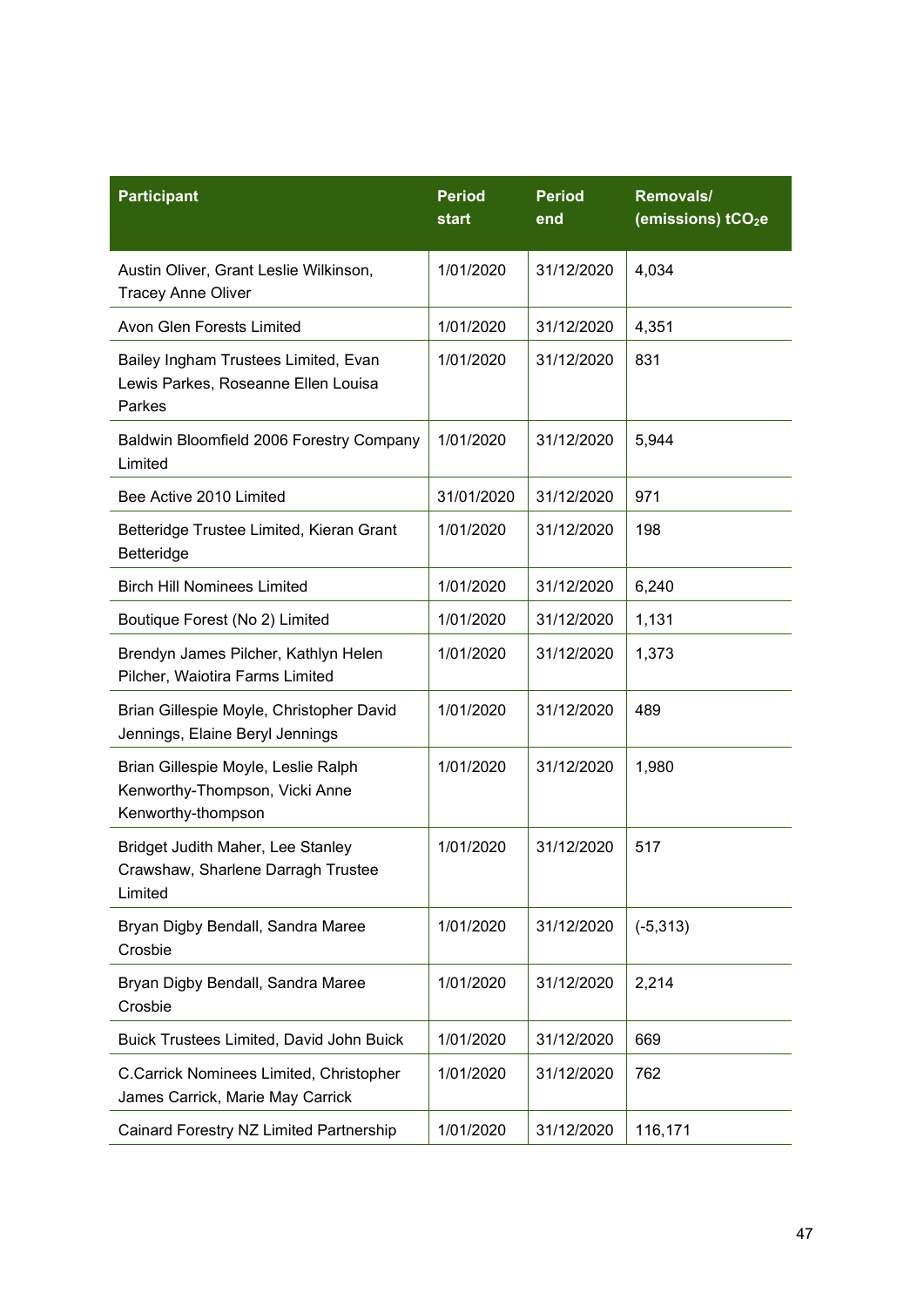| <b>Participant</b>                                                                                                                                                  | <b>Period</b><br><b>start</b> | <b>Period</b><br>end | Removals/<br>(emissions) tCO <sub>2</sub> e |
|---------------------------------------------------------------------------------------------------------------------------------------------------------------------|-------------------------------|----------------------|---------------------------------------------|
| Carla Jean Guy, Feildmart Trustee<br>Company Limited, Michelle Jeanette Guy,<br>Murray Clive Guy                                                                    | 1/01/2020                     | 31/12/2020           | $(-2, 818)$                                 |
| Catherine Anne Thompson, Paul Gerard<br>Hodgins                                                                                                                     | 1/01/2020                     | 31/12/2020           | 1,004                                       |
| <b>CFM Forests Limited, Christie Forestry</b><br>Limited, Gawler Forestry Limited, T R & D B<br><b>Investments Limited</b>                                          | 1/01/2020                     | 31/12/2020           | 5,727                                       |
| <b>CFM Forests Limited, Gawler Forestry</b><br>Limited, Juro Corporation Limited, T R & D<br><b>B</b> Investments Limited                                           | 1/01/2020                     | 31/12/2020           | 13,443                                      |
| <b>CFM Forests Limited, Gawler Forestry</b><br>Limited, T R & D B Investments Limited                                                                               | 1/01/2020                     | 31/12/2020           | 12,897                                      |
| Charles Anthony Benington, James Robert<br>Benington                                                                                                                | 1/01/2020                     | 31/12/2020           | 1,680                                       |
| Charles Patrick Anderson, Marlene Rhonda<br>Anderson                                                                                                                | 1/01/2020                     | 31/12/2020           | 2,672                                       |
| Charles Robert Brown, Jane Mary Brown,<br>Robert Lewis England, Timothy Ralph<br>Hardwick-Smith                                                                     | 1/01/2020                     | 31/12/2020           | 264                                         |
| Chatham Islands Asset Holdings Limited                                                                                                                              | 1/01/2020                     | 31/12/2020           | 568                                         |
| Cherry-anne Lee, Justin Cameron Lee                                                                                                                                 | 1/01/2020                     | 31/12/2020           | 391                                         |
| Children's Bay Holdings Limited                                                                                                                                     | 1/01/2020                     | 31/12/2020           | 25                                          |
| Chris Gavin Frewin, Dianne Joan Frewin,<br>John Charles Washer, Malcolm Lance<br>McLeod, Mary Carolyn Washer, Paul Follett<br>Carrington, Shelley Monica Carrington | 1/01/2020                     | 31/12/2020           | 3,918                                       |
| Christine Ross Webb, Daniel James Webb                                                                                                                              | 1/01/2020                     | 31/12/2020           | 1,157                                       |
| <b>City Forests Limited</b>                                                                                                                                         | 1/01/2020                     | 31/12/2020           | 180,602                                     |
| <b>Coal Gully Forests Limited</b>                                                                                                                                   | 1/01/2020                     | 31/12/2020           | 7187                                        |
| Craig Malcolm Campbell, Dawn Lynette<br>Campbell                                                                                                                    | 1/01/2020                     | 31/12/2020           | 850                                         |
| Cynthia Jane Northcote                                                                                                                                              | 13/03/2020                    | 31/12/2020           | 464                                         |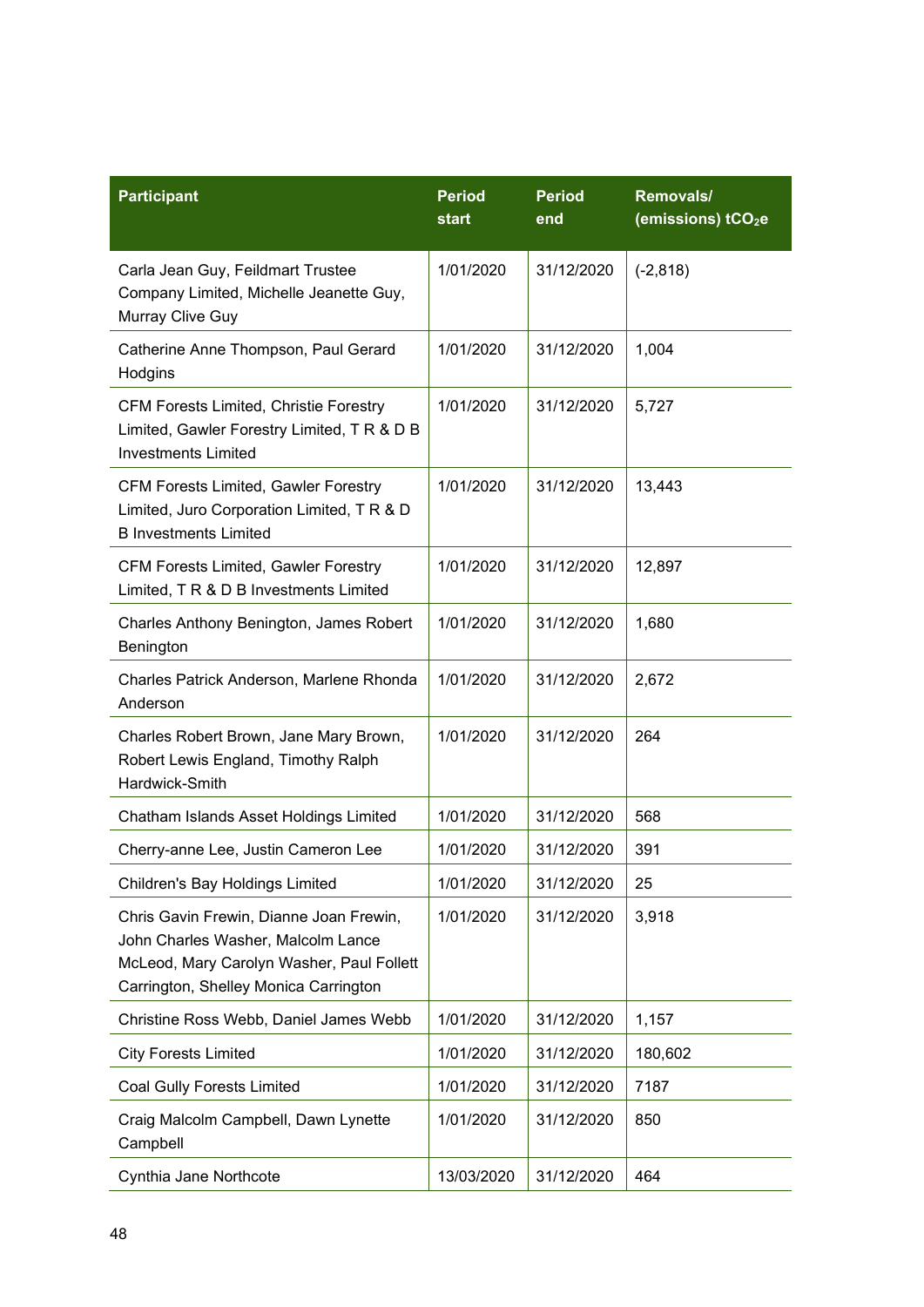| <b>Participant</b>                                                                      | <b>Period</b><br>start | <b>Period</b><br>end | Removals/<br>(emissions) tCO <sub>2</sub> e |
|-----------------------------------------------------------------------------------------|------------------------|----------------------|---------------------------------------------|
| Dallas Campbell Hemphill                                                                | 1/01/2020              | 31/12/2020           | 2,733                                       |
| Davaar Limited                                                                          | 1/01/2020              | 31/12/2020           | 3,671                                       |
| David John Clark                                                                        | 1/01/2020              | 31/12/2020           | 888                                         |
| David Robert Lunn, Judith Marie Lunn                                                    | 1/01/2020              | 31/12/2020           | 526                                         |
| Dawn McKinley Old, Rhys Mitchell Old                                                    | 1/01/2020              | 31/12/2020           | 848                                         |
| Deborah Jane Hayes, Freddi Keil, Lesley<br><b>Ruth Keil</b>                             | 1/01/2020              | 31/12/2020           | 802                                         |
| <b>Deepdell Station Limited</b>                                                         | 1/01/2020              | 31/12/2020           | 2,581                                       |
| Diane Mary Vincent-Collie, Russell James<br>Collie                                      | 1/01/2020              | 31/12/2020           | 1,862                                       |
| Douglas Francis Godsiff, Euan Richard<br>Godsiff, Robyn Joy Smith, Tony Neil<br>Godsiff | 1/01/2020              | 31/12/2020           | 2,453                                       |
| Dowle Farming Company Limited                                                           | 1/01/2020              | 31/12/2020           | 1,259                                       |
| <b>Drymen Properties Limited</b>                                                        | 1/01/2020              | 31/12/2020           | 290                                         |
| <b>DSM LAND LIMITED</b>                                                                 | 1/01/2020              | 31/12/2020           | 26,978                                      |
| Duncan Forestry Limited                                                                 | 1/01/2020              | 31/12/2020           | 1,114                                       |
| Dunrobin Enterprises Limited                                                            | 1/01/2020              | 31/12/2020           | 679                                         |
| Eagle Eye Developments Ltd                                                              | 1/01/2020              | 31/12/2020           | 913                                         |
| Einir Wynne Baldock, James Gregory<br>Eden, Rodney Owen Baldock                         | 1/01/2020              | 31/12/2020           | 634                                         |
| Eleanor Cecilia Hamill Lee, Jonathan<br>William Lee                                     | 1/01/2020              | 31/12/2020           | 318                                         |
| <b>Elizabeth Mary Nickless</b>                                                          | 1/01/2020              | 31/12/2020           | 455                                         |
| <b>Evergrow Properties Limited</b>                                                      | 1/01/2020              | 31/12/2020           | 46,042                                      |
| <b>Faunus Limited</b>                                                                   | 1/01/2020              | 31/12/2020           | 6,074                                       |
| Fernlands Forestry Ltd                                                                  | 1/01/2020              | 31/12/2020           | 5,380                                       |
| <b>Firman Forestry Limited</b>                                                          | 1/01/2020              | 31/12/2020           | 2,793                                       |
| <b>Fitzherbert Investments Limited</b>                                                  | 1/01/2020              | 31/12/2020           | 326                                         |
| Forests for New Zealand Limited                                                         | 1/01/2020              | 31/12/2020           | 3,573                                       |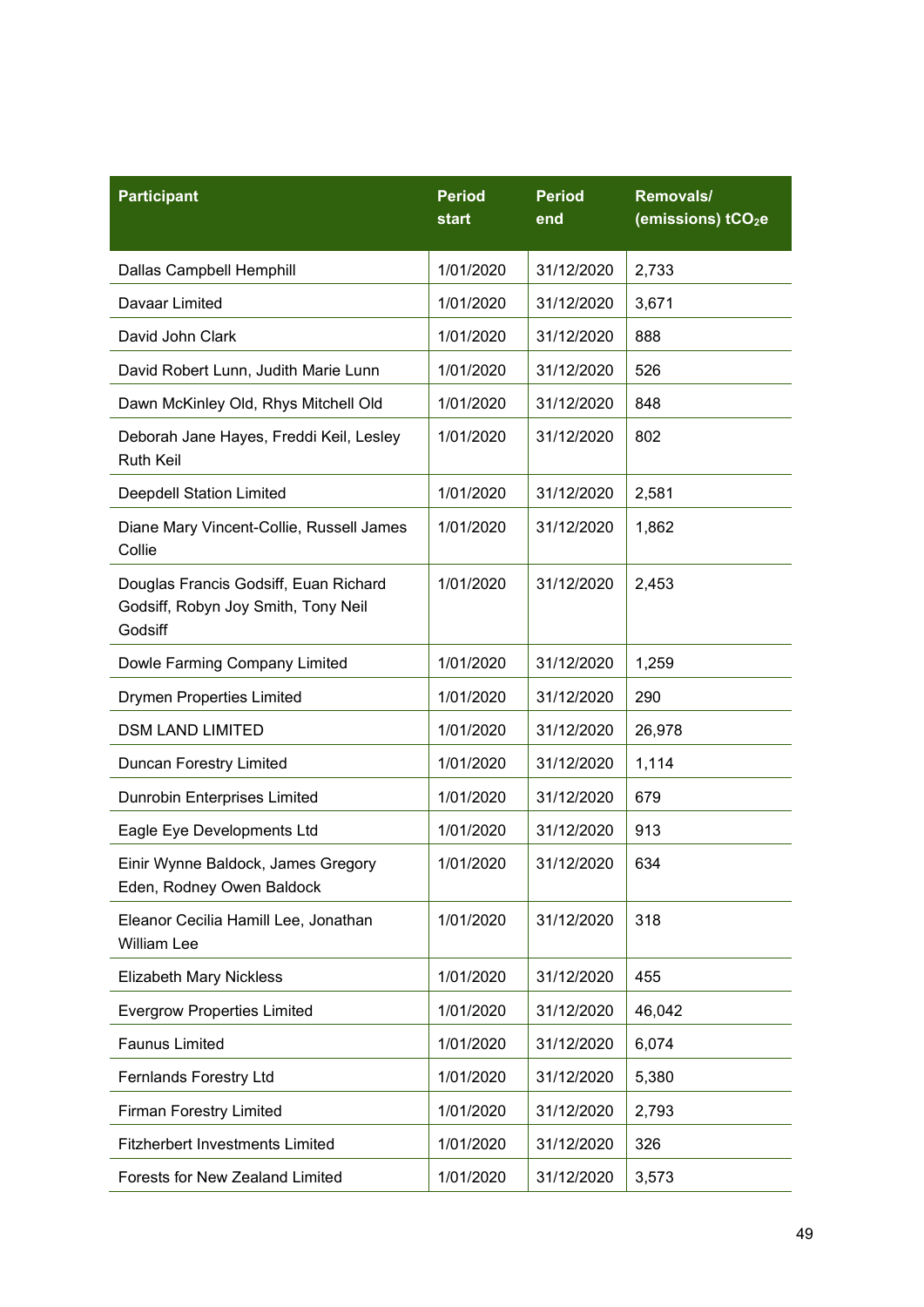| <b>Participant</b>                                                        | <b>Period</b><br>start | <b>Period</b><br>end | Removals/<br>(emissions) tCO <sub>2</sub> e |
|---------------------------------------------------------------------------|------------------------|----------------------|---------------------------------------------|
| <b>Freight Services Limited</b>                                           | 1/01/2020              | 31/12/2020           | 1,200                                       |
| <b>Frewin Holdings Limited</b>                                            | 1/01/2020              | 31/12/2020           | 1,173                                       |
| G.L.C. Ltd                                                                | 1/01/2020              | 31/12/2020           | 1,775                                       |
| Gaye Marie Searancke, James Churchill<br>Elworthy, Kiri Michelle Elworthy | 1/01/2020              | 31/12/2020           | 1,758                                       |
| Geoff Allan Ashton, Katy Frances Dick                                     | 1/01/2020              | 31/12/2020           | 283                                         |
| Geoffrey John Hoare                                                       | 1/01/2020              | 31/12/2020           | 710                                         |
| <b>GF Plus Investments Ltd</b>                                            | 1/01/2020              | 31/12/2020           | 2,480                                       |
| Glenburn Station 2007 Limited                                             | 1/01/2020              | 31/12/2020           | 316                                         |
| <b>Glencairn Station Limited</b>                                          | 1/01/2020              | 31/12/2020           | 1,292                                       |
| <b>Gleneyre Limited</b>                                                   | 1/01/2020              | 31/12/2020           | 1,549                                       |
| <b>Glenhaven Forestry Ltd</b>                                             | 1/01/2020              | 31/12/2020           | 10,274                                      |
| Glenledi Creek Forest Limited                                             | 1/01/2020              | 31/12/2020           | 9,180                                       |
| <b>Glenross Land Limited</b>                                              | 3/04/2020              | 31/12/2020           | 160                                         |
| Glens of Tekoa Limited, William Walter<br>Dampier McRae                   | 1/01/2020              | 31/12/2020           | 1,069                                       |
| Godfrey John Thomas, Rosemary Anne<br>Frizzel                             | 1/01/2020              | 31/12/2020           | 1,278                                       |
| Gordon George Kuggeleijn, Sarah Frances<br>Kuggeleijn                     | 1/01/2020              | 31/12/2020           | 758                                         |
| Gore Bay Forest Farm Limited                                              | 1/01/2020              | 31/12/2020           | 1,241                                       |
| <b>Gracelands Estates Limited</b>                                         | 17/09/2020             | 31/12/2020           | 5,005                                       |
| <b>Green Growth Forests Limited</b>                                       | 1/01/2020              | 31/12/2020           | 22,661                                      |
| Greenplan Holdings Limited                                                | 1/01/2020              | 31/12/2020           | 227,553                                     |
| Grethe Hansen, Hans Peter Sloth Hansen,<br>Niels Christian Sloth-Hansen   | 1/01/2020              | 31/12/2020           | 989                                         |
| <b>GREYGHOST FORESTS LIMITED</b>                                          | 1/01/2020              | 31/12/2020           | 742                                         |
| Gunton Holdings Limited, Top Cat Abalone<br><b>Products Limited</b>       | 1/01/2020              | 31/12/2020           | 10,369                                      |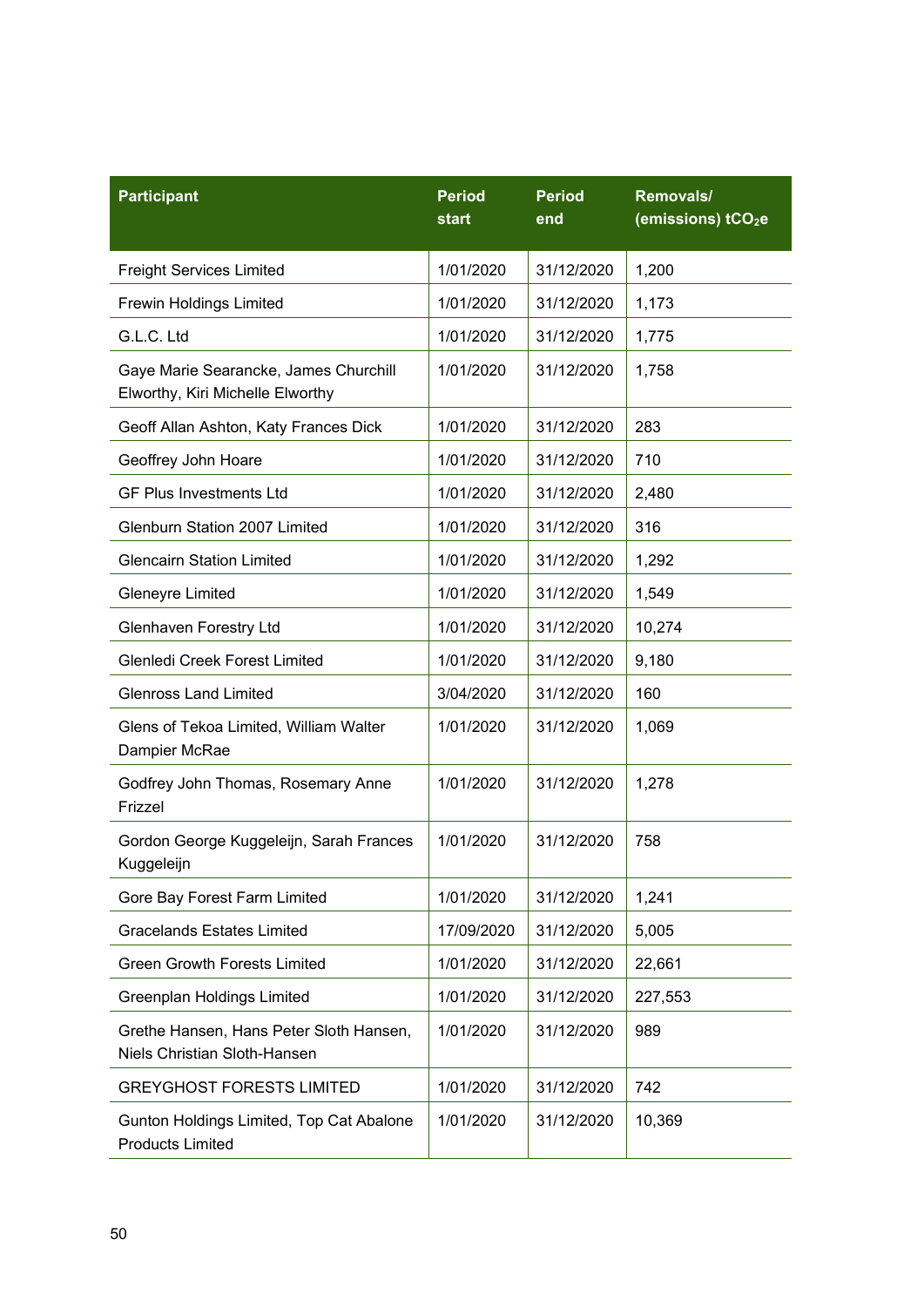| <b>Participant</b>                                                                                                                                                                                               | <b>Period</b><br>start | <b>Period</b><br>end | Removals/<br>(emissions) tCO <sub>2</sub> e |
|------------------------------------------------------------------------------------------------------------------------------------------------------------------------------------------------------------------|------------------------|----------------------|---------------------------------------------|
| Guy Stuart Didsbury, Holmes David<br>Warren, Holmes Michael Neal Warren,<br>Robyn Wendy Warren                                                                                                                   | 1/01/2020              | 31/12/2020           | 437                                         |
| Hans Kristian Brink, Michelle Lee Brink                                                                                                                                                                          | 1/01/2020              | 31/12/2020           | 1,162                                       |
| Hans Kristian Brink, Sally Louise Caseley                                                                                                                                                                        | 1/01/2020              | 31/12/2020           | 6,571                                       |
| Harold John Fowler, Janice Irene Fowler                                                                                                                                                                          | 1/01/2020              | 31/12/2020           | 1,282                                       |
| Hatherley Loughnan Trustees Ltd, Mark<br>William Speedy, Mark William Speedy as<br>Executor, MCI Trustee 2013 Ltd, Ngaire<br>Anne Schofield as Executor, Ngaire Beth<br>Speedy, Ngaire Beth Speedy (as Executor) | 1/01/2020              | 31/12/2020           | 938                                         |
| Heather Angela Beach, Murray William<br>Beach                                                                                                                                                                    | 1/01/2020              | 31/12/2020           | 2,541                                       |
| Henry Dillon Bell, Rebecca Anne Bell                                                                                                                                                                             | 10/09/2020             | 31/12/2020           | 667                                         |
| Henry George Arthur Pinckney, Olivia<br><b>Wendy Pinckney</b>                                                                                                                                                    | 1/01/2020              | 31/12/2020           | 1,021                                       |
| Henry Raymond Matthews, John Polling<br>Cain, Melody June Wallace                                                                                                                                                | 1/01/2020              | 31/12/2020           | 510                                         |
| HGW Trustee's Limited, Marjorie Lynn Hay,<br>Mark Charles Storrier Hay                                                                                                                                           | 1/01/2020              | 31/12/2020           | 1,572                                       |
| <b>Hillend Dairies Limited</b>                                                                                                                                                                                   | 1/01/2020              | 31/12/2020           | 338                                         |
| Hillersden Forest Limited                                                                                                                                                                                        | 1/01/2020              | 31/12/2020           | 7,330                                       |
| Honikiwi Holdings Limited                                                                                                                                                                                        | 1/01/2020              | 31/12/2020           | 9,100                                       |
| Horizons Regional Council                                                                                                                                                                                        | 1/01/2020              | 31/12/2020           | 30,625                                      |
| Hugh Nelson Collins, Mandy Letitia Collins,<br>Murray Pierce Williams Ward                                                                                                                                       | 1/01/2020              | 31/12/2020           | 125                                         |
| <b>Hutt City Council</b>                                                                                                                                                                                         | 1/01/2020              | 31/12/2020           | 1,046                                       |
| IAN MICHAEL HARRIS, Sandra Ann<br>Shackleton                                                                                                                                                                     | 1/01/2020              | 31/12/2020           | 626                                         |
| Ian Richard Carter, Lynley Patricia Carter,<br>Northland Trustee (2010) Limited, William<br>McGregor Carter                                                                                                      | 1/01/2020              | 31/12/2020           | 832                                         |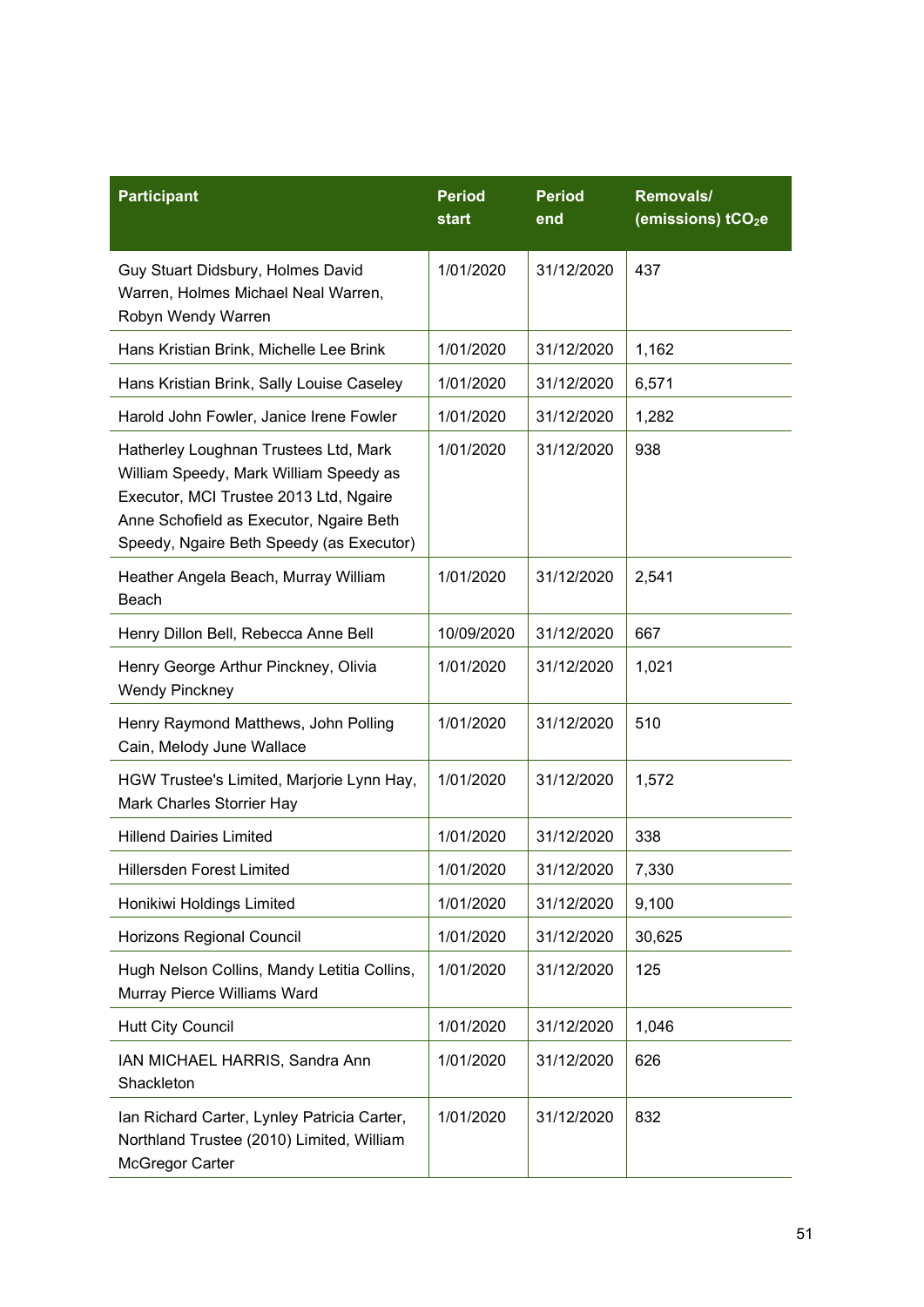| <b>Participant</b>                                                                                                                                                         | <b>Period</b><br>start | <b>Period</b><br>end | Removals/<br>(emissions) tCO <sub>2</sub> e |
|----------------------------------------------------------------------------------------------------------------------------------------------------------------------------|------------------------|----------------------|---------------------------------------------|
| Ian Robert Parker, Jonathan Charles<br>D'Aurigney Gribble                                                                                                                  | 1/01/2020              | 31/12/2020           | 260                                         |
| Independent Fisheries Limited                                                                                                                                              | 1/01/2020              | 31/12/2020           | 1,367                                       |
| Iris Dorothy Manu Kerehoma, Neville John<br>Isherwood, Parati Hohepa Paurini, William<br>Rangihouhiri Konui, Wiremu Te Kerehi<br>John Mariu                                | 1/01/2020              | 31/12/2020           | 445                                         |
| Ivan John Benseman, Matthew Lyndon<br>Benseman, Michael James Toner                                                                                                        | 1/01/2020              | 31/12/2020           | 2,770                                       |
| Jack Anthony Williams, James Makiwhara<br>Topia Bell, John Joseph Hipirini Kahu, Julie<br>Elaine Aroha Chadwick-Rose, Rakeipoho<br>Nathanael Taiaroa, Walter William Kingi | 1/01/2020              | 31/12/2020           | 13,481                                      |
| James Donald Heckler, Mary Anne Theresa<br>Heckler                                                                                                                         | 1/01/2020              | 31/12/2020           | 444                                         |
| Janet Watt, SM Trustees Limited, Stephen<br>Peter Watt                                                                                                                     | 1/01/2020              | 31/12/2020           | 1,077                                       |
| Jean Maree Lee, Jonathan Lee                                                                                                                                               | 1/01/2020              | 31/12/2020           | 171                                         |
| Joanne Mary Jory, Richard Matthew Jory                                                                                                                                     | 1/01/2020              | 31/12/2020           | 327                                         |
| John William Pethybridge, Rosamund Anna<br>Phillips                                                                                                                        | 1/01/2020              | 31/12/2020           | 1,831                                       |
| Karen Rumble, Timothy Rumble                                                                                                                                               | 1/01/2020              | 31/12/2020           | 1,424                                       |
| Kathleen Margaret Matthews, Richard John<br>Matthews, Stewart Leslie Matthews                                                                                              | 1/01/2020              | 31/12/2020           | 694                                         |
| Kevin Geoffrey Luck                                                                                                                                                        | 1/01/2020              | 31/12/2020           | 730                                         |
| Kevin Joseph Schluter                                                                                                                                                      | 1/01/2020              | 31/12/2020           | 726                                         |
| Kirsty Michelle Percy, Mark Brendon Percy,<br>Meagan Anne Slight                                                                                                           | 1/01/2020              | 31/12/2020           | 1,194                                       |
| Kōhiti Limited                                                                                                                                                             | 1/01/2020              | 31/12/2020           | 5175                                        |
| Koraenui Subsidiary Limited                                                                                                                                                | 1/01/2020              | 31/12/2020           | 12,026                                      |
| Kowhata Carbon Limited                                                                                                                                                     | 1/01/2020              | 31/12/2020           | 620                                         |
| Land & Bee's Limited                                                                                                                                                       | 1/01/2020              | 31/12/2020           | 785                                         |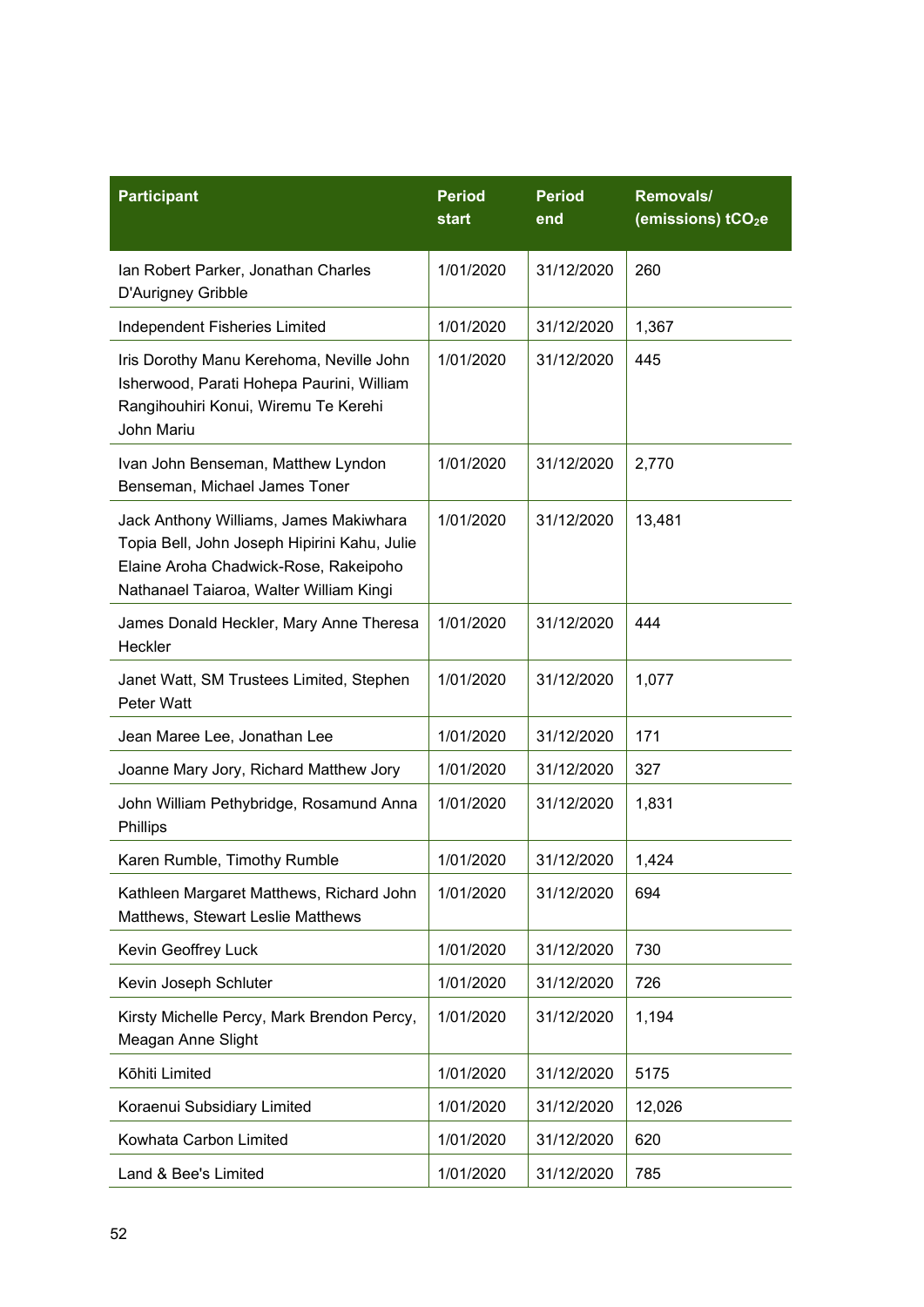| <b>Participant</b>                                                               | <b>Period</b><br>start | <b>Period</b><br>end | Removals/<br>(emissions) tCO <sub>2</sub> e |
|----------------------------------------------------------------------------------|------------------------|----------------------|---------------------------------------------|
| <b>Landcorp Farming Limited</b>                                                  | 1/01/2020              | 31/12/2020           | 144,429                                     |
| <b>Landcorp Holdings Limited</b>                                                 | 1/01/2020              | 31/12/2020           | 1598                                        |
| Lansdowne Forestry Limited                                                       | 1/01/2020              | 31/12/2020           | 15,783                                      |
| Larry Clive Petterson                                                            | 1/01/2020              | 31/12/2020           | 518                                         |
| Laurel Elizabeth Frances Maddren, Peter<br>Carl Neumegen, Peter John Roy Maddren | 1/01/2020              | 31/12/2020           | 2,307                                       |
| Linda Florence Barnett, Philip James<br>Barnett, Richard Anthony Barnett         | 1/01/2020              | 31/12/2020           | 925                                         |
| Lindsay Neil Marshall                                                            | 1/01/2020              | 31/12/2020           | 649                                         |
| Longreach Carbon No 1 Limited                                                    | 1/01/2020              | 31/12/2020           | 335                                         |
| Longreach Carbon No 2 Limited                                                    | 1/01/2020              | 31/12/2020           | 560                                         |
| Longreach Carbon No 3 Limited                                                    | 1/01/2020              | 31/12/2020           | 438                                         |
| Longview Limited                                                                 | 1/01/2020              | 31/12/2020           | 1,881                                       |
| Lot Onehalf Limited                                                              | 1/01/2020              | 31/12/2020           | 41,705                                      |
| Lynne Aileen McKenzie                                                            | 1/01/2020              | 31/12/2020           | 2042                                        |
| <b>Mackenzie District Council</b>                                                | 1/01/2020              | 31/12/2020           | 17,420                                      |
| Mackenzie Properties Limited                                                     | 1/01/2020              | 31/12/2020           | 416                                         |
| Makakaho Land Company Ltd                                                        | 1/01/2020              | 31/12/2020           | 620                                         |
| Makowhai Carbon No 1 Ltd                                                         | 1/01/2020              | 31/12/2020           | 1,067                                       |
| Makowhai Carbon No 2 Ltd                                                         | 1/01/2020              | 31/12/2020           | 1,096                                       |
| Makowhai Carbon No 3 Ltd                                                         | 1/01/2020              | 31/12/2020           | 1,024                                       |
| Makowhai Carbon No 4 Ltd                                                         | 1/01/2020              | 31/12/2020           | 1,062                                       |
| Makowhai Carbon No 5 Ltd                                                         | 1/01/2020              | 31/12/2020           | 1,138                                       |
| Makowhai Carbon No 6 Ltd                                                         | 1/01/2020              | 31/12/2020           | 854                                         |
| Makowhai Carbon No 7 Ltd                                                         | 1/01/2020              | 31/12/2020           | 498                                         |
| Malcolm & Fong Company Limited                                                   | 1/01/2020              | 31/12/2020           | 754                                         |
| Mangatoro Limited                                                                | 1/01/2020              | 31/12/2020           | 291                                         |
| Marawera Farms Limited                                                           | 1/01/2020              | 31/12/2020           | 11,391                                      |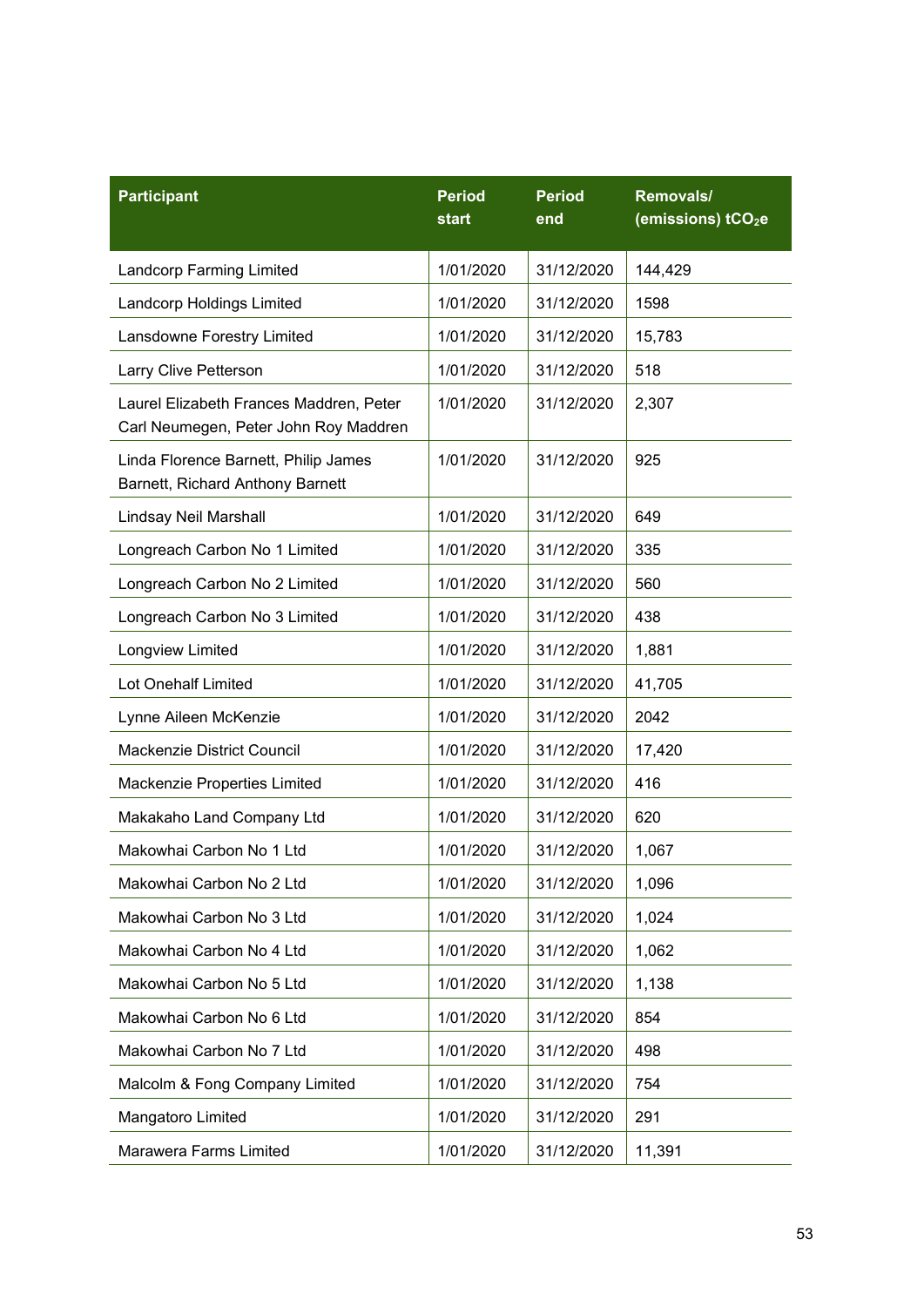| <b>Participant</b>                                   | <b>Period</b><br>start | <b>Period</b><br>end | Removals/<br>(emissions) tCO <sub>2</sub> e |
|------------------------------------------------------|------------------------|----------------------|---------------------------------------------|
| Margaret Patricia Trotter, Neville Charles<br>Goldie | 1/01/2020              | 31/12/2020           | 6,392                                       |
| Marist Holdings (Greenmeadows) Limited               | 1/01/2020              | 31/12/2020           | 74                                          |
| <b>Matthew James Dick</b>                            | 1/01/2020              | 31/12/2020           | 73                                          |
| Maureen Erics Verna Pratt, Patrick Dublin<br>Smith   | 1/01/2020              | 31/12/2020           | 547                                         |
| <b>McRae Trust</b>                                   | 1/01/2020              | 31/12/2020           | 798                                         |
| Michael John Pol, Robert Anthony Pol                 | 1/01/2020              | 31/12/2020           | 9,705                                       |
| <b>Michael Patrick Doyle</b>                         | 1/01/2020              | 31/12/2020           | 746                                         |
| <b>Moa Hunter Limited</b>                            | 10/07/2020             | 31/12/2020           | 1,086                                       |
| Monique Elizabeth Godsiff, Tony Neil<br>Godsiff      | 1/01/2020              | 31/12/2020           | 408                                         |
| <b>Montfort Trimble Foundation</b>                   | 1/01/2020              | 31/12/2020           | 1,385                                       |
| Morepork Land Holdings Limited                       | 31/03/2020             | 31/12/2020           | 801                                         |
| Mt Kiwi Pines Ltd                                    | 1/01/2020              | 31/12/2020           | 1,358                                       |
| <b>Netherton Forests Limited</b>                     | 1/01/2020              | 31/12/2020           | 11,592                                      |
| New Zealand Carbon Farming (Arawera)<br>Limited      | 1/01/2020              | 31/12/2020           | 13,280                                      |
| New Zealand Carbon Farming (Dannevirke)<br>Limited   | 1/01/2020              | 31/12/2020           | 17,927                                      |
| New Zealand Carbon Farming (Gisborne)<br>Limited     | 1/01/2020              | 31/12/2020           | 24,631                                      |
| New Zealand Carbon Farming (Hawarden)<br>Limited     | 1/01/2020              | 31/12/2020           | 80,734                                      |
| New Zealand Carbon Farming (Koraenui)<br>Limited     | 1/01/2020              | 31/12/2020           | 34,509                                      |
| New Zealand Carbon Farming<br>(Marlborough) Limited  | 1/01/2020              | 31/12/2020           | 16,167                                      |
| New Zealand Carbon Farming (Split Rock)<br>Limited   | 1/01/2020              | 31/12/2020           | 48,510                                      |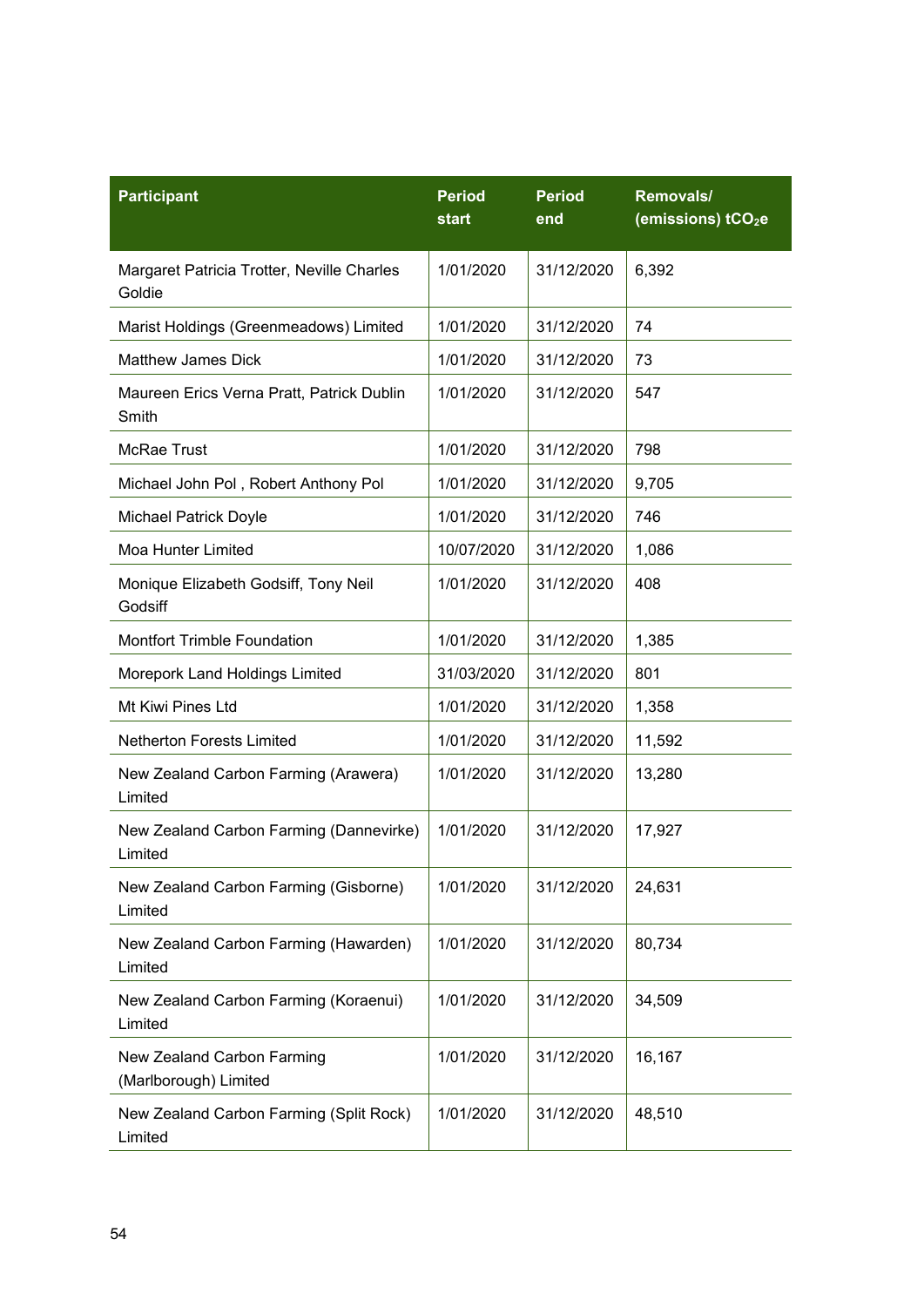| <b>Participant</b>                                                              | <b>Period</b><br>start | <b>Period</b><br>end | Removals/<br>(emissions) tCO <sub>2</sub> e |
|---------------------------------------------------------------------------------|------------------------|----------------------|---------------------------------------------|
| New Zealand Carbon Leasing (No. 1)<br>Limited                                   | 1/01/2020              | 31/12/2020           | 497,596                                     |
| New Zealand Forest Leasing (No. 2)<br>Limited                                   | 1/01/2020              | 31/12/2020           | 340,784                                     |
| New Zealand Forest Leasing (No. 3)<br>Limited                                   | 1/01/2020              | 31/12/2020           | 402,283                                     |
| New Zealand Forest Leasing (No. 4)<br>Limited                                   | 1/01/2020              | 31/12/2020           | 276,680                                     |
| New Zealand Forest Leasing (No.5) Limited                                       | 7/02/2020              | 31/12/2020           | 779                                         |
| Ngai Tahu Forestry Limited                                                      | 1/01/2020              | 31/12/2020           | 32,553                                      |
| Nine Kauris Limited                                                             | 1/01/2020              | 31/12/2020           | 1,448                                       |
| Nirvana Farm Limited                                                            | 1/01/2020              | 31/12/2020           | 1,242                                       |
| Norton Ross Fanthorpe, Susan Brooks                                             | 1/01/2020              | 31/12/2020           | 741                                         |
| Nyla Maree Waldron, Stephen Terrance<br>Waldron                                 | 1/01/2020              | 31/12/2020           | 6,897                                       |
| NZ Native Forests Restoration Trust                                             | 1/01/2020              | 31/12/2020           | 333                                         |
| NZCF (INVEST HOLDINGS) LIMITED                                                  | 25/08/2020             | 31/12/2020           | 18,331                                      |
| NZCF (INVEST1) Limited                                                          | 1/01/2020              | 31/12/2020           | 414,657                                     |
| <b>NZCF Laidmore Limited</b>                                                    | 1/01/2020              | 31/12/2020           | 9,869                                       |
| NZFIL 3 Limited                                                                 | 1/01/2020              | 31/12/2020           | 775                                         |
| <b>Ohau Forestry Investments Limited</b>                                        | 1/01/2020              | 31/12/2020           | $(-18, 468)$                                |
| Oraukura 3 Incorporation                                                        | 1/01/2020              | 31/12/2020           | 1,020                                       |
| Otutira-Taupo Limited                                                           | 22/05/2020             | 22/05/2020           | 0                                           |
| Otutira-Taupo Limited                                                           | 22/05/2020             | 19/06/2020           | 0                                           |
| Paraheka Holdings Limited                                                       | 1/01/2020              | 31/12/2020           | 17,657                                      |
| Paul Graeme Dandy, Sarah Louise Dandy,<br>Tararua Trustees (2007) No. 1 Limited | 1/01/2020              | 31/12/2020           | 914                                         |
| Paul Webb Thorn Speedy                                                          | 1/01/2020              | 31/12/2020           | 570                                         |
| Peter John Hart, Robert Moir Hart                                               | 1/01/2020              | 31/12/2020           | 2,498                                       |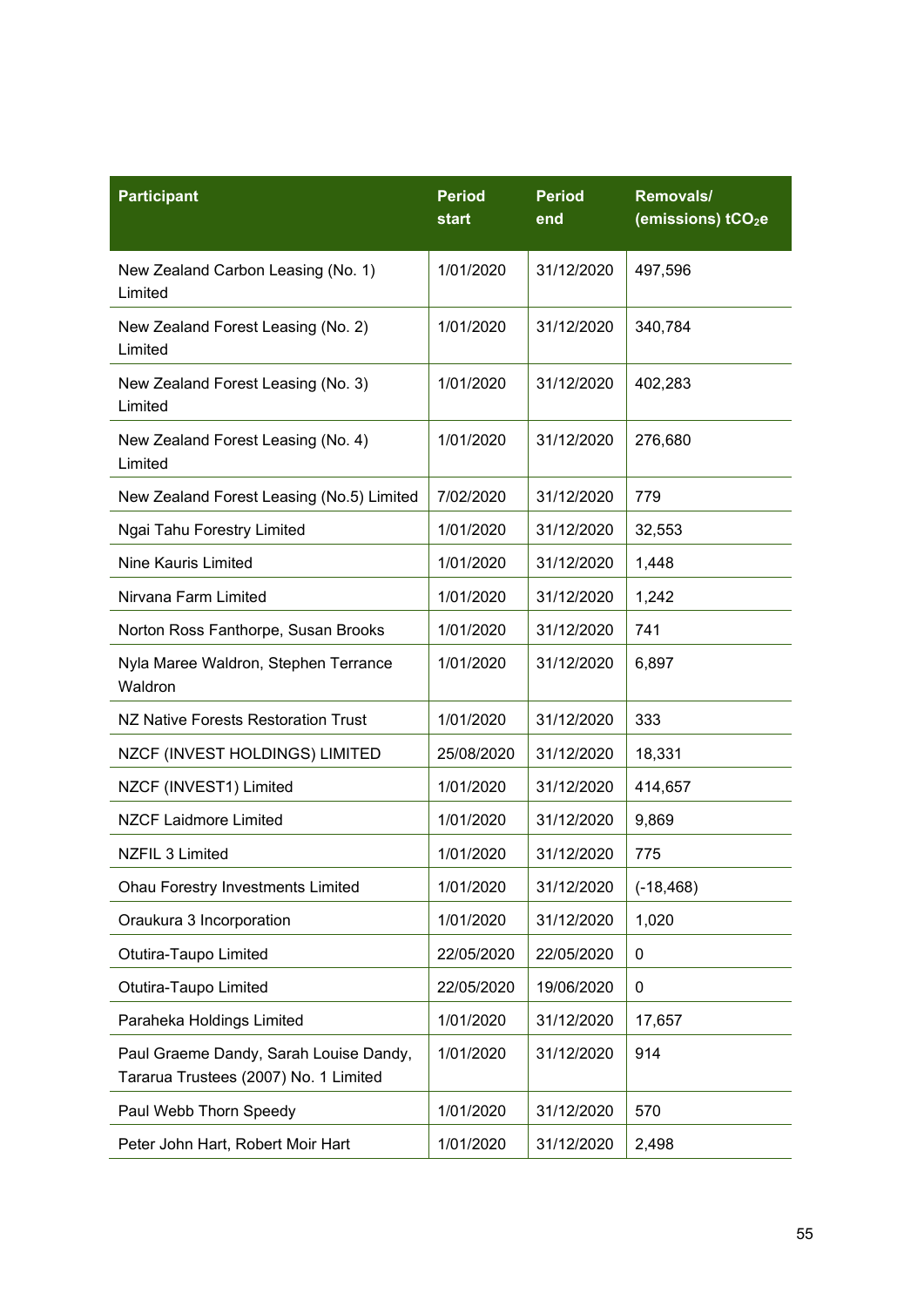| <b>Participant</b>                                                                                      | <b>Period</b><br>start | <b>Period</b><br>end | Removals/<br>(emissions) tCO <sub>2</sub> e |
|---------------------------------------------------------------------------------------------------------|------------------------|----------------------|---------------------------------------------|
| Philip Raymond Hawkins, Sievwrights<br>Trustee Services (No. 4) Limited, Susan<br><b>Teresa Hawkins</b> | 1/01/2020              | 31/12/2020           | 2,597                                       |
| Pinefarm Gisborne (Forty Seven) Limited                                                                 | 1/01/2020              | 31/12/2020           | 14,068                                      |
| Pinefarm Gisborne (Sixty Nine) Limited                                                                  | 1/01/2020              | 31/12/2020           | 1,328                                       |
| Pinefarm Gisborne (Thirty Five) Limited                                                                 | 1/01/2020              | 31/12/2020           | 8,142                                       |
| Pinefarm Gisborne (Thirty Nine) Limited                                                                 | 1/01/2020              | 31/12/2020           | 22,268                                      |
| Pinefarms Gisborne (Twenty Five) Limited                                                                | 1/01/2020              | 31/12/2020           | 10,126                                      |
| Plimmer & Co Farms Limited                                                                              | 1/01/2020              | 31/12/2020           | 2,195                                       |
| Proprietors of Nuhiti Q (Incorporation)                                                                 | 1/01/2020              | 31/12/2020           | 4,763                                       |
| PROSPECT FOREST (OTAUPO) LIMITED                                                                        | 1/01/2020              | 31/12/2020           | 43,406                                      |
| Prosper Hills (2004) Limited, Prosper Hills<br>(2012) Limited                                           | 1/01/2020              | 31/12/2020           | 3,617                                       |
| Puketapu 3A Incorporation                                                                               | 1/01/2020              | 31/12/2020           | 15,198                                      |
| R S Wilson Properties Limited                                                                           | 1/01/2020              | 31/12/2020           | 9,031                                       |
| <b>Reckless Limited</b>                                                                                 | 1/01/2020              | 31/12/2020           | 1,056                                       |
| <b>River Ridge Limited</b>                                                                              | 1/01/2020              | 31/12/2020           | 2,374                                       |
| <b>Robert Brian Pattullo</b>                                                                            | 1/01/2020              | 31/12/2020           | $(-2, 830)$                                 |
| Robert Harold Lovell, Susan Mary Lovell                                                                 | 1/01/2020              | 31/12/2020           | 1,167                                       |
| Robert Wood (junior), Robert Wood (senior)                                                              | 1/01/2020              | 31/12/2020           | 1,789                                       |
| <b>ROBMIJON Holdings Ltd</b>                                                                            | 1/01/2020              | 31/12/2020           | 2,088                                       |
| Sarmila Gray                                                                                            | 1/01/2020              | 31/12/2020           | 778                                         |
| SAWTOOTH RUN LIMITED                                                                                    | 1/01/2020              | 31/12/2020           | 584                                         |
| Scott Street Shelf Company No 77 Ltd                                                                    | 1/01/2020              | 31/12/2020           | 1,020                                       |
| Simon John Foster                                                                                       | 1/01/2020              | 31/12/2020           | 273                                         |
| <b>Skilbister Forests Limited</b>                                                                       | 31/01/2020             | 31/12/2020           | 1,816                                       |
| <b>Skilbister Forests Limited</b>                                                                       | 11/02/2020             | 31/12/2020           | 1,105                                       |
| <b>SMLK LTD</b>                                                                                         | 1/01/2020              | 31/12/2020           | 1,416                                       |
| <b>Snake Creek Limited</b>                                                                              | 1/01/2020              | 31/12/2020           | 314                                         |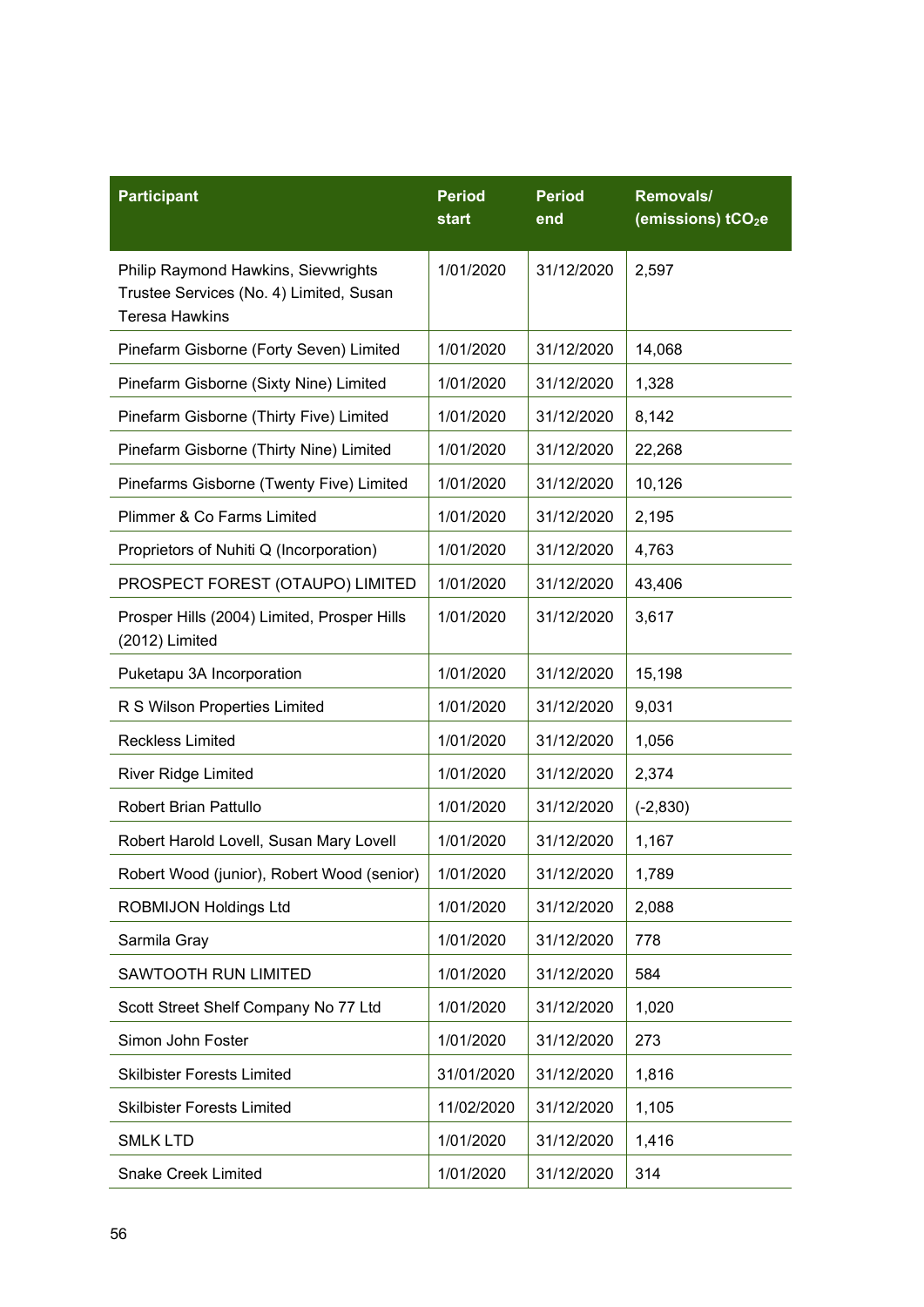| <b>Participant</b>                                                            | <b>Period</b><br>start | <b>Period</b><br>end | Removals/<br>(emissions) tCO <sub>2</sub> e |
|-------------------------------------------------------------------------------|------------------------|----------------------|---------------------------------------------|
| South Pacific Forestry Holdings Limited                                       | 1/01/2020              | 31/12/2020           | 1,580                                       |
| Southern Forestry No 26 Ltd                                                   | 1/01/2020              | 31/12/2020           | 11,373                                      |
| Southern Forestry No. 25 Limited                                              | 1/01/2020              | 31/12/2020           | 5,291                                       |
| <b>Southland District Council</b>                                             | 1/01/2020              | 31/12/2020           | 598                                         |
| <b>Spraypoint Station Limited</b>                                             | 1/01/2020              | 31/12/2020           | 3,592                                       |
| ST ANDREW'S PRESBYTERIAN<br>COLLEGE BOARD OF GOVERNORS<br><b>INCORPORATED</b> | 1/01/2020              | 31/12/2020           | 3,397                                       |
| Staghaven Carbon Limited                                                      | 1/01/2020              | 31/12/2020           | 165                                         |
| Stephen Charles Podjursky                                                     | 1/01/2020              | 31/12/2020           | 1,484                                       |
| Stephen John Christopher McLauchlan,<br>Susan Jane McLauchlan                 | 1/01/2020              | 31/12/2020           | 562                                         |
| Stephen John Dent, Susan Jane Dent                                            | 1/01/2020              | 31/12/2020           | 225                                         |
| <b>Taieri Peak Forests Limited</b>                                            | 1/01/2020              | 31/12/2020           | 51,450                                      |
| <b>Tasman District Council</b>                                                | 1/01/2020              | 31/12/2020           | 15,683                                      |
| <b>Taylor Farm Enterprises Limited</b>                                        | 1/01/2020              | 31/12/2020           | 1,494                                       |
| TE KANUKA GOLD FORESTRY LIMITED<br><b>PARTNERSHIP</b>                         | 1/01/2020              | 31/12/2020           | 578                                         |
| <b>Titirangi Promotions Ltd</b>                                               | 1/01/2020              | 31/12/2020           | 1,125                                       |
| Trevor Stanley Snook, Yukari Snook                                            | 1/01/2020              | 31/12/2020           | 542                                         |
| <b>Tunakino Forestry Ltd</b>                                                  | 1/01/2020              | 31/12/2020           | 1,022                                       |
| <b>Tunnel Hill Ltd</b>                                                        | 1/01/2020              | 31/12/2020           | 3,206                                       |
| Turanganui Forestry Limited                                                   | 1/01/2020              | 31/12/2020           | 14,220                                      |
| <b>Upper Avon Farming Group Ltd</b>                                           | 1/01/2020              | 31/12/2020           | 1,176                                       |
| Waipoua Forest Trust (Incorporated)                                           | 1/01/2020              | 31/12/2020           | 1,062                                       |
| Waitotara Valley Farm Limited                                                 | 1/01/2020              | 31/12/2020           | 322                                         |
| Wallwork Property 2016 Limited                                                | 1/01/2020              | 31/12/2020           | 437                                         |
| <b>Walton Mountain Limited</b>                                                | 1/01/2020              | 31/12/2020           | 1,451                                       |
| <b>Wastell Enterprises Ltd</b>                                                | 1/01/2020              | 31/12/2020           | 1,872                                       |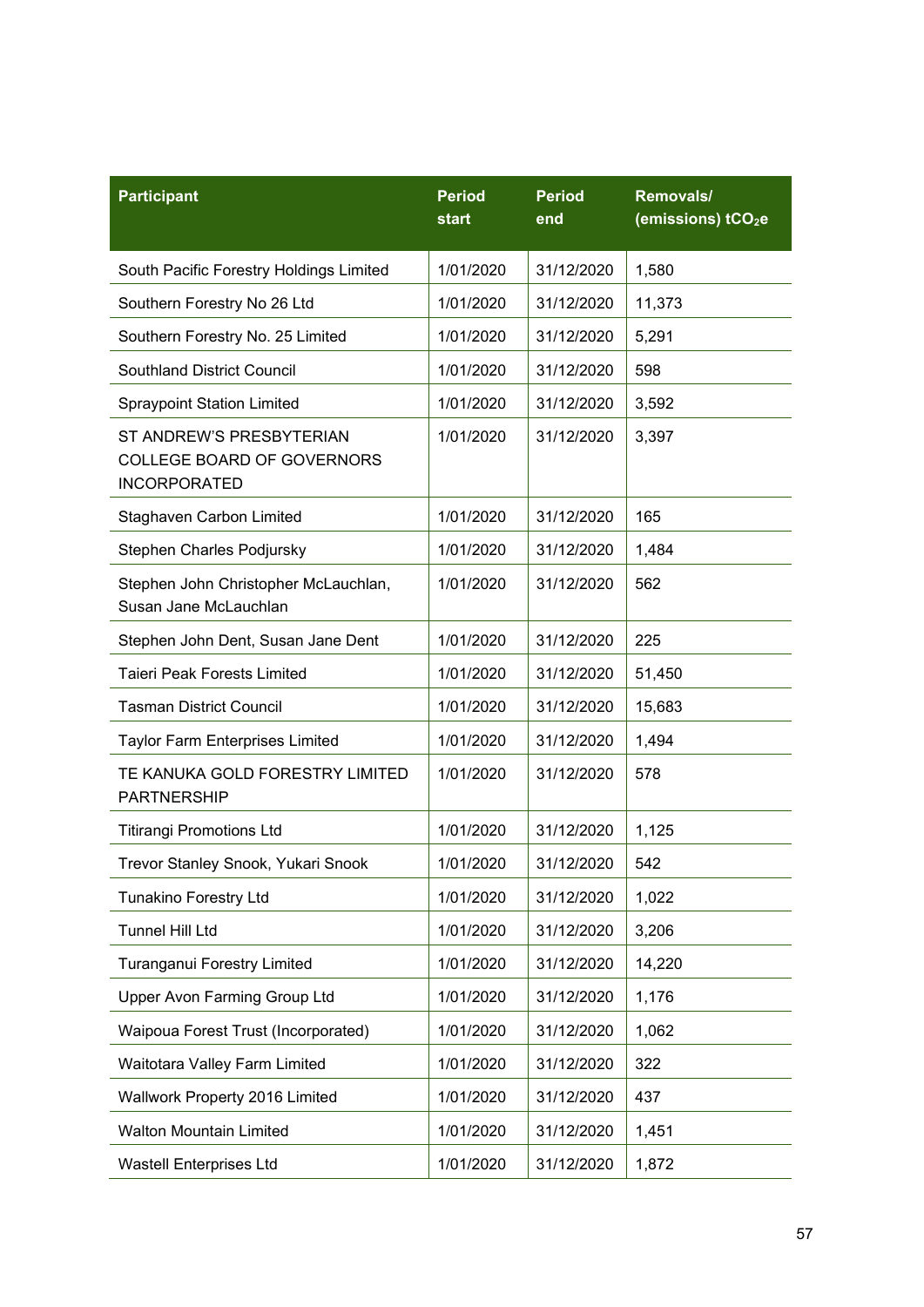| <b>Participant</b>               | <b>Period</b><br>start | <b>Period</b><br>end | Removals/<br>(emissions) tCO <sub>2</sub> e |
|----------------------------------|------------------------|----------------------|---------------------------------------------|
| Watedge Limited                  | 1/01/2020              | 31/12/2020           | 5,267                                       |
| <b>Waytemore Farms Limited</b>   | 1/01/2020              | 31/12/2020           | 759                                         |
| <b>Waytemore Forests Limited</b> | 1/01/2020              | 31/12/2020           | 261                                         |
| Wensleydale Forestry Limited     | 1/01/2020              | 31/12/2020           | 2,916                                       |
| Whanga Carbon Limited            | 1/01/2020              | 31/12/2020           | 287                                         |
| White Pine Forest Limited        | 1/01/2020              | 31/12/2020           | 2,327                                       |
| <b>Willowbank Apiary Limited</b> | 1/01/2020              | 31/12/2020           | 786                                         |
| Windy Willows Farmstead Limited  | 1/01/2020              | 31/12/2020           | 1,287                                       |